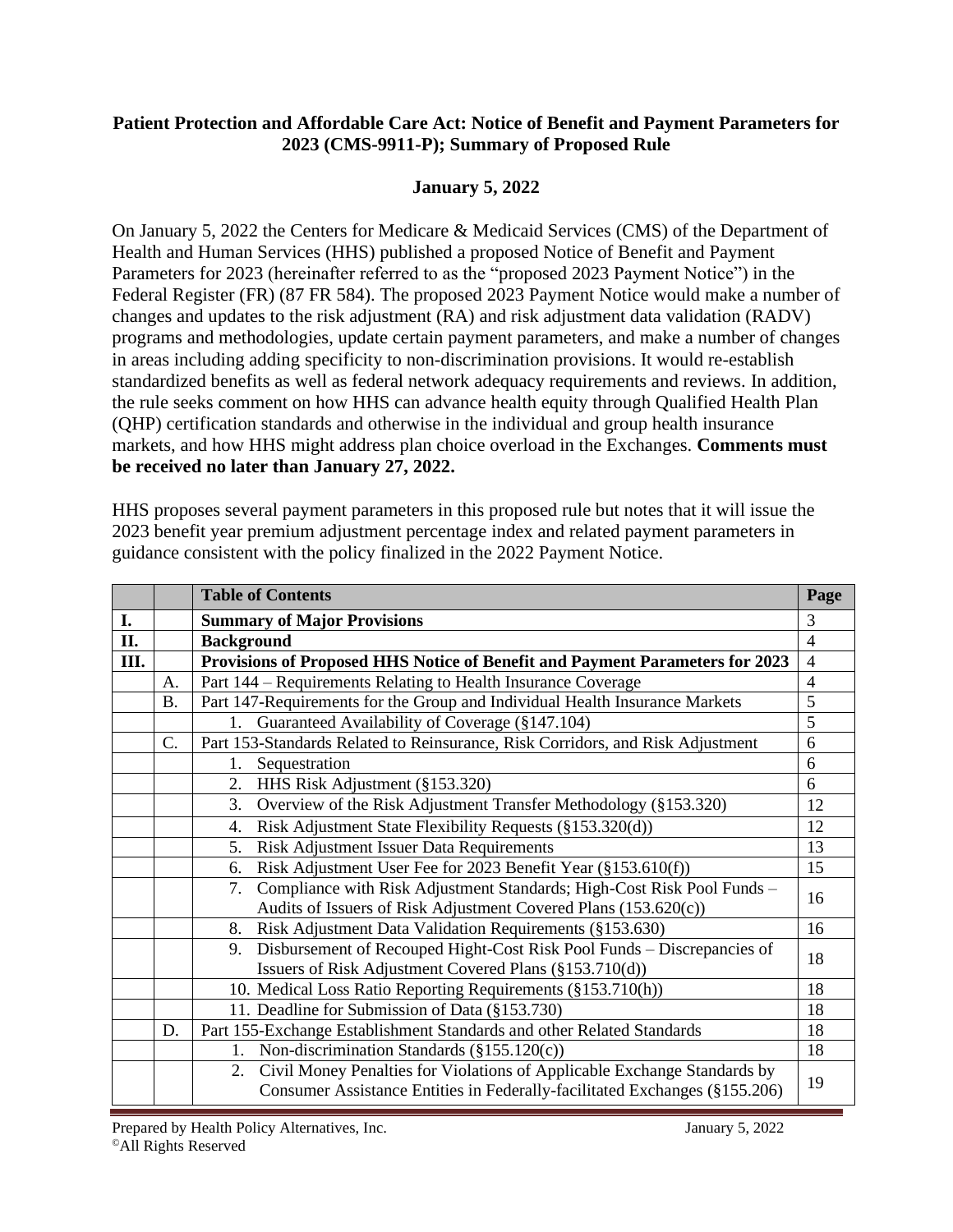|     |    | <b>Table of Contents</b>                                                                                                                                                             | Page |
|-----|----|--------------------------------------------------------------------------------------------------------------------------------------------------------------------------------------|------|
|     |    | Ability of States to Permit Agents and Brokers and Web-Brokers to Assist<br>3.<br>Qualified Individuals, Qualified Employers, or Qualified Employees<br>Enrolling in QHPs (§155.220) | 19   |
|     |    | Premium Calculation (§155.240)<br>4.                                                                                                                                                 | 23   |
|     |    | Eligibility Standards (§155.305)<br>5.                                                                                                                                               | 24   |
|     |    | Eligibility for Advance Payments of the Premium Tax Credit<br>6.                                                                                                                     | 24   |
|     |    | Verification Process Related to Eligibility for Insurance Affordability<br>7.<br>Programs—Employer Sponsored Plan Verification (§155.320)                                            | 24   |
|     |    | Annual eligibility redetermination (§155.335)<br>8.                                                                                                                                  | 25   |
|     |    | Administration of Advance Payments of the Premium Tax Credit and Cost-<br>9.<br>Sharing Reductions (§155.340)                                                                        | 26   |
|     |    | 10. Special Enrollment Period Verification (§155.420)                                                                                                                                | 27   |
|     |    | 11. General Program Integrity and Oversight Requirements (§155.1200)                                                                                                                 | 28   |
|     |    | 12. State Exchange Improper Payment Measurement Program                                                                                                                              | 29   |
|     | Ε. | Part 156-Health Insurance Issuer Standards, Standards Related to Exchanges                                                                                                           | 32   |
|     |    | User Fee Rates for the 2023 Benefit Year (§156.50)<br>1.                                                                                                                             | 32   |
|     |    | State Selection of EHB-Benchmark Plan for Plan Years Beginning on or<br>2.<br>after January 1, 2020 (§156.111)                                                                       | 33   |
|     |    | Provision of EHB (§156.115)<br>3.                                                                                                                                                    | 34   |
|     |    | Prohibition on Discrimination (§156.125)<br>4.                                                                                                                                       | 34   |
|     |    | Access to Prescription Drugs for Chronic Health Conditions: Adverse<br>5.<br>Tiering                                                                                                 | 36   |
|     |    | Publication of 2023 Payment Parameters in Guidance (§156.130)<br>6.                                                                                                                  | 36   |
|     |    | Levels of Coverage (Actuarial Value) (§§156.140, 156.200, and 156.400)<br>7.                                                                                                         | 36   |
|     |    | QHP Issuer Participation Standards (§156.200)<br>8.                                                                                                                                  | 37   |
|     |    | Standardized Options (§156.201)<br>9.                                                                                                                                                | 37   |
|     |    | 10. Network Adequacy (§156.230)                                                                                                                                                      | 42   |
|     |    | 11. Essential Community Providers (156.235)                                                                                                                                          | 45   |
|     |    | 12. Standards for Downstream and Delegated Entities (§156.340)                                                                                                                       | 46   |
|     |    | 13. Clarification of CSR Payment and Data Collection Processes (§156.430)                                                                                                            | 46   |
|     |    | 14. Quality Standards: Quality Improvement Strategy (QIS) (156.1130)                                                                                                                 | 47   |
|     |    | 15. Disbursement of Recouped High-Cost Risk Pool Funds - Administrative                                                                                                              | 47   |
|     |    | Appeals of Issuers of Risk Adjustment Covered Plans (§156.1220)                                                                                                                      |      |
|     |    | 16. Direct Enrollment with the QHP Issuer in a Manner Considered to be<br>through the Exchange $(\S156.1230)$                                                                        | 48   |
|     |    | 17. Solicitation of Comments - Choice Architecture and Plan Choice Overload                                                                                                          | 48   |
|     | F. | Part 158 – Issuer Use of Premium Revenue: Reporting and Rebate Requirements                                                                                                          | 48   |
|     | G. | Solicitation of Comments on Health Equity, Climate Health, and QHPs                                                                                                                  | 50   |
| IV. |    | <b>Collection of Information Requirements</b>                                                                                                                                        | 51   |
| V.  |    | <b>Regulatory Impact Analysis (RIA)</b>                                                                                                                                              | 53   |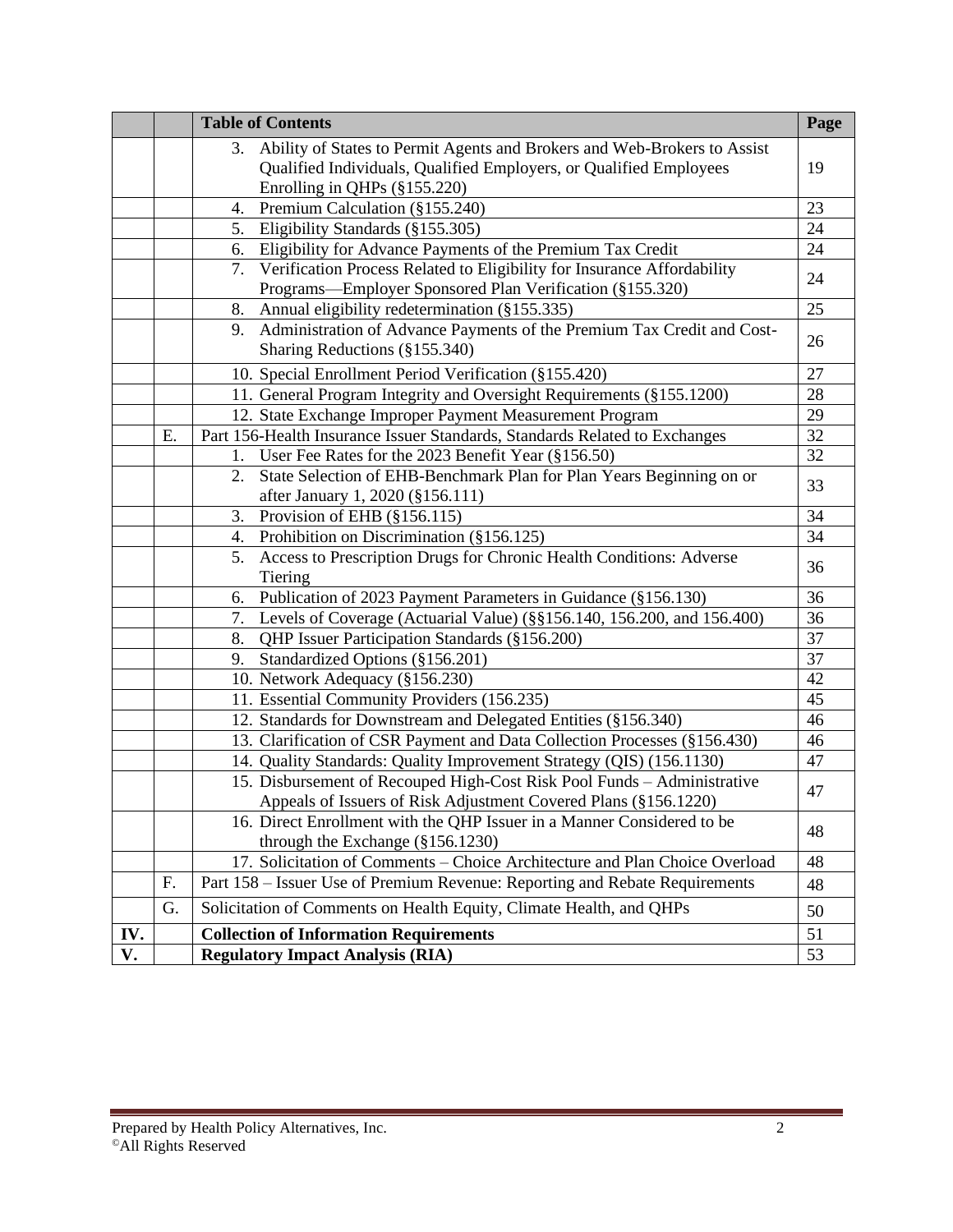#### **I. Summary of Major Provisions**

**Risk Adjustment Program.** The proposed 2023 Payment Notice would recalibrate risk adjustment parameters and make several updates to the risk adjustment model to improve prediction. It proposes changes related to mapping Hierarchical Condition Categories (HCCs) and new data elements for issuer reporting and research purposes. It would update user fees, eliminate the ability of states to request reduced risk adjustment transfer payments starting with 2024 with an exception, and make refinements to the HHS-RADV error estimation methodology.

**Standardized QHP Options** HHS proposes two sets of standardized QHP options that would be required to be offered alongside non-standardized options beginning in Plan Year (PY) 2023.

**Guaranteed Availability**. The proposed rule would prohibit issuers from applying a premium payment to an individual's or employer's past debt owed and refusing to effectuate enrollment in new coverage.

**Essential Health Benefits.** HHS would make changes to de minimis thresholds for certain plans, eliminate the annual reporting requirement of state-required benefits, and eliminate requirements to annually require essential health benefits (EHB) benchmark plan applications from states.

**Network Adequacy.** The proposed rule would re-institute federal network adequacy reviews, expand the provider list for time and distance standards, add requirements for tiered networks with respect to meeting Essential Community Provider (ECP) standards, and require data reporting on telehealth services.

**Exchange User Fees.** HHS proposes the following Exchange User fees: for issuers in Federally Facilitated Exchanges (FFEs), the 2023 user fee would be 2.75% of premium. For issuers in State-based Exchanges using the Federal Platform (SBE-FP), the 2023 user fee would be equal to 2.25% of monthly premium.

**Quality Improvement Standards.** HHS would update the quality improvement strategy (QIS) standards to require QHP issuers to address health and health care disparities as a specific topic area within their QIS beginning in 2023.

**Verification of Eligibility for Insurance Affordability Programs.** HHS proposes to provide flexibility for each Exchange to design its employer sponsored plan verification process based on its assessment of the risk of inappropriate and eliminate the requirement that an Exchange conduct random sampling of applicants for whom the Exchange does not have data.

**Solicitation of Comments**. HHS solicits comments in several areas:

- Ways to strengthen network adequacy requirements without creating a power imbalance between plans and providers that results in higher costs for consumers.
- How to incorporate the costs of a plan into the Exchange re-enrollment hierarchy and for HHS to ensure the Exchange hierarchy for re-enrollment aligns with plan generosity and consumer needs.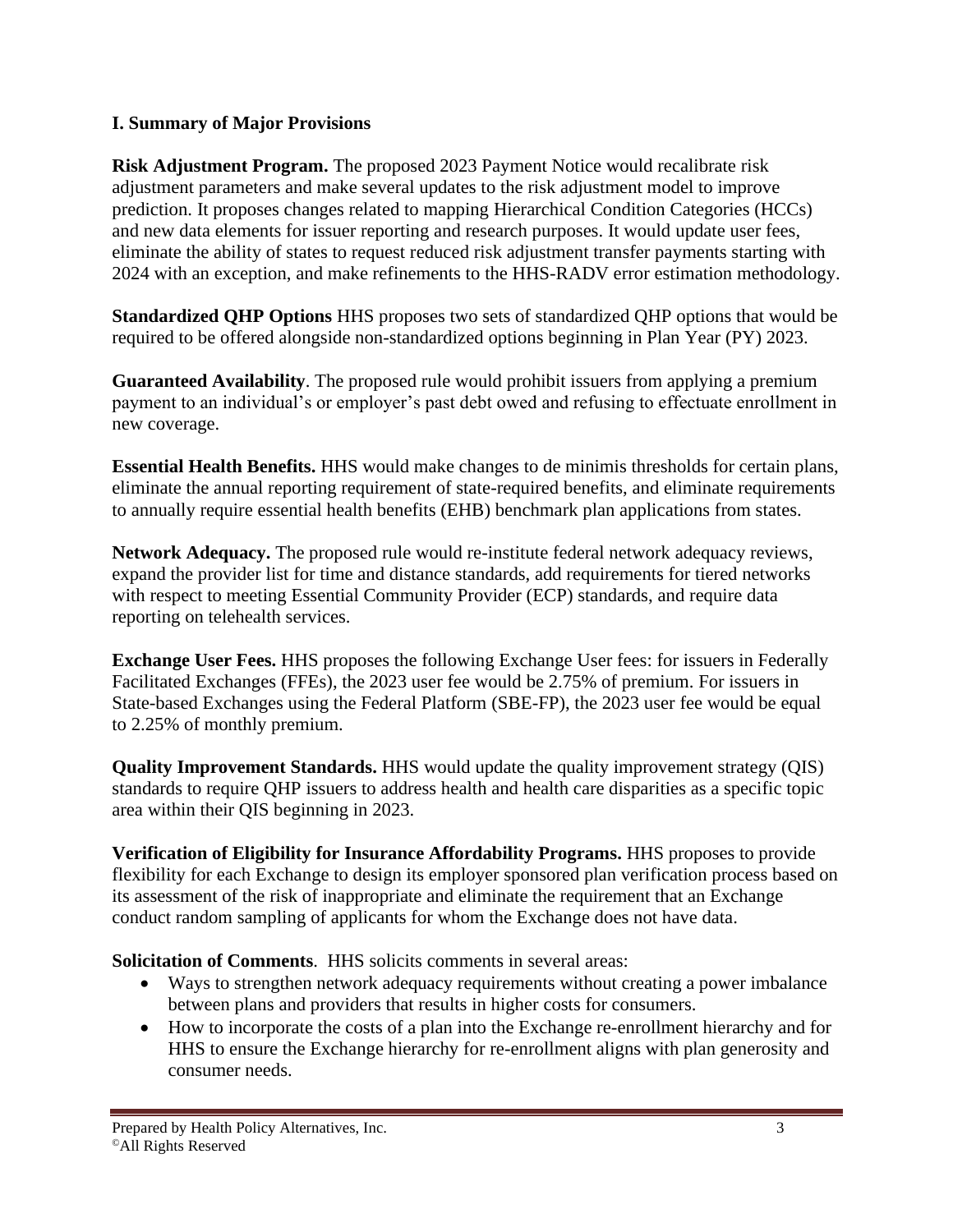• Approaches for incentivizing OHP issuers to design plans that improve health equity and health conditions in enrollees' environments, as well as how QHP issuers could address other social determinants of health (SDOH) outside of the QHP certification process.

### **II. Background**

HHS reviews the statutory and regulatory history related to the implementation of the Exchanges and related topics. HHS sought advice from stakeholders on policies related to the operation of Exchanges and risk adjustment programs, and held meetings with consumers, providers, employers, plans, advocacy groups and the actuarial community. It solicited input from states on topics including EHBs, state mandates and risk adjustment. It also consulted with the National Association of Insurance Commissioners, and held meetings with Tribal leaders, issuers, trade groups, consumer advocates and employers.

HHS states that it proposes changes to payment parameters and other provisions with a focus on maintaining a stable regulatory environment, to provide issuers with greater predictability for upcoming plan years (PYs), while increasing flexibilities and reducing unnecessary regulatory burdens on states and stakeholders.

The policies in the proposed 2023 Payment Notice reflect HHS' review as required by Executive Order (EO) 13988 on preventing and combating discrimination based on gender identity and sexual orientation.<sup>1</sup> Proposed changes conform with HHS' Notice, released on May 10, 2021, that HHS interprets and enforces the section 1557 of the Affordable Care Act (ACA and Title IX (of the Education Amendments of 1972) prohibitions on discrimination on the basis of sex to include: (1) Discrimination on the basis of sexual orientation; and (2) discrimination on the basis of gender identity, based on the Supreme Court's decision in Bostock v. Clayton County.<sup>2</sup>

#### **III. Provisions of Proposed HHS Notice of Benefit and Payment Parameters for 2023**

#### **A. Part 144 – Requirements Relating to Health Insurance Coverage**

HHS proposes to remove unneeded language from the definition of "large group market" and in doing so would also make the definition consistent with the definition of the same term as provided by the Health Insurance Portability and Accountability Act (HIPAA).<sup>3</sup> The amended definition for large group market would be the health insurance market under which individuals obtain health insurance coverage (directly or through any arrangement) on behalf of themselves (and their dependents) through a group health plan maintained by a large employer.

<sup>1</sup> Executive Order 13988 on Preventing and Combating Discrimination on the Basis of Gender Identity or Sexual Orientation, January 20, 2021, see 86 FR 7023.

<sup>2</sup> U.S. Dep't of Health & Hum. Servs., Notification of Interpretation and Enforcement of Section 1557 of the Affordable Care Act and Title IX of the Education Amendments of 1972, 86 FR 27984 (May 25, 2021). Also see, Bostock v. Clayton County, 140 S. Ct. 1731 (2020). https://www.supremecourt.gov/opinions/19pdf/17- 1618\_hfci.pdf,

<sup>3</sup> P.L. 104-191.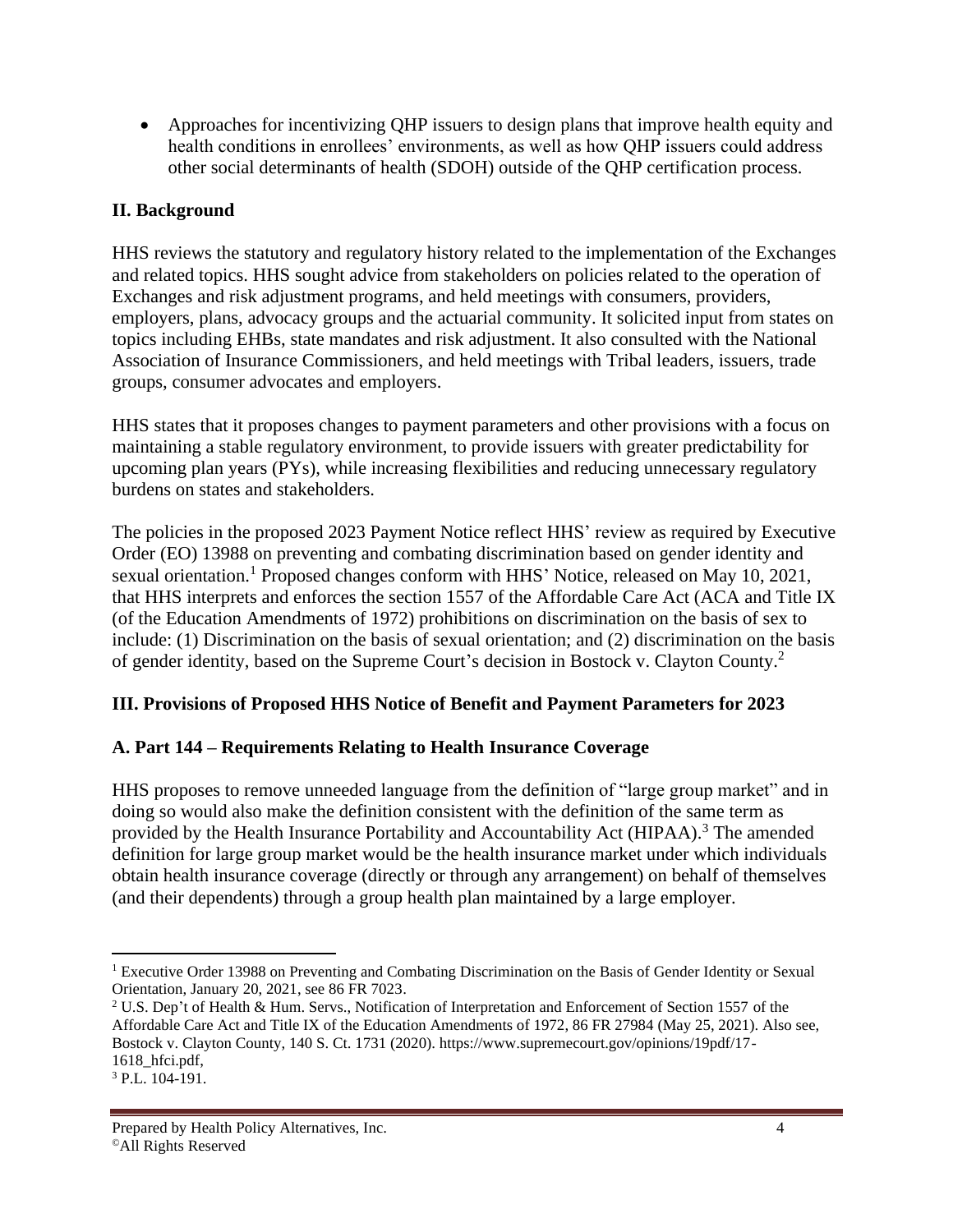#### **B. Part 147 – Requirements for the Group and Individual Health Insurance Markets**

### **1. Guaranteed Availability of Coverage (§147.104)**

#### **(a) Past-Due Premiums**

HHS proposes to revert to an earlier interpretation of the guaranteed availability requirement under section 2701 of the Public Health Service (PHS) Act. Under that requirement, health insurance issuers offering non-grandfathered coverage in the individual or group market must accept every individual and employer in the state that applies for such coverage unless an exception applies. In the current interpretation of that requirement, an issuer does not violate the guaranteed issue requirement where it attributes a premium payment for new coverage to any past-due amount owed for coverage for the prior 12-month period before effectuating the new coverage.

HHS proposes to require issuers to accept individuals and employers who apply for coverage, even where the individual or employer owes past-due premiums. HHS explains that under EO 14009, "Strengthening Medicaid and the Affordable Care Act" HHS has examined the policy and determined it to be inconsistent with its priority to make high-quality health care accessible and affordable. The existing interpretation is believed to be a barrier to enrollment in health coverage which disproportionately impacts low-income individuals. HHS states that the public health crises caused by the COVID-19 pandemic underscore the critical need for access to continuous health coverage. HHS believes that the potential negative impact on low-income populations outweighs the concern that an individual may take advantage of guaranteed availability rules by declining to make premium payments for coverage at the end of a benefit year.

HHS seeks comment on the frequency of any potential gaming behavior that plans have experienced, as well as information on the primary diagnoses and services that may be involved in suspected gaming situations so that it can assess the contributing causes of such non-payment.

#### **(b) Nondiscrimination based on sexual orientation and gender identity**

HHS proposes to amend  $\S 147.104(e)$  to revert to a prior interpretation that would explicitly prohibit a health insurance issuer and its officials, employees, agents, and representatives from discriminating in its marketing practices or benefit designs on the basis of sexual orientation and gender identity. This would reverse the current policy, adopted in the 2020 Rule that had removed reference to sexual orientation and gender identity.<sup>4</sup>

HHS describes existing regulations and statutory prohibitions on discrimination in marketing practices and benefits design based on an individual's race, color, national origin, disability, age, sex, expected length of life, degree of medical dependency, quality of life, or other health

<sup>4</sup> HHS notes that the 2020 section 1557 final rule is the subject of several lawsuits and refers readers to <https://www.hhs.gov/civil-rights/for-individuals/section-1557/index.html> for more information on those lawsuits.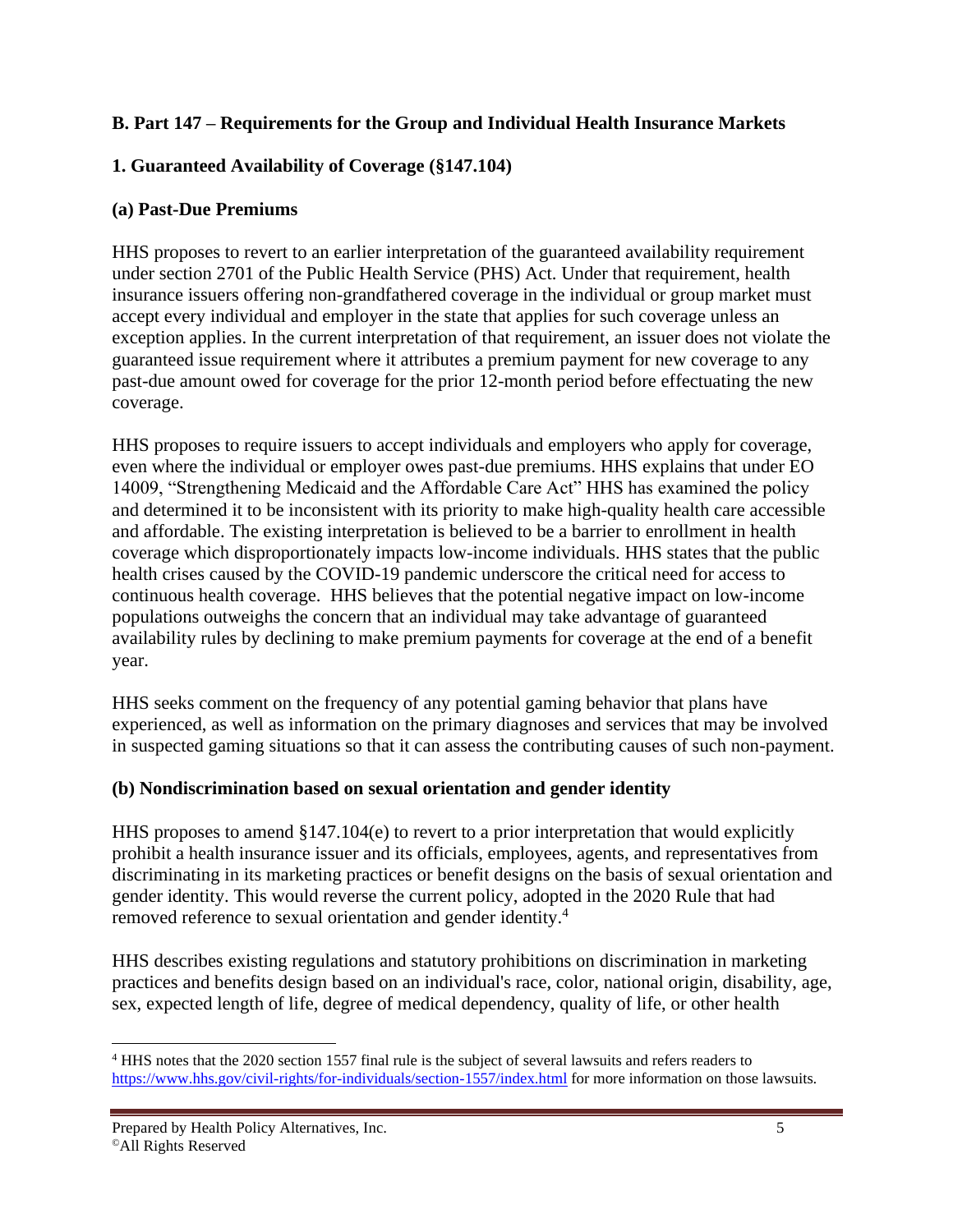conditions. It provides its interpretation of its rulemaking authority that permit specifying that discrimination based on sex includes discrimination based on sexual orientation and gender identify. It describes the Supreme Court finding in Bostock v. Clayton County (140 S. Ct. 1731, (2020)), that concluded that discrimination on the basis of sex under Title VII of the Civil Rights Act of 1964 includes discrimination on the basis of sexual orientation and gender identity. Further, HHS states that the proposal is consistent with E.O. 13988 which described the current Administration's policy to prevent and combat discrimination based on gender identity and sexual orientation.

#### **C. Part 153 – Standards Related to Reinsurance, Risk Corridors, and Risk Adjustment**

Standards for the administration of the risk adjustment program created by the ACA are set out in subparts of 45 CFR Part 153. In brief, the risk adjustment program transfers funds from nongrandfathered plans in the individual and small group markets (within and outside of the Exchanges) with lower-cost enrollees to those with higher-cost enrollees. A state may establish a risk adjustment program (with HHS approval) or have HHS do so on its behalf. Currently, HHS is operating risk adjustment in every state and did not receive any applications from states to operate risk-adjustment for the 2023 benefit year.

#### **1. Sequestration**

The risk adjustment program is subject to the fiscal year 2022 sequestration and will therefore be sequestered at a rate of 5.7 percent for payments made from fiscal year 2022 resources (that is, funds collected during the 2022 fiscal year). Consistent with prior years, however, the funds that are sequestered in fiscal year 2022 from the risk adjustment program will become available for payment to issuers in fiscal year 2023 without further Congressional action. HHS also notes that the Coronavirus Aid, Relief, and Economic Security (CARES) Act amended section 251A (6) of the Balanced Budget and Emergency Deficit Control Act of 1985 and extended sequestration for the risk adjustment program through fiscal year 2030 at a rate of 5.7 percent per fiscal year.<sup>5</sup>

## **2. HHS Risk Adjustment (§153.320)**

The HHS risk adjustment model predicts plan liability for an average enrollee based on age, sex, and diagnoses (risk factors). Separate models are used to predict and account for cost differences for adults, children, and infants. In each of the adult and child models, the relative risks assigned to an individual's age, sex, and diagnoses are added together to produce an individual risk score. In the adult models, enrollment duration factors and prescription drug utilization factors (RXCs) are also added. Infant risk scores are determined by inclusion in one of 25 mutually exclusive groups, based on the infant's maturity and the severity of diagnoses. If applicable, the risk score for adults, children or infants is multiplied by a cost-sharing reduction adjustment.

<sup>5</sup> PL 116-136.

Prepared by Health Policy Alternatives, Inc. 6 ©All Rights Reserved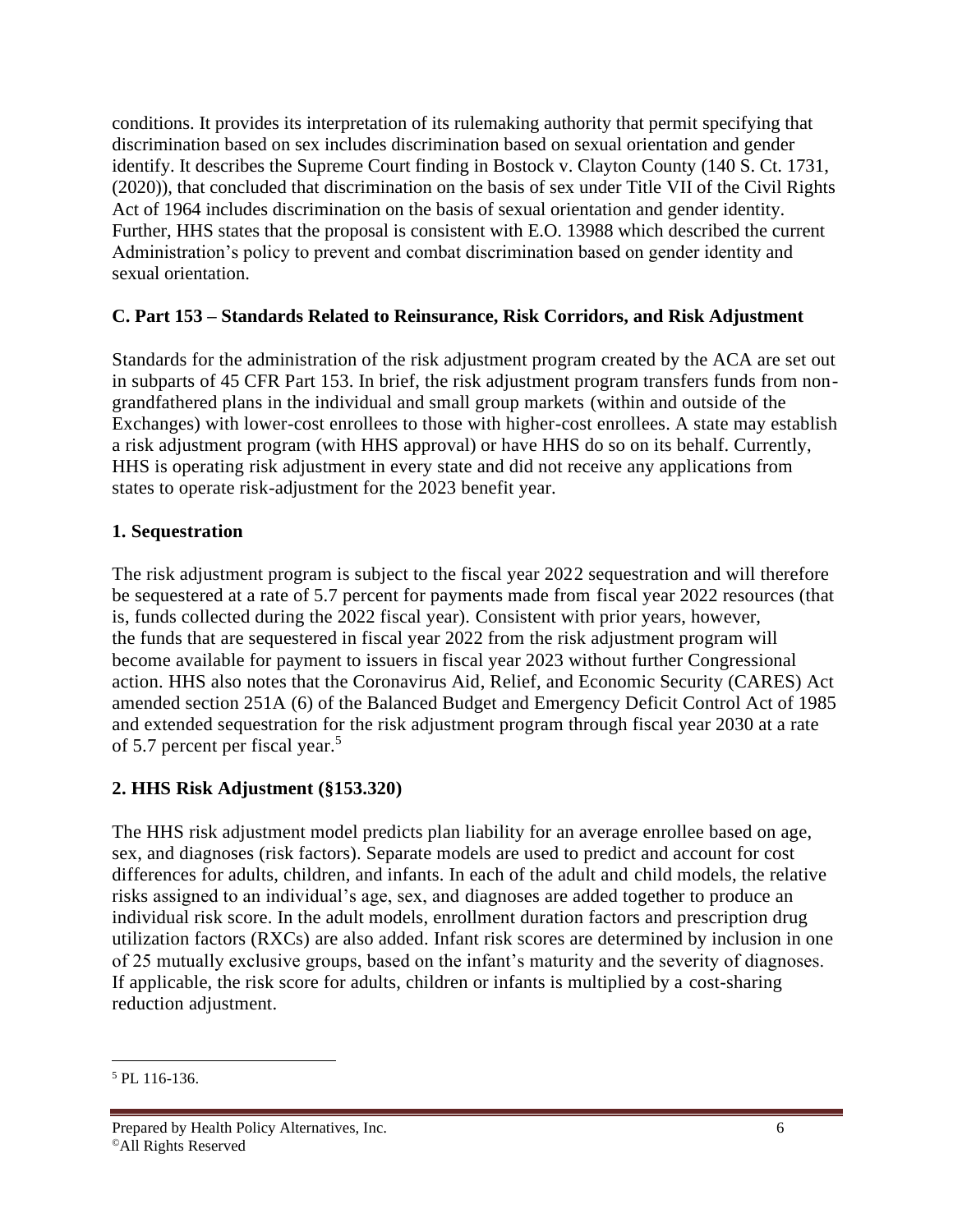The enrollment-weighted average risk score of all enrollees in a particular risk adjustment covered plan (i.e., the plan liability risk score) within a geographic rating area is one of the inputs into the risk adjustment payment transfer formula, which determines the payment or charge that an issuer will receive or be required to pay for that plan. Thus, to account for risk across plans, the HHS risk adjustment model predicts average group costs.

#### **(a) Data for Risk Adjustment Model Recalibration for 2023 benefit year and Beyond**

HHS proposes to recalibrate risk adjustment models consistent with the methodology used for earlier benefit years as described in the 2020 Payment Notice – that is, using only enrolleelevel External Data Gathering Environment (EDGE) data rather than a combination of EDGE and MarketScan data.<sup>6</sup> It will continue to use blended, or averaged coefficients from the 3 years of separately solved models for the 2023 benefit year model recalibration.

HHS proposes to incorporate the three most recent years of data available for recalibration (2016 – 2018) and will not update the coefficients between the proposed and final 2023 Payment Notices. Proposed recalibrated coefficients are displayed in Tables 1 through 6 in the preamble of the proposed 2023 Payment Notice. HHS notes that those coefficients could change if an error is identified or if changes are made in the final rule based on public comments.

HHS seeks comments on the use of the 2020 enrollee-level EDGE data because of the potential impact of the COVID-19 Public Health Emergency (PHE). Under current policy, 2020 enrollee-level EDGE data would be used to recalibrate the HHS risk adjustment models for the 2024 benefit year and that data would continue to be used for the 2025 and 2026 benefit year models. HHS is interested in the extent that the PHE may impact 2020 data and risk adjustment transfers.

## **(b) Risk Adjustment (RA) Model Updates (§153.320)**

Last year HHS proposed several updates to the HHS RA models for the 2022 benefit year that were not finalized. It proposes those same model updates to the models for the 2023 benefit year and proposes to continue the market pricing adjustment for Hepatitis C drugs as has been in place since the 2020 benefit year.

The proposed model updates were described in prior rulemaking and in the 2021 RA Technical Paper.<sup>7</sup> They are intended to improve prediction at the low and high ends of the spending distribution in both adult and child models and to improve the enrollment duration factors in the adult model. Based on concerns that the existing linear HHS Hierarchical Condition

<sup>6</sup> Beginning in 2021, HHS transitioned to using three years of actual claims level data submitted by states through EDGE servers (which refers to distributed data computing environments) as opposed to past years in which HHS had to rely on one or more years of data from a research database (MarketScan) for risk adjustment modeling. EDGE data refers to the data states submit through the HHS EDGE servers.

<sup>7</sup> See the 2021 HHS-Operated Risk Adjustment Technical Paper on Possible Model Changes, <https://www.cms.gov/files/document/2021-ra-technical-paper.pdf>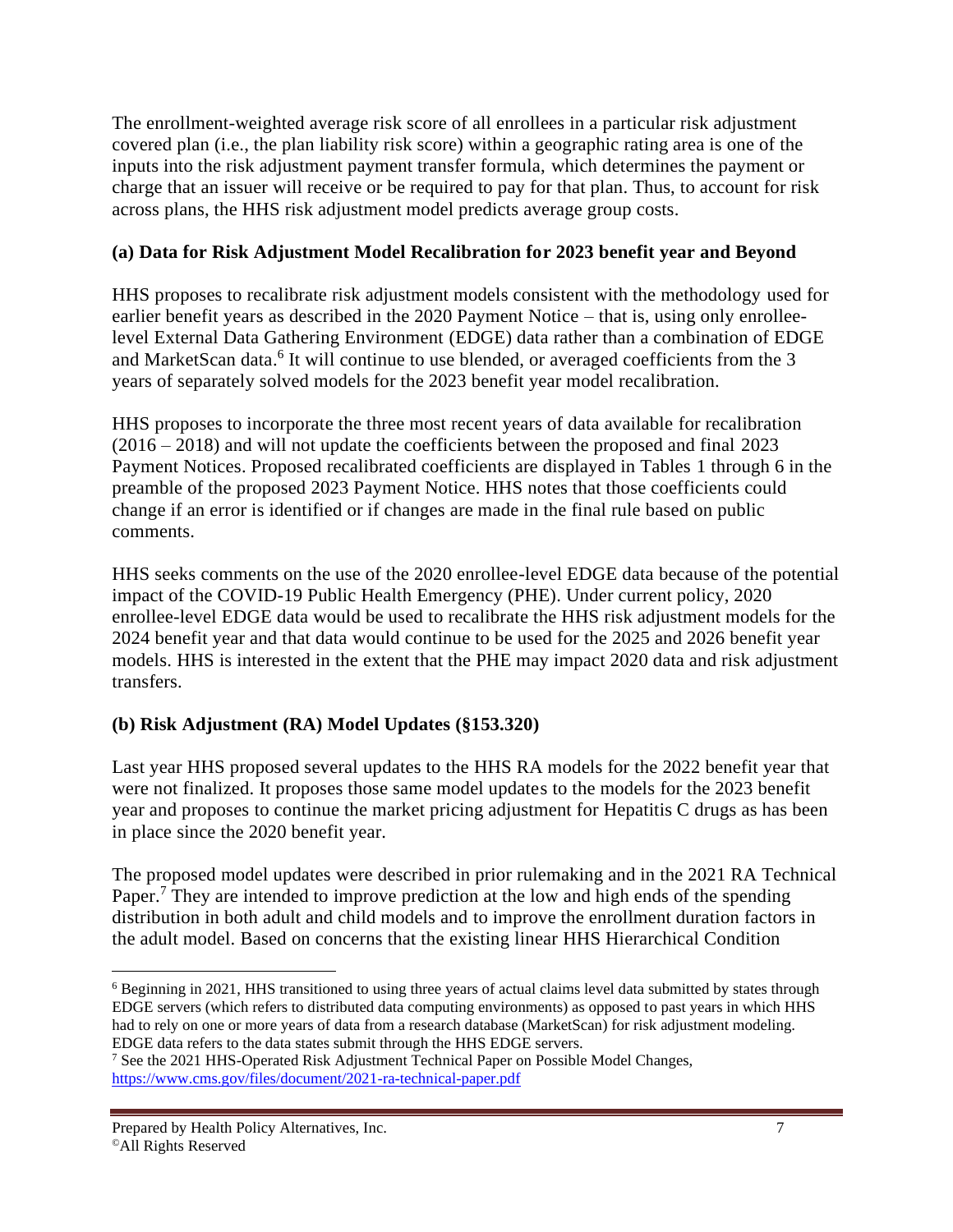Category (HHS-HCC) models underpredict plan liability for enrollees without HCCs and underpredict plan liability for enrollees with the highest HCC counts, HHS proposes to:

- Add a two-stage weighted model specification to the adult and child models. By calibrating the models in two stages, healthier enrollees could be reweighted more heavily improving prediction for the lowest-risk enrollees. HHS considered alternative approaches and settled on the approach because it would limit trade-offs in other parts of the model's performance. HHS believes that by addressing the underprediction of costs associated with the lowest-risk enrollees, it can encourage retention of plans and greater enrollment among this population resulting in healthier and more stable insurance markets. Comments are sought on whether this change should be implemented without the additional changes (described below) and whether any change is need to improve the model's prediction for low-risk enrollees.
- Address the current models' underprediction of plan liability for the highest-risk enrollees, by removing the severity illness factors in the adult and child models and replacing them with new severity and transplant indicators interacted with HCC count factors in the adult and child models. Table 3 in the preamble identifies the severity and transplant HCCs for which a severity and transplant interaction factor would be counted toward the applicable risk score. Ten severity-HCC-count-interaction factors were calculated for addition in the adult models and seven for the child models. HHS seeks comment on whether only the interacted factors should be adopted independent of the two other proposed model changes, or whether it should not be adopted at all, the methodology for applying the interacted factors, and the proposed list of HCCs for which the interacted factors would be applied.
- To improve the adult models' prediction for partial-year adult enrollees with and without HCCs, HHS proposes to remove the current monthly enrollment duration factors of up to 11 months for all enrollees in the adult models, and replace them with monthly enrollment duration factors of up to 6 months that would only apply to adult enrollees with HCCs. The changes are being proposed because HHS has found that the predictive value of the model's existing enrollment duration factors has been declining since first implemented for the 2017 benefit year. They underpredict plan liability for partial-year enrollees with HCCs and overpredict plan liability for partial-year enrollees without HCCs. Under the proposal, there would be no enrollment duration factors for adult enrollees without HCCs nor enrollment duration factors for adults with HCCs who have more than 6-months of enrollment. HHS seeks comment on whether only the changes to monthly duration factors should be adopted independent of the two other proposed model changes, and whether the duration factor changes should be adopted at all.

HHS declined to finalize those changes for 2022 based on commenters' concerns that more time and analysis could help stakeholders evaluate the changes and prevent inadvertent volatility in the markets. In response HHS released the 2021 RA Technical Paper. HHS again describes its belief that the combination of proposed model changes will improve the models' predictive accuracy for the lowest-risk enrollees, certain partial-year adult enrollees, and the very highest risk enrollees, while limiting trade-offs in other areas of model performance and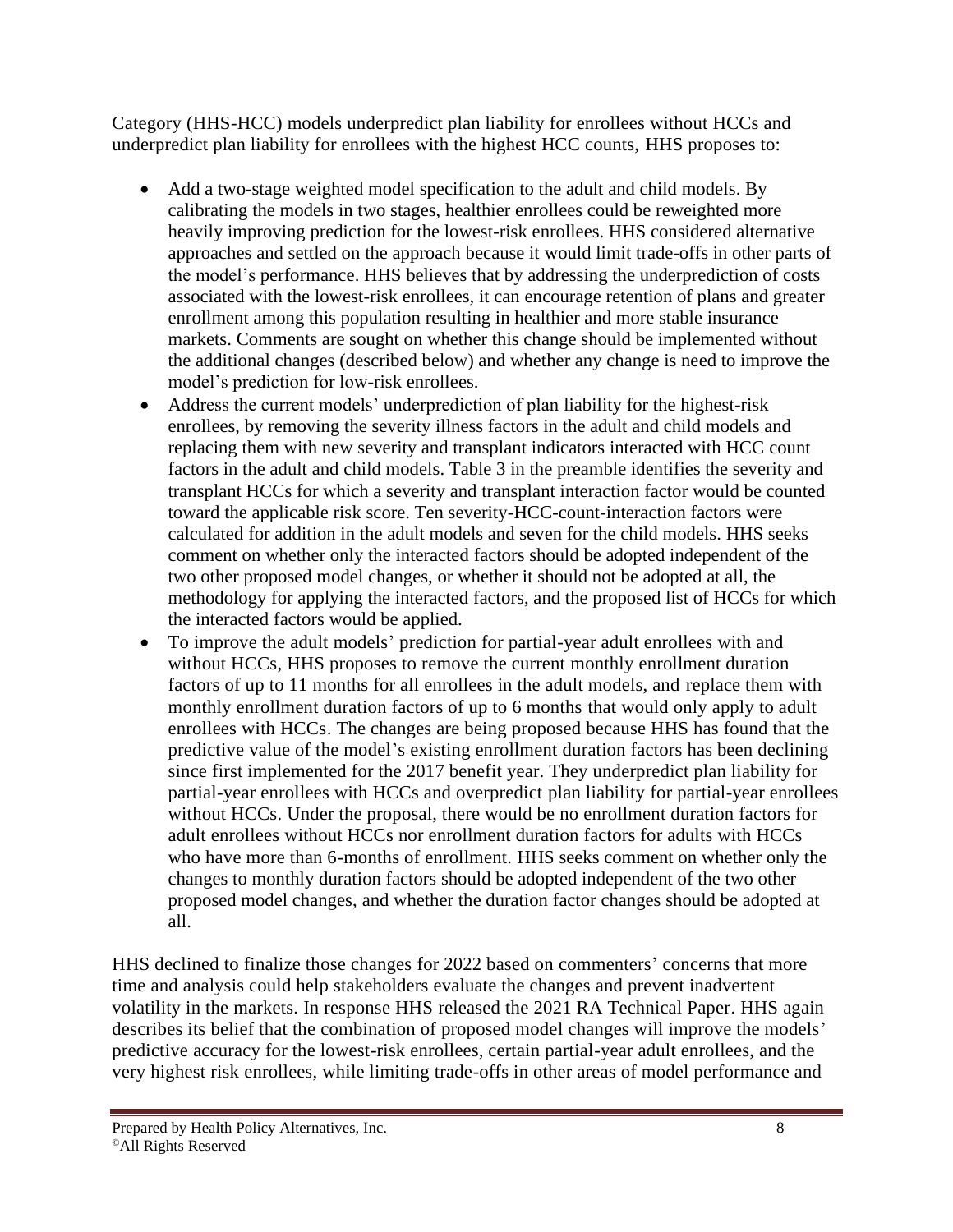complexity. The preamble of the proposed 2023 Payment Notice describes in greater detail each of those model changes, the estimated impact of the changes on model prediction, alternative adjustments that were considered, and other considerations such as the potential for issuers to game the new factors and whether the factors could introduce other biases in the models.

To assist issuers and stakeholders with analyzing the impact of the proposed model changes, HHS conducted a transfer simulation and provides summary-level and issuer-specific risk score transfer estimates.<sup>8</sup>

HHS tested combining the changes proposed above and concluded that the combined approach generally improved prediction for enrollees at both the low and high ends of expected spending and raised R-squared statistics (i.e., a measure of a model's predictive accuracy) across plans across metal levels among other improvements

# **(c) Pricing Adjustment for Hepatitis C Drugs**

HHS proposes to continue to incorporate a pricing adjustment for Hepatitis C Drugs. It continues to believe that it is necessary and appropriate to use a pricing adjustment for those drugs for the 2023 benefit year since the data used to recalibrate the risk adjustment models do not reflect the more recent declines in prices for such drugs. Because the cost of these drugs was reflected in the 2017, 2018 and 2019 enrollee-level EDGE datasets without a pricing adjustment to plan liability, the Hepatitis C RXC in the 2023 benefit year based on this data would overcompensate issuers and incentivize them to encourage overprescribing. The pricing adjustment helps avoid such incentives. HHS will continue to reassess this adjustment in future benefit years' model recalibrations.

## **(d) Risk adjustment RXC mapping for recalibration**

Each year, HHS recalibrates the adult risk adjustment models' RXC coefficients using data from the applicable prior benefit years trended forward to reflect the applicable benefit year of risk adjustment. Drugs that appear on claims data are cross walked to RxNorm Concept Unique Identifiers (RXCUIs). RXCUI mappings are always matched to the NDCs and HCPCS applicable to the particular EDGE data year as the NDC and HCPCS reflect the drugs that were available in the market during the benefit year.

HHS conducts quarterly reviews of those RXCUI mappings to evaluate whether there are changes that should be accounted for such as whether costs of drugs are comparable to others within the same class, whether a drug is a good predictor of the presence of diseases that map to the HCCs that the RXC indicates, whether clinical practice or prescribing patterns are

<sup>8</sup> See the 2021 HHS-Operated Risk Adjustment Technical Paper on Possible Model Changes, available at [https://www.cms.gov/files/document/2021-ra-technical-paper.pdf;](https://www.cms.gov/files/document/2021-ra-technical-paper.pdf) and HHS-Operated Risk Adjustment Technical Paper on Possible Model Changes: Summary Results for Transfer Simulations, available at [https://www.cms.gov/CCIIO/Programs-and-Initiatives/Premium-Stabilization-Programs.](https://www.cms.gov/CCIIO/Programs-and-Initiatives/Premium-Stabilization-Programs)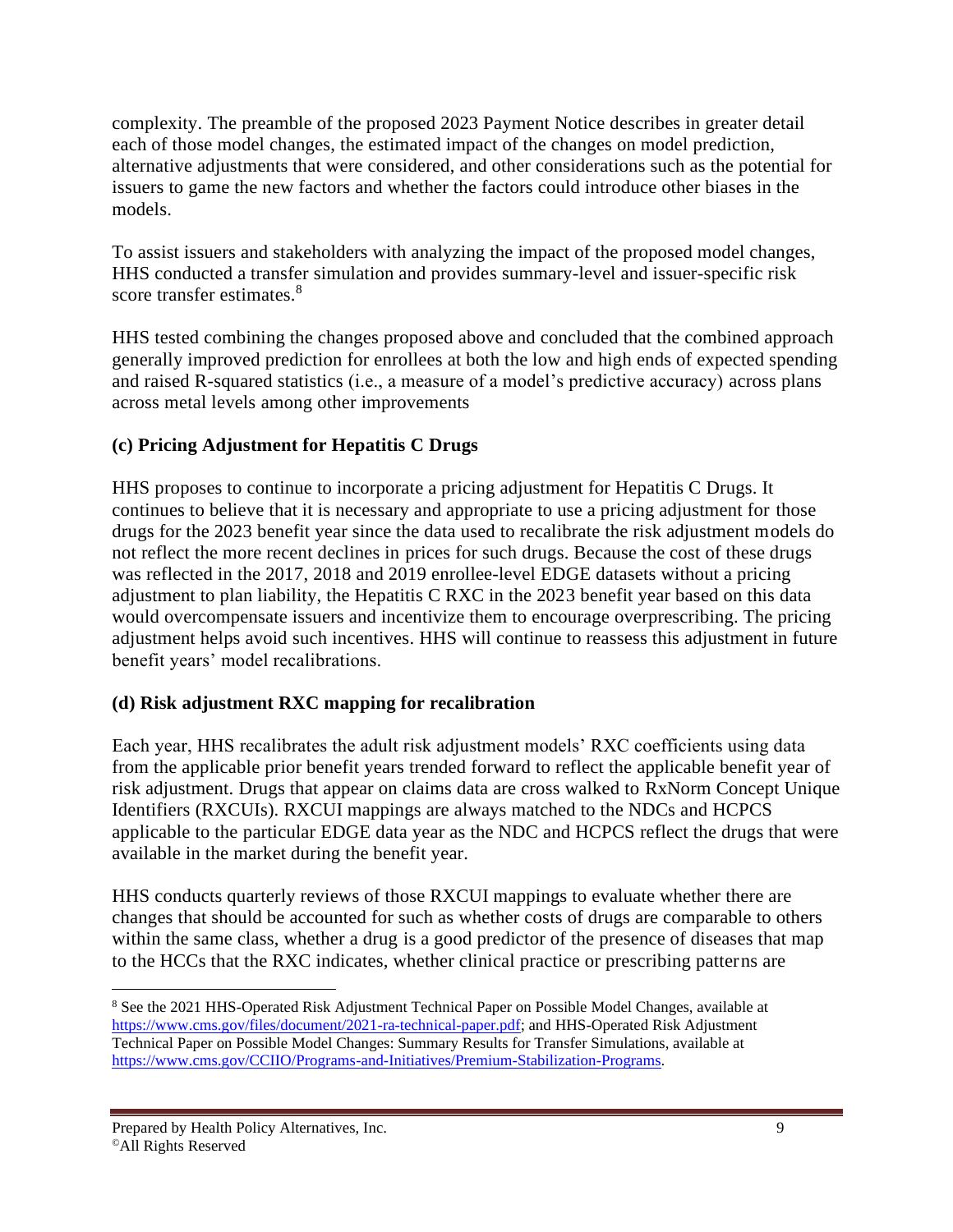consistent with the treatment of a particular condition, and to take into account stakeholder feedback. The review can result in changes to the mapping, or the addition or removal of drugs based on market availability or other factors.

HHS proposes a change to the mapping document used for recalibration. Beginning for the 2024 adult risk adjustment model, instead of using the most recent RXC mapping that is available when HHS first processes the enrollee-level EDGE data for recalibration, HHS will use the final, fourth quarter RXC mapping document that was applicable for each benefit year of data included in each benefit year model calibration. For example, if data from 2018, 2019, and 2020 are being used to recalibrate the adult RHC risk model, the mapping for the 2018 data would be the document from Q4, 2018; mapping for 2019 would be from Q4, 2019; and mapping for 2020 would be from Q4, 2020. For  $2023 - a$  transition year – HHS will adopt the new approach for 2018 and 2019 data, but for 2017 it proposes using Q2, 2018 mapping since there was not Q4, 2017 mapping available for the 2017 benefit year. HHS believes this approach would provide for more stability of coefficients from year to year since the same mapping would always be used for each individual year's data.

HHS also offers an alternative approach for consideration in which it would instead use the most recent RXCUI to RXC mapping document available at the time of developing a benefit year's proposed model factors for publication in the applicable benefit year's Payment Notice. As the recalibration process typically begins several months prior to the proposed Payment Notice being released, the most recently available RXCUI to RXC mapping document available at the time of developing a benefit year's proposed model factors would generally be either the Q4 mapping from the prior benefit year (for 2023 benefit year (BY) model recalibration that would have been the Q4 mapping for BY 2020), or the Q1 or Q2 mapping document from the year in which recalibration is occurring (for 2023 benefit year model recalibration that would have been the Q1 or Q2 mapping for BY 2021). HHS notes that the disadvantage of this alternative would be that the RXC mapping document would still lag behind the mapping document for the applicable benefit year because of the lag between when recalibration occurs for a benefit year and the actual benefit year and may still introduce some volatility.

HHS also describes circumstances under which a small number of drugs' mappings require additional analysis beyond the routine annual risk adjustment model recalibration. For most drugs, the removal or addition of an RXCUI from the RXC mappings has a small impact on recalibration because most drug removals are not associated with large enough utilization or costs to meaningfully change model coefficients. Sometimes, however, circumstances such as significant off-label prescribing, abnormally large changes in practice patterns or clinical indications, or large changes in the cost of a drug than is typical for drugs in the same category can occur and can cause HHS to consider making targeted changes to the mapping of select RXCUIs to RHCs. For 2023, such consideration occurred for two drugs:

• Descovy<sup>®</sup> – a product that had been used as an anti-HIV agent was approved for use for pre-exposure prophylaxis (PrEP). HHS removed Descovy® from the RXCUI to RXC mappings to be consistent with the treatment of other PrEP drugs and considered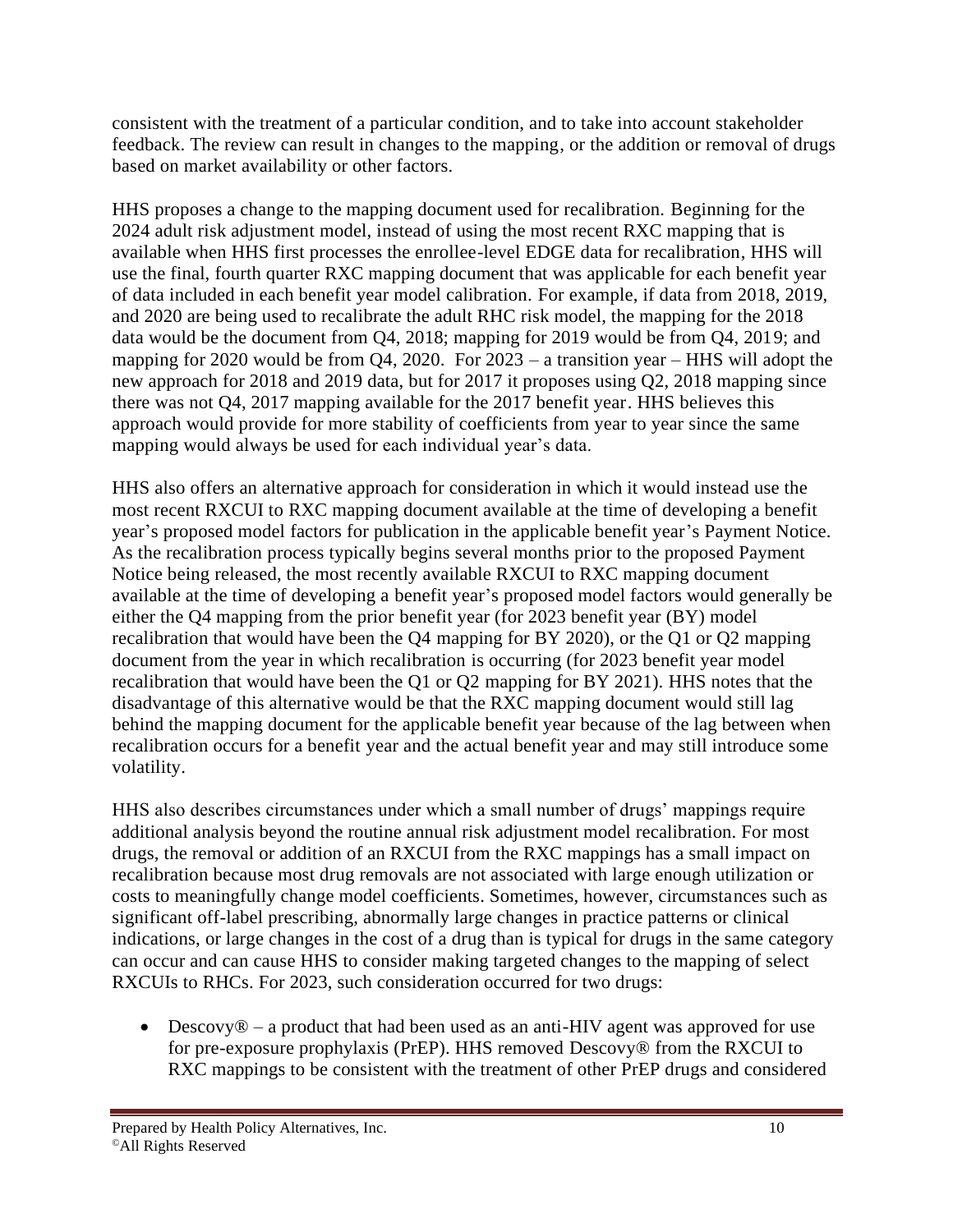removing it from the mappings for the 2019 data as some enrollees in 2019 may have used Descovy® for PreEP in that year. After an analysis of 2019 claims, however, HHS found that doing so was not necessary as most 2019 use was as part of an active HIV treatment.

• Hydroxychloroquine sulfate – was initially mapped to RXC 09 (Immune Suppressants Immunomodulators) but in Q4 BY 2020 it was removed because of concerns including off-label prescribing. After additional analysis, HHS made the determination that it should be removed. Therefore, to effectuate the targeted removal of hydroxychloroquine sulfate for the recalibration of the 2022 benefit year adult risk adjustment models, HHS only used 2016 and 2017 enrollee-level EDGE data, where hydroxychloroquine sulfate was not mapped to RXC 09, for the limited purpose of developing the coefficients for RXC 09 (Immune Suppressants and immunomodulators) and its related RXC 09 interactions. HHS finds that its removal for the 2023 BY again is appropriate.

#### . **(e) Factors for Risk Adjustment Models**

Tables 1–6 of the proposed 2023 Payment Notice lists the proposed 2023 benefit year risk adjustment model factors incorporating all of the model specification changes and recalibration proposals described above. Table 1 contains factor coefficients for each adult model, including the age-sex, HCCs, RXCs, RXC–HCC interactions, interacted HCC counts, and enrollment duration coefficients. Table 2 contains the factor coefficients for each child model, including the age-sex, HCCs, and interacted HCC counts coefficients. Table 3 lists the proposed HHS– HCCs that have been selected for the proposed interacted HCC counts factors that would apply to the adult and child models. Table 4 contains the factors for each infant model. Tables 5 and 6 contain the HCCs included in the infant models' maturity and severity categories, respectively.

## **(f) Cost-sharing Reduction Adjustments**

HHS proposes**,** consistent with prior years, to include cost-sharing reductions in the risk adjustment models to account for increased plan liability due to higher utilization of health care services by individuals receiving cost-sharing reductions. Table 7 of the proposed 2023 Payment Notice provides the Cost-Sharing Reduction Adjustment Factors for plans at each metal level. For Massachusetts, HHS proposes to continue to use a cost-sharing reduction factor of 1.12 for all Massachusetts wrap-around plans.

## **(g) Model Performance Statistics**

HHS reports the R-squared statistic, which calculates the percentage of individual variation explained by a measure, to show the predictive accuracy of the risk adjustment models overall. HHS provides the R-squared statistics for each proposed model and benefit year separately in Table 8. HHS notes that the proposed model updates together demonstrate improvements in Rsquared metrics as well as predictive ratios.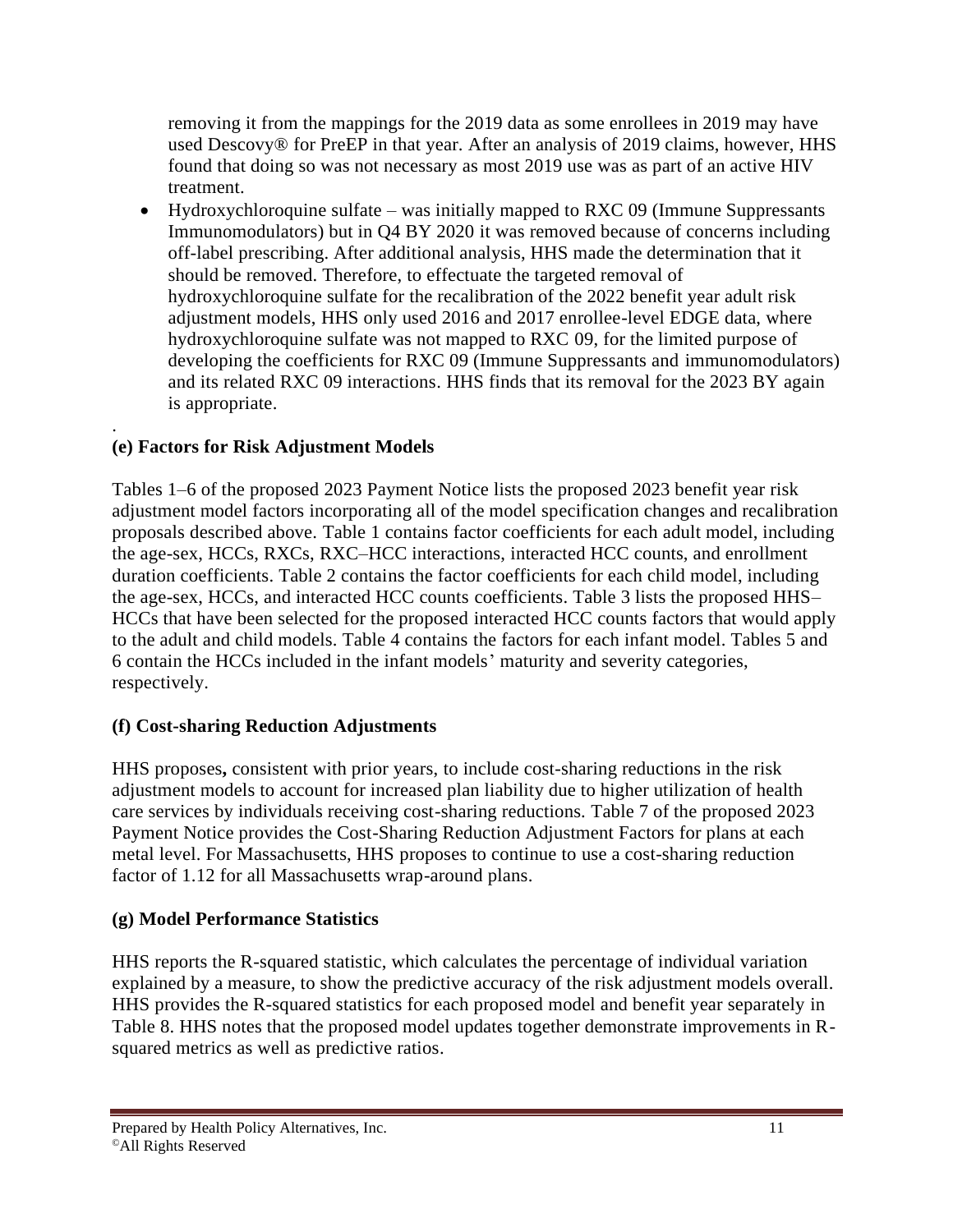#### **3. Overview of the Risk Adjustment Transfer Methodology (§153.320)**

In the 2022 Payment Notice HHS finalized its proposal to continue the payment transfer formula finalized in the 2021 Payment Notice and only publish RA transfer formulas if a change was being proposed. In the 2023 Proposed Payment Notice, HHS makes no proposed changes to the formulas and does not republish the formulas. In addition, it proposes no changes to the high-cost risk pool parameters for the 2023 benefit year, maintaining the \$1 million threshold and 60 percent coinsurance rate.

#### **4. Risk Adjustment State Flexibility Requests (§153.320(d))**

In the 2019 Payment Notice (83 FR 16930), HHS provided to states, starting with the 2020 benefit year, the flexibility to request a reduction to the otherwise applicable risk adjustment transfers calculated under the HHS-operated methodology. Under the policy, states have the flexibility to request a reduction to the otherwise applicable risk adjustment transfers in the individual, small group or merged market by up to 50 percent.

Flexibility Requests for Plan Year 2023. As in past years, HHS received requests from Alabama to reduce by 50% risk adjustment state transfers for the 2023 plan year for its individual and small group markets. Consistent with past years, Alabama believes that the presence of a dominant issuer in those markets precludes the HHS operated risk adjustment program from working as intended and that the reduction in risk adjustment payments would impact premiums by no more than 1 percent – a de minimis premium increase. HHS seeks comment on the application and directs those interested to additional documentation submitted by Alabama posted under the "State Flexibility Requests" heading at [Premium Stabilization Programs | CMS.](https://www.cms.gov/cciio/programs-and-initiatives/premium-stabilization-programs)

Flexibility Requests for Plan Years 2024 and Thereafter. Beginning with the 2024 benefit year, HHS proposes to eliminate the flexibility for states to request reductions in risk adjustment transfers unless for a state that has previously submitted a risk adjustment flexibility request for any market. Alabama is the only state that has done so.

HHS has reviewed the policy, consistent with its requirement under EO 14009 to review policies to ensure they are consistent with strengthening the ACA and making high quality health coverage affordable and accessible. HHS now believes the flexibility is not consistent with those priorities because it could potentially result in increased risk selection, market destabilization, increased premiums, smaller networks and worse plan options.

Under the policy, Alabama would still need to submit a request for any market and for each such year that it seeks the flexibility in the timeframe, form, and manner as set forth under  $(\S 153.320(d))$ . HHS believes these changes would ensure that consumers would not experience an increase in premiums greater than 1 percent as the result of a state requested reduction in transfers.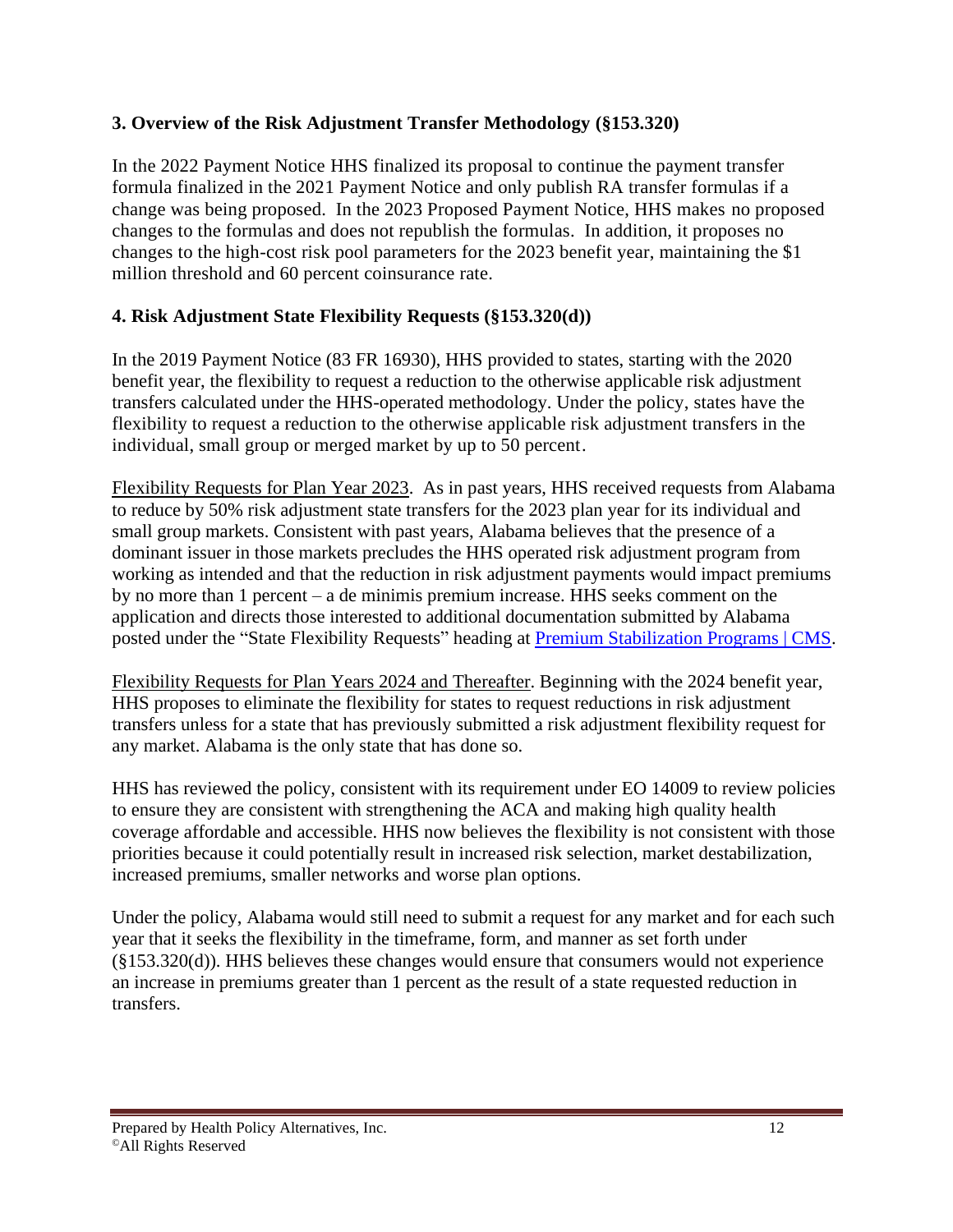Beginning with 2024, a state requesting the flexibility may only do so based on the criterion that the requested reduction would have a de minimis impact on the necessary premium increase to cover the transfers for issuers that would receive reduced transfer payments.

HHS seeks comment on whether it should only repeal the flexibility with respect to the individual market risk pools, on the proposed definition of a prior participant with respect to the proposed exceptions, and on the health equity impacts of the proposals, especially for underserved and minority communities.

# **5. Risk Adjustment Issuer Data Requirements (§§ 153.610, 153.700, and 153.710)**

In the 2018 and 2020 Payment Notices, HHS finalized policies for collecting and extracting enrollee-level EDGE data to allow HHS to use for recalibrating the HHS risk adjustment models, to inform the development and methodology of the AV Calculator, to operationalize other policies connected to the individual and small group markets, and to permit additional policy analysis related to the individual and small group markets. In addition, qualified researchers are permitted to access a limited data set file upon request.

Proposed Collection and Extraction of New Data Elements and Extraction of Current Data Elements. In the proposed 2023 Payment Notice, HHS proposes to collect and extract five new data elements from issuers' EDGE servers:

- ZIP code
- Race
- Ethnicity
- Subsidy Indicator
- Individual coverage health reimbursement arrangement (ICHRA) indicator

The additional data elements would allow HHS to better analyze subpopulations at a granular level, examine more areas of health equity, and better address discrimination in health care and health disparities. The data elements would be required to be made accessible in states where HHS operates the risk adjustment programs beginning with the 2023 benefit year.

In addition, HHS proposes to begin extracting additional data elements from issuers' EDGE data beginning with the 2022 benefit year. These three data elements are already required to be submitted to EDGE servers:

- Plan ID
- Rating area
- Subscriber indicator

HHS provides several examples of the kind of analysis it plans to undertake using the new data elements. For example, it proposes to collect and extract the ICHRA indicator to conduct analysis on whether there are any unique actuarial characteristics among that population and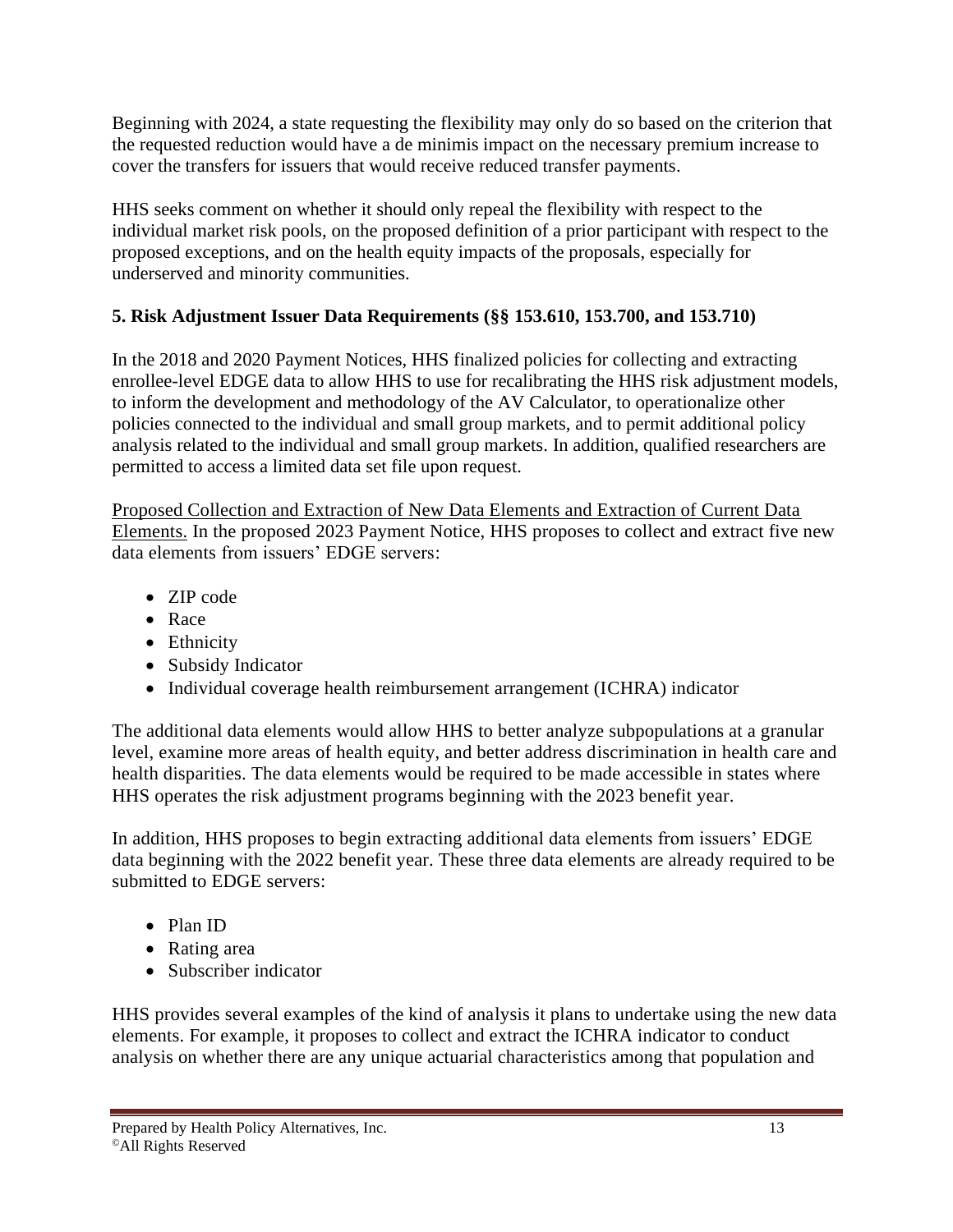whether employers offering such plans employ sicker employees compared to other employers. HHS could also examine risk patterns or impacts using zip codes, race, ethnicity, and the subsidy indicator such as differences in health risk among geographic areas.

The analyses that would be facilitated by the additional data elements would serve the government interest of promoting equity in health coverage and improving access to highquality health care as required by EO 13985, "Advancing Racial Equity and Support for Underserved Communities Through the Federal Government".

HHS reviews some of the feedback it received when it sought comment on the advantages and disadvantages of extracting state and rating area data for these purposes (in the proposed 2020 Payment Notice). At the time, it did not finalize any additional data elements or extractions concluding that the increased issuer burden would outweigh the benefit of the additional data and analyses. Now, however, in light of EOs 13985 and 14009, HHS has reconsidered and determined that their use aligns with the policy goals of those EOs. Consistent with the priorities identified in those EOs, the data could be used to inform future policy to better address discrimination and other systemic barriers in health care and health care disparities.

HHS notes that any future risk adjustment methodology changes or other policy changes based on these analyses would be set forth in notice and comment rulemaking.

Limited Data Set. Existing policy permits qualified researchers to have access to a limited data set of enrollee-level data for research purposes. In the proposed 2023 Payment Notice, HHS would exclude plan ID, Zip Code, and Rating Area from the data set available to qualified researchers. Other elements that would be available to researchers would be race, ethnicity, ICHRA indicator, subsidy indicator, and subscriber indicator. If finalized as proposed, most of those data would be included beginning with the 2023 benefit year enrollee-level EDGE limited data set. Subscriber indicator would be included beginning with the 2022 benefit year enrollee-level.

HHS seeks comments on these proposals including feedback on privacy or confidentiality concerns related to providing these data elements to qualified researchers upon request.

Proposal to Expand Permissible Uses of EDGE Data. HHS proposes to expand the permitted uses of the data and reports extracted from issuers' EDGE servers to include other HHS federal health-related programs outside of the commercial individual and small group markets. This proposed expansion would apply upon the effective date of the final rule and would include the new data elements, if finalized.

HHS provides an example of such an expanded use – in the case where a state Medicaid program enrolls Medicaid expansion population in QHPs – the EDGE data could be used to inform analysis and improve the integrity of the Medicaid expansion approach. In addition, HHS notes that any policy changes that result from analyses of these data would be subject to notice and comment rulemaking and thorough data quality checks would be conducted before use of any additional data elements or analysis.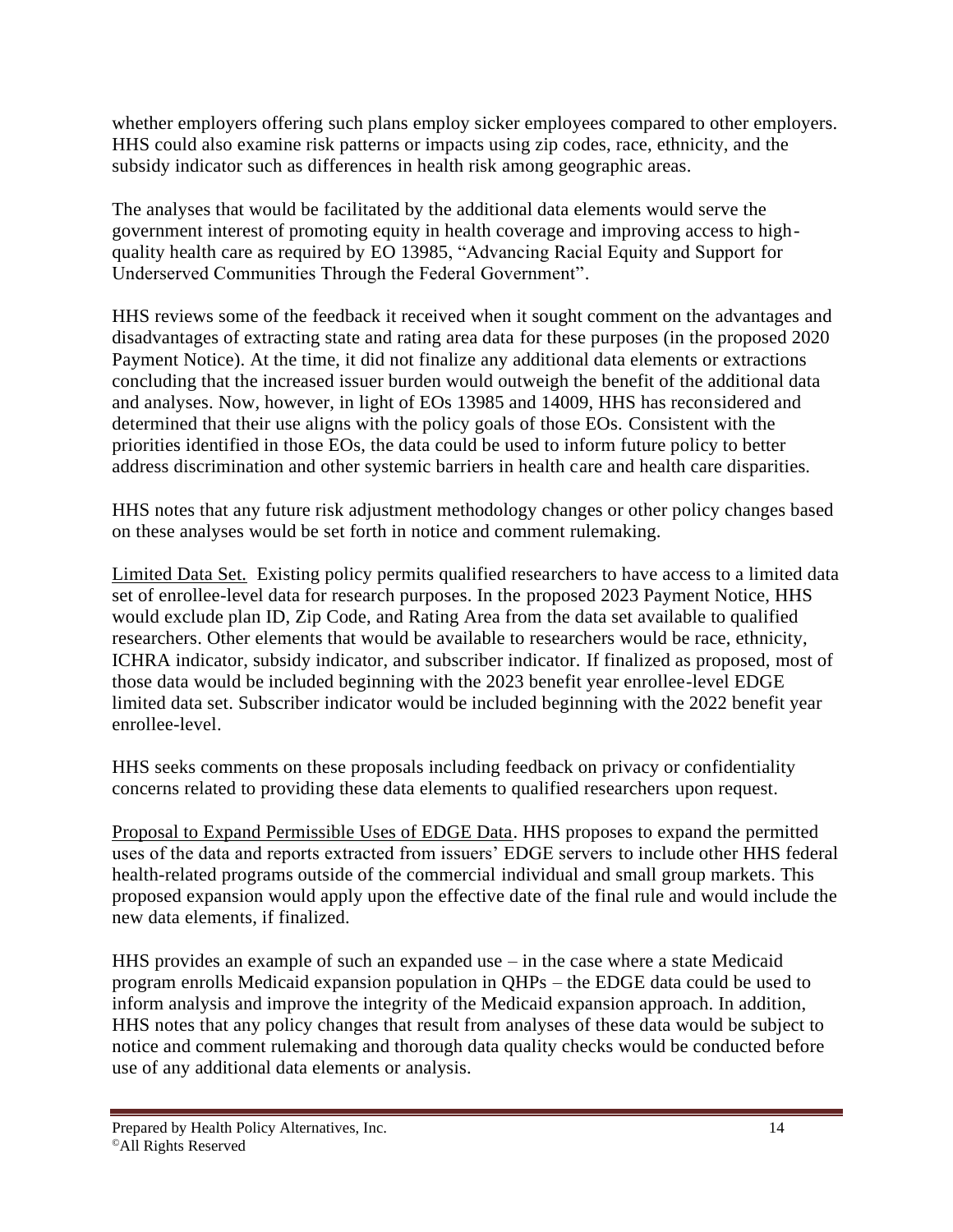Burden for Collecting and Extracting Additional Data Elements. HHS discusses the burden of the proposals noting that extraction of the three data elements: plan ID, rating area, and subscriber indicator – would have minimal additional burden for issuers since those data are already required to be submitted as part of risk adjustment submission.

For the five new data elements, HHS believes:

- There would be a small burden associated with submission of zip codes as issuers currently collect that information. The only additional expense would be for issuers to compile and submit the element to their EDGE server and retain it as part of their risk adjustment records.
- Because issuers do not likely already collect the ICHRA indicator, HHS proposes that submission of this element would be optional for the 2023 and 2024 benefit years. This would allow issuers time to develop a collection, validation, and submission process before the element is required.
- HHS believes that issuers already collect race and ethnicity data in some manner, so it expects a small additional collection burden for issuers to compile and submit the data elements as part of their risk adjustment records. It seeks comments on whether those data are currently collected and whether HHS should take additional considerations into account with their collection. HHS is aware that the elements are often collected through other processes such as Exchange enrollment or payment files, but believes those data would not be uniform, comprehensive, or as usable as data collected through EDGE servers.

HHS seeks comment on the relative value of the additional data elements, whether HHS should consider alternatives to the proposed elements, and how issuers currently collect data on race and ethnicity.

HHS also clarifies that issuers will have the option of selecting "unknown" for the race and ethnicity data element to better align with the approach taken for application and enrollment forms.

Encouraging the Use of Z Codes. HHS seeks comment on the collection and extraction of z codes (particularly Z55-Z65), a subset of ICD-10-CM encounter reason codes used to identify, analyze, and document social determinants of health. Z codes are currently collected via the enrollee-level EDGE data. HHS, which has recently begun analyzing the codes, describes reports of a lack of consistent use of z codes by providers. It seeks feedback on how to encourage the consistent use of the codes and to learn about the potential use of the codes in analyzing the relationship between risk and social determinants of health.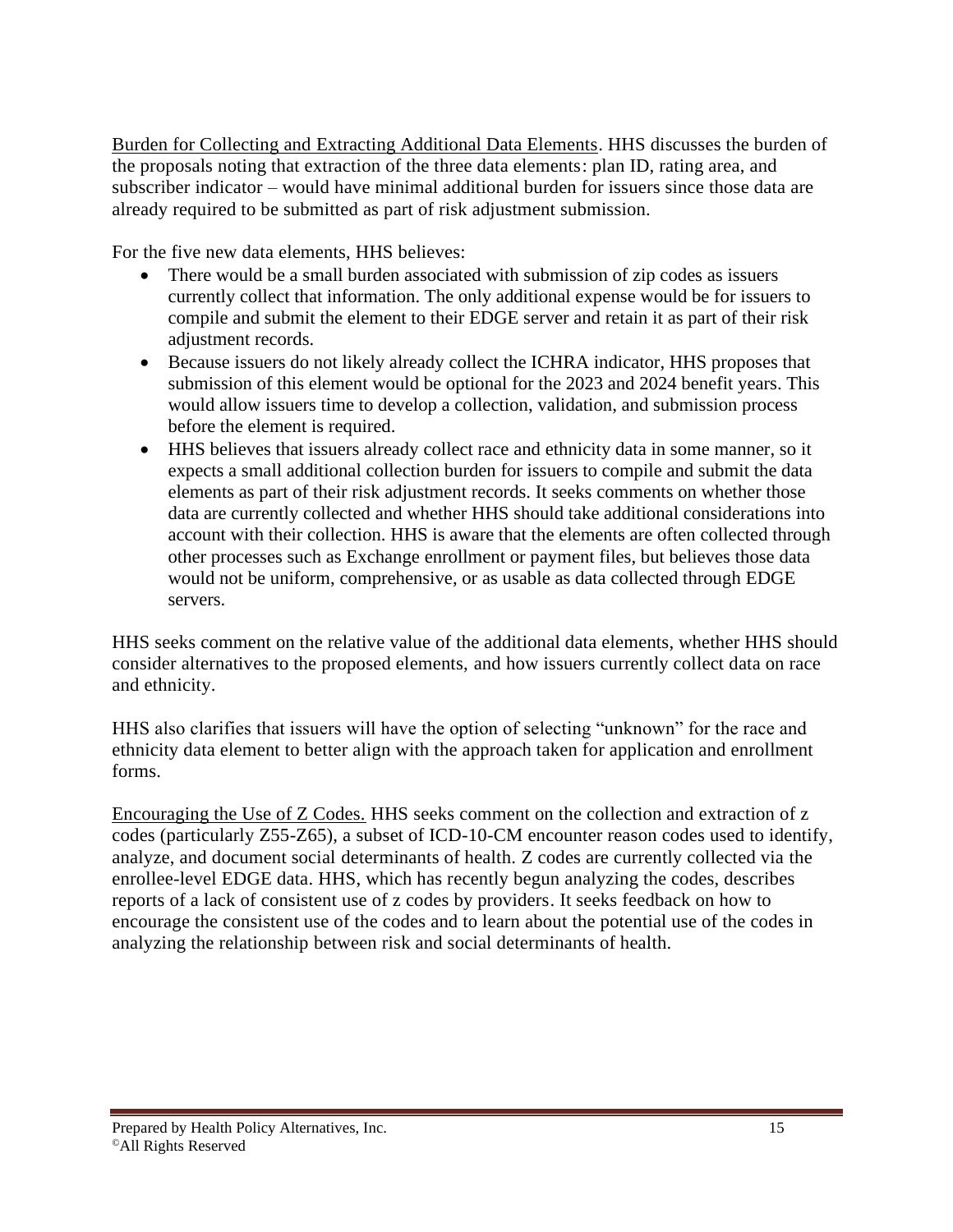### **6. Risk Adjustment User Fee for 2023 Benefit Year (§153.610(f))**

HHS proposes a risk adjustment user fee for the 2023 benefit year of \$0.22 per member per month (PMPM), slightly lower than the amount for the 2022 benefit year (\$0.25 per member per month). That amount is based on the same methodology as used for 2022 and reflects a total cost of approximately \$60 million to operate the program but a small increase in billable member months in the individual and small group markets for the 2023 plan year.

#### **7. Compliance with Risk Adjustment Standards; High-Cost Risk Pool Funds – Audits of Issuers of Risk Adjustment Covered Plans (153.620(c))**

HHS proposes that whenever HHS recoups high-cost risk pool funds as a result of audits of risk adjustment covered plans, those funds would be used to reduce high-cost risk pool charges for the national high-cost risk pool beginning for the current benefit year unless those amounts have already been calculated, in which case they would be applied to the next benefit year. The policy would result in those funds reducing high-cost risk pool payments for the next benefit year for which they have not already been calculated. HHS had proposed this policy in the proposed 2022 Payment Notice but did not finalize it. HHS provides an example of how the policy would work. If a 2018 high-cost risk pool audit results in funds being recouped for the national high-cost risk pool for the individual market in March 2022, then these recouped funds would be disbursed in the form of reduced 2021 benefit year high-cost risk pool charges for issuers in the national highcost risk pool for the individual market because high-cost risk pool payments for the 2021 benefit year are not calculated until June 2022.

HHS notes that the policy would not impact the amount of high-cost risk pool payment made to eligible issuers, because the reduction in charges is due to the recoupment of funds as a result of an audit of a prior benefit year rather than a change in payments for the current benefit year.

HHS would also clarify that when HHS recoups funds as a result of an audit, the issuer subject to the audit is responsible for reporting that adjustment to its high-cost risk pool payments or charges in the next medical loss ratio (MLR) reporting cycle.

## **8. Risk Adjustment Data Validation Requirements (§153.630)**

HHS conducts risk adjustment data validation (RADV) in any state where HHS is operating risk adjustment on a state's behalf. The validation consists of an initial validation audit and a second validation audit. Each issuer of a risk adjustment covered plan must engage an independent audit entity for the initial validation. The issuer provides demographic, enrollment, and medical record documentation for a sample of enrollees selected by HHS to its initial validation auditor for data validation. The second validation audit is conducted by an entity that HHS retains to verify the accuracy of the findings of the initial validation audit.

In the 2020 HHS-RADV Amendments Rule, HHS described and finalized the error rate calculation methodology for RADV applicable for benefit years 2019 and thereafter. In the proposed 2023 Payment Notice, HHS proposes additional refinements to the error rate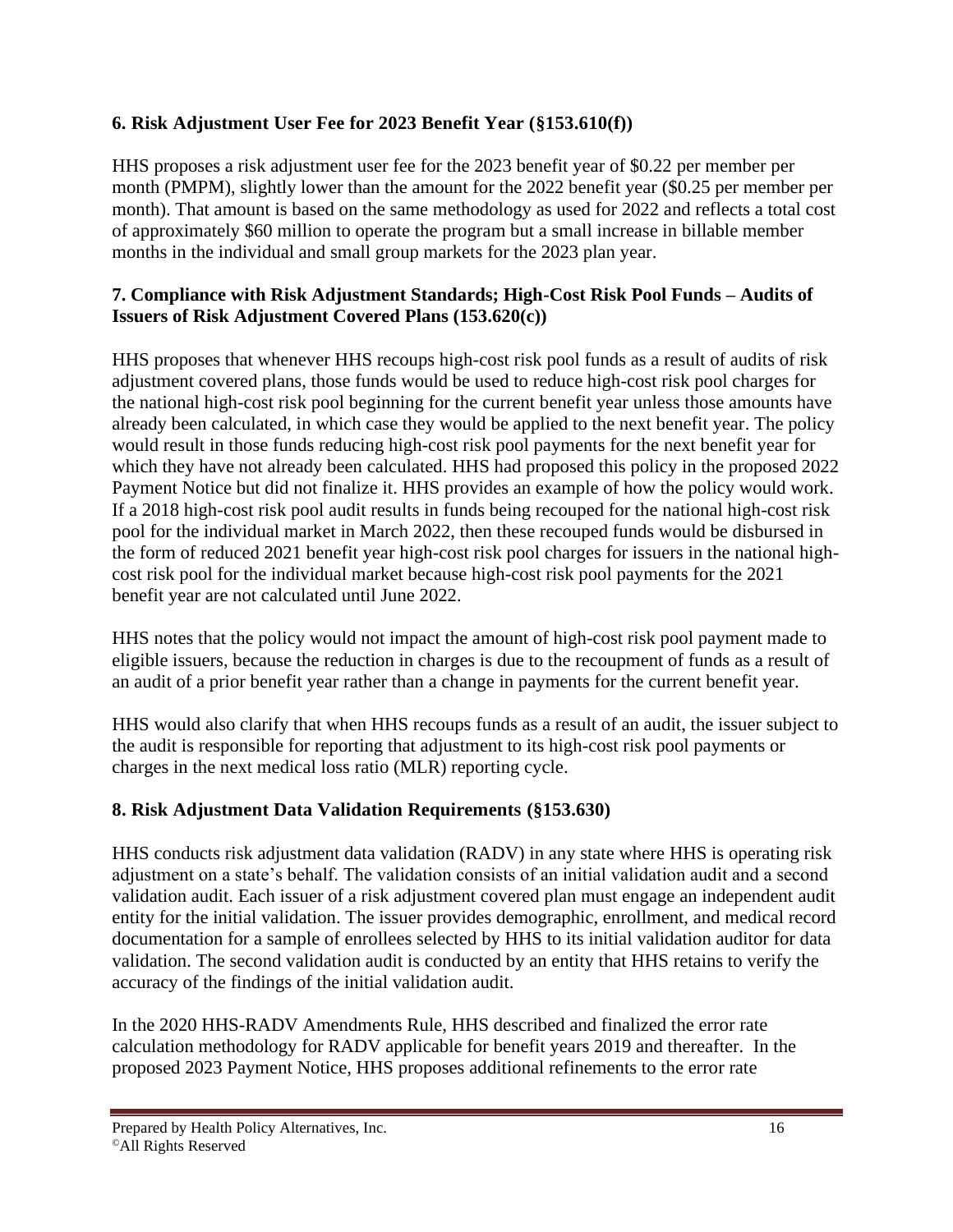calculation methodology beginning with the 2021 benefit year. The refinements would (1) extend the application of Super HCCs to also apply to coefficient estimation groups throughout the HHS-RADV error rate calculation process, (2) specify that the Super HCC would be defined separately according to the age group model to which an enrollee is subject, and (3) constrain to zero any outlier negative failure rate in a failure rate group, regardless of whether the outlier issuer has a negative or positive error rate.

#### **(a) Coefficient Estimation Groups in Error Estimation**

HHS proposes to modify its process for grouping coefficient estimation groups in error estimation. This amendment is intended to conform the process for the risk adjustment risk score calculation for individuals with two conditions that fall into the same coefficient estimation groups with the way the process is used for HHS-RADV failure rates, and other HHS-RADV calculations for such individuals. The preamble describes in detail, the dissimilarity in the treatment of such individuals for the different calculations and the solution of applying the same approach used for risk adjustment to the RADV calculations.

### **(b) Defining Super HCCs Separately for Adults, Children, and Infants**

Super HCCs are a step where HHS aggregates any HCCs that share a coefficient estimation group before applying the HHS-RADV failure rate group sorting algorithm. In the proposed 2023 Payment Notice, HHS would apply coefficient estimating groups according to the risk adjustment model to which they are subject. Under the current policy, coefficient estimation group logic from the adult models is applied to all enrollees. The policy was adopted because there were concerns that some of the groups in the infant models would have very small sample sizes and the adult models' estimation groups were thought to be likely applicable to the vast majority of enrollees. HHS now believes that there are some differences in the structure of the risk adjustment model coefficient estimation groups across the models that will be better accounted for under the proposal. Table 9 provides a comparison of the Coefficient Estimation Groups used in the Adult and Child models to help illuminate the proposal, additional detail on the proposal's definitions of Supper HCCs for the relevant models, and results of HHS analysis of the proposal is provided in the preamble.

#### **(c) Negative Failure Rate Constraint**

In the 2020 HHS-RADV Amendments Rule<sup>9</sup>, HHS finalized a policy to constrain outlier issuers' error rate calculations to zero in cases when an issuer is a negative error rate outlier and its failure rate is negative, beginning with 2019 benefit year. The approach is intended to distinguish between low failure rates due to accurate data submission and failure rates that have been depressed through the presence of HCCs in the audit data that were not present in the EDGE data. If a negative failure rate is due to a large number of found HCCs, it does not reflect accurate reporting through the EDGE server for risk adjustment.

<sup>&</sup>lt;sup>9</sup> 85 FR 76979.

Prepared by Health Policy Alternatives, Inc. 17 ©All Rights Reserved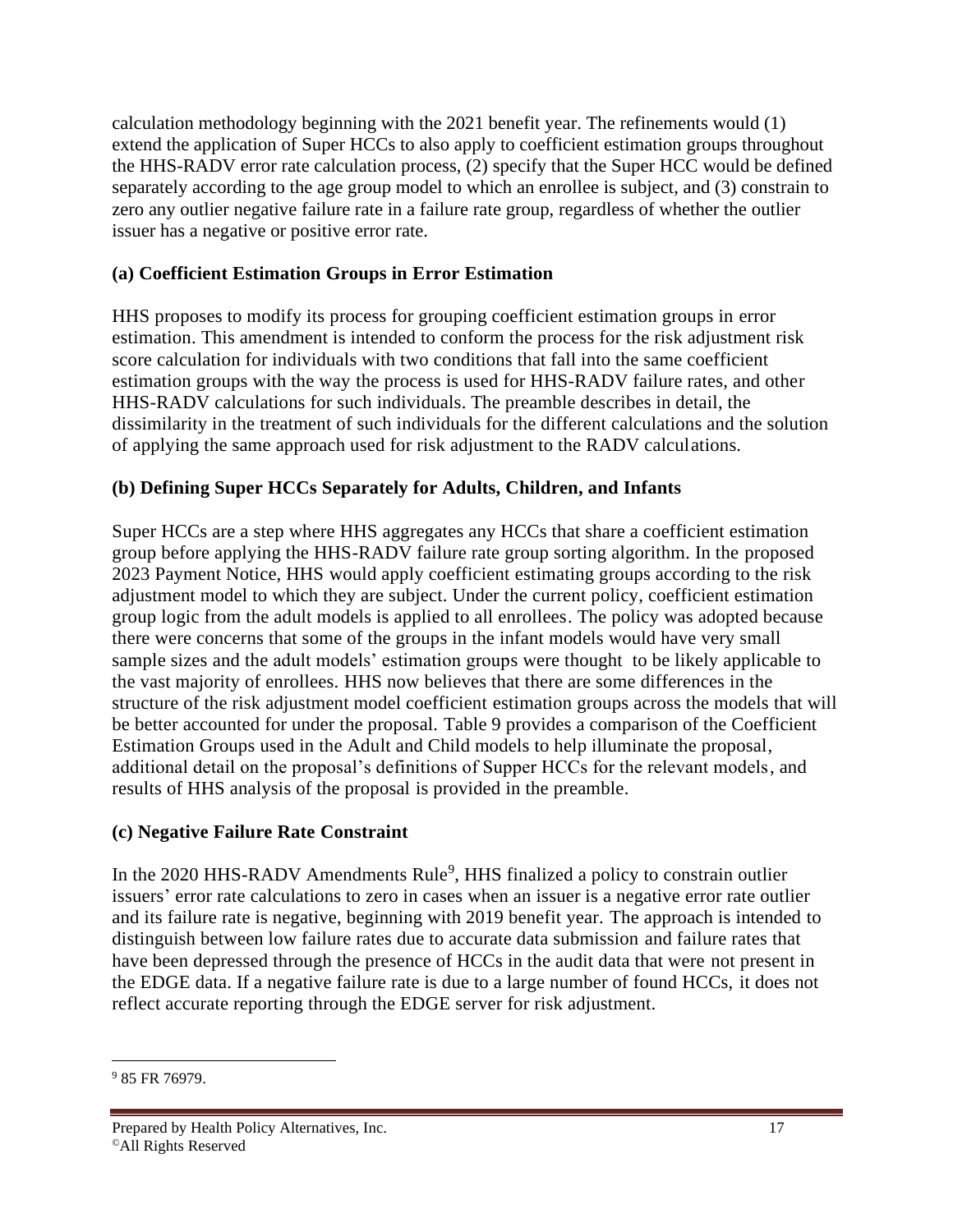HHS proposes to modify the application of that policy beginning with the 2021 benefit year to constrain to zero the failure rate of any issuer who is a negative failure rate outlier in a failure rate group, regardless of whether the outlier issuer has a negative or positive error rate.

#### **9. Disbursement of Recouped Hight-Cost Risk Pool Funds – Discrepancies of Issuers of Risk Adjustment Covered Plans (**§**153.710(d))**

Consistent with the disbursement policy described above, HHS proposes that any funds recouped as a result of an actionable high-cost risk pool discrepancy under §153.710(d) would be used to reduce high cost-risk pool charges for the national high-cost risk pool for the current benefit year if high-cost risk pool payments have not already been calculated for that benefit year. If high-cost risk pool payments have already been calculated for that benefit year, HHS would reduce the next applicable benefit year's high-cost risk pool charges for all issuers owing high-cost risk pool charges for that national high-cost risk pool. HHS also clarifies that an issuer that has filed the discrepancy would be responsible for reporting the adjustment to its high-cost risk pool payment or charges in the next MLR reporting cycle consistent with the requirements under §153.710(h).

## **10. Medical Loss Ratio Reporting Requirements (§153.710(h))**

HHS proposes to clarify that HHS expects issuers to report HHS-RADV adjustments as part of their MLR reports in the same manner as they report risk adjustment payment and charge amounts. Where an issuer experiences subsequent changes to HHS-RADV adjustments calculated by HHS in the applicable benefit year's HHS-RADV Summary Report of Benefit Year Risk Adjustment Data Validation Adjustments to Risk Adjustment Transfers, such modifications would be required to be reported during the current MLR reporting year if approved by HHS before August 15, or the next applicable business day, of the current reporting year unless otherwise instructed by HHS. Issuers would be required to report any adjustment to an HHS-RADV adjustment made or approved by HHS where such adjustment has not been accounted for in a prior MLR Reporting Form, in the following reporting year.

## **11. Deadline for Submission of Data (§153.730)**

Under existing rules, the deadline for issuers to submit their required risk adjustment data is April 30 of the year following the applicable benefit year. HHS proposes to add to the deadline to address situations where April 30 does not fall on a business day. Under the proposed rule, the deadline for submission would be on April  $30<sup>th</sup>$  or if April  $30<sup>th</sup>$  is a nonbusiness day, the deadline would be the next applicable business day.

# **D. Part 155 – Exchange Establishment Standards and Other Related Standards**

# **1. Non-discrimination Standards (§155.120(c))**

HHS proposes to amend its nondiscrimination protections at  $\S 155.120(c)$  to explicitly prohibit discrimination based on sexual orientation and gender identity. In a 2020 final rule modifying the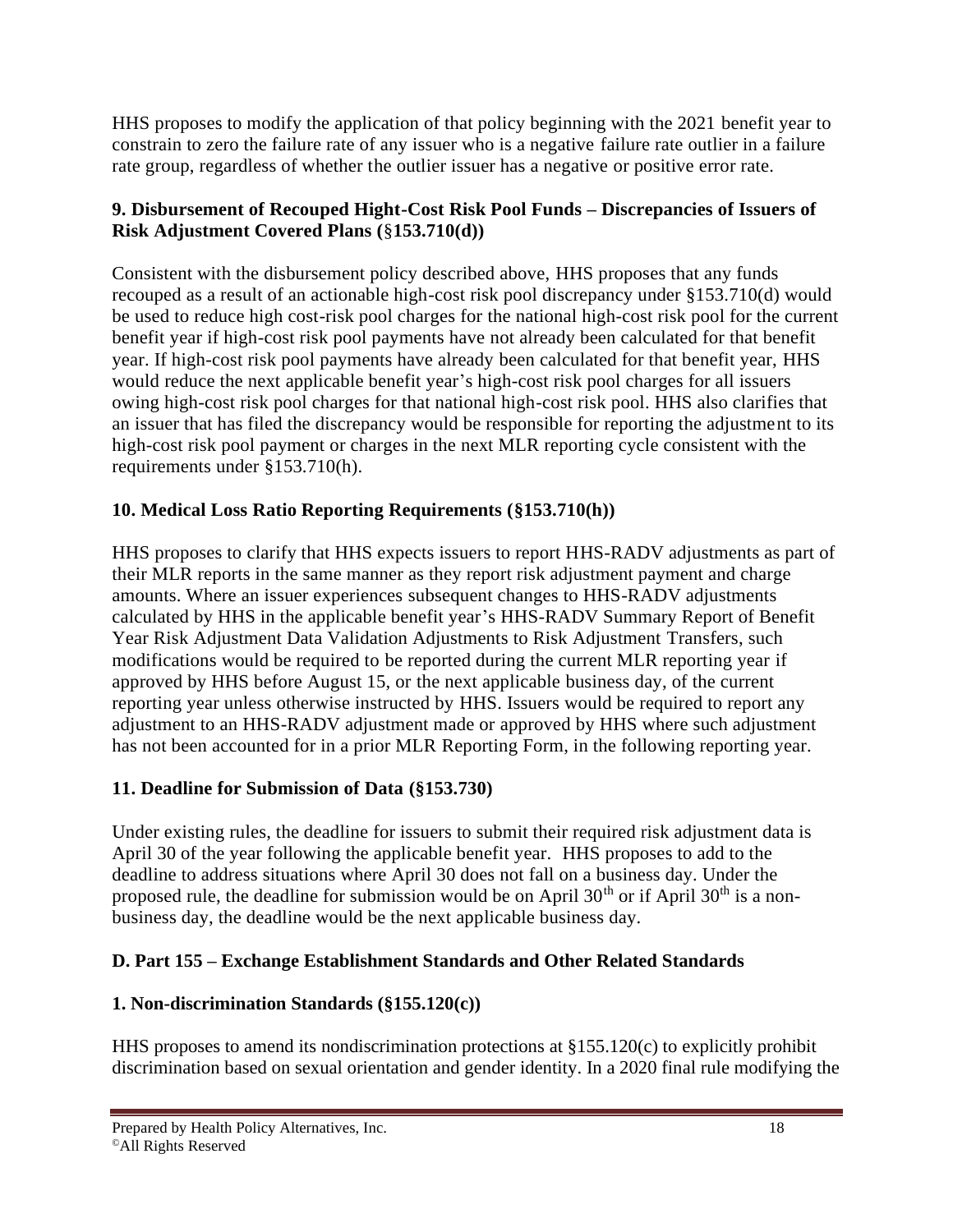implementation of section 1557 of the ACA, HHS struck from the nondiscrimination protection language referring to sexual orientation and gender identity, and its proposal would restore that language.

In the proposed rule, HHS states that it has authority independent of section 1557 to prohibit discrimination in the Exchanges, noting that it has previously cited section 1321(a)(1)(A) of the ACA as authority to prohibit discrimination in the operation of the Exchanges. HHS cites the same authority here for its proposal and uses the same rationale described above for its proposal to amend 45 CFR 147.104(e) to explicitly provide that its nondiscrimination protections apply to discrimination based on sexual orientation and gender identity in that section of the regulations. (See summary of section III.B.1 above.) **HHS seeks comment on this proposal.**

#### **2. Civil Money Penalties for Violations of Applicable Exchange Standards by Consumer Assistance Entities in Federally-facilitated Exchanges (§155.206)<sup>10</sup>**

HHS proposes to make a technical correction to §155.206(i) to add language to adjust the amount of civil money penalties for inflation pursuant to the Federal Civil Penalties Inflation Adjustment Act Improvements Act of 2015. It notes that no CMPs have been imposed under this authority, but going forward the amount of the CMPs under §155.206 will be increased annually for inflation.

#### **3. Ability of States to Permit Agents and Brokers and Web-Brokers to Assist Qualified Individuals, Qualified Employers, or Qualified Employees Enrolling in QHPs (§155.220)**

#### **(a) Required QHP Comparative Information on Web-broker Websites and Related Disclaimer**

HHS proposes to amend it regulations at  $\S 155.220(c)(3)(i)(A)$  to include a list of the specific QHP comparative information that web-broker non-Exchange websites must display as the minimum QHP comparative information that must be displayed for all available QHPs. Under the proposal, web-broker non-Exchange websites would have to display (i) premium and costsharing information, (ii) the summary of benefits and coverage established under section 2715 of the PHS Act; (iii) identification of the metal level of the QHP or whether it is a catastrophic plan; (iv) the results of the enrollee satisfaction survey (under section  $1311(c)(4)$  of the ACA); (v) quality ratings assigned (under section  $1311(c)(3)$  of the ACA); and (vi) the provider directory made available to the Exchange.

It also proposes to revise the disclaimer requirement in  $\S 155.220(c)(3)(i)(A)$  to require webbroker non-Exchange websites that do not support enrollment in all available QHPs to provide notice to consumers of that fact, and to direct consumers to the Exchange website where they

<sup>&</sup>lt;sup>10</sup> In the preamble to the proposed rule for section III.D., paragraph 2 was apparently omitted. Thus, in this summary of proposals contained in section III.D. of the proposed rule, paragraph numbers 2 through 9 in this summary correspond to paragraph numbers 3 through 10 in the preamble of the final rule. Note also the preamble in the final rule contains two paragraphs 10. Paragraph 10 of this section of the summary corresponds to the second paragraph 10 of the preamble.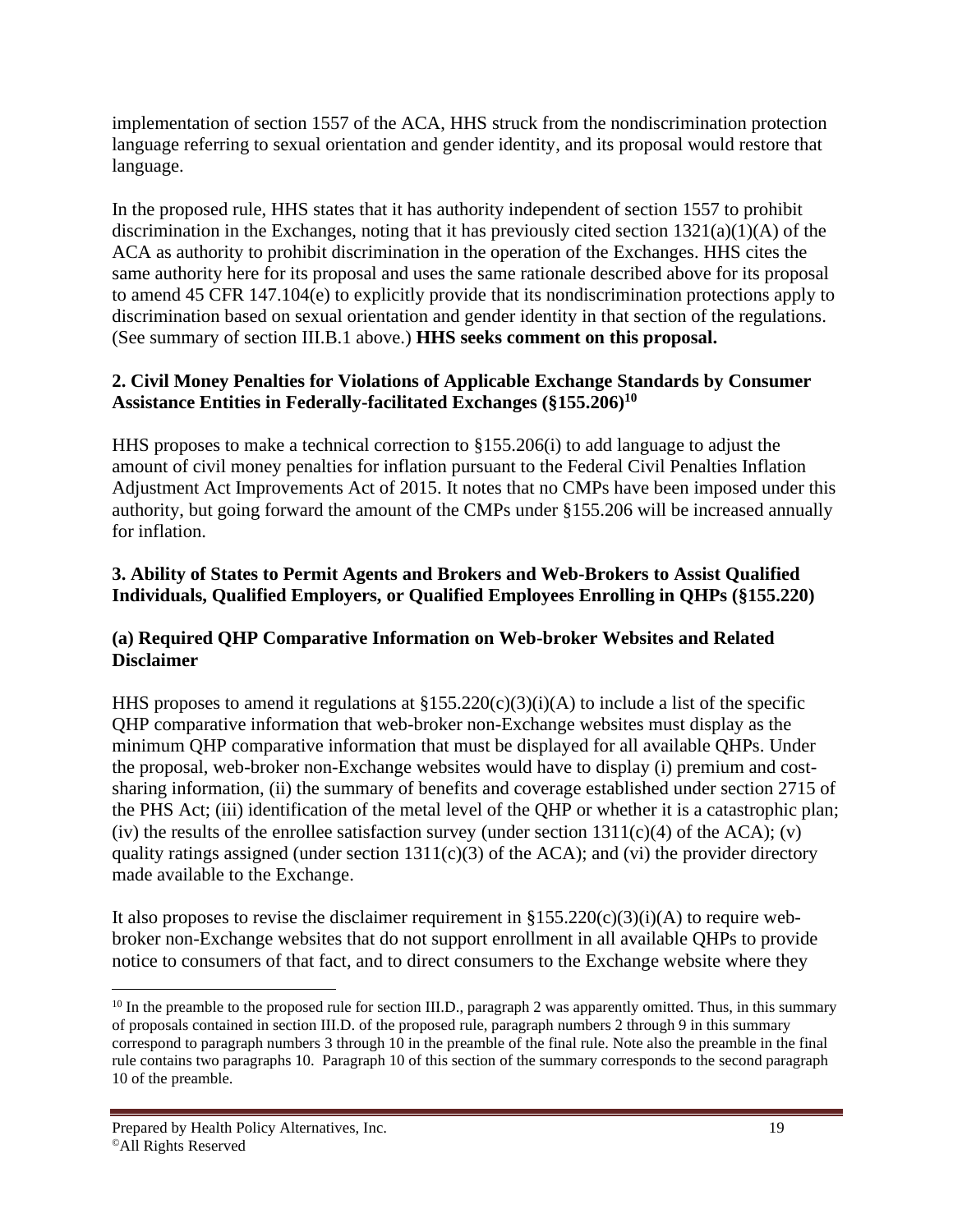may obtain enrollment support. Thus, web-broker non-Exchange websites would be required to prominently display a standardized disclaimer provided by HHS stating that enrollment support is available on the Exchange website and would be required to provide a web link to the Exchange website in cases where enrollment support for a QHP is not available using the webbroker's non-Exchange website. **HHS seeks comment on these proposals.**

### **(b) Prohibition of QHP Advertising on Web-broker Websites**

HHS proposes to clarify that when a web-broker website is used to complete the QHP selection, the website must not display QHP advertisements or recommendations, or otherwise provide favored or preferred placement in the display of QHPs, based on compensation the agent, broker, or web-broker receives from QHP issuers. It clarifies that the term advertisements would include any form of marketing or promotion of QHPs based on compensation from QHP issuers, as opposed to the application of a neutral filter or sorting methodology that may promote particular QHPs and that are not based on compensation an agent, broker, or web-broker receives from QHP issuers.

This proposal is intended to prohibit these web-brokers from marketing the option for QHPs to receive preferred placement on the web-broker website for a fee. HHS does not believe that QHP advertising on web-broker websites, whether or not characterized as such or using other terms such as preferred placement, is in the best interest of consumers. **HHS seeks comment on this proposal.**

## **(c) Explanation of Rationale for QHP Recommendations on Web-broker Websites**

HHS also proposes to require web-broker websites to prominently display a clear explanation of the rationale for explicit QHP recommendations and the methodology for the default display of QHPs on their websites.

Some web-brokers use the information collected in response to preliminary screening questions to recommend one or more QHPs to consumers, or to rank all available QHPs from most to least recommended. Web-broker websites may recommend QHPs so long as it is not done based on compensation an agent, broker, or web-broker receives from QHP issuers. However, current rules do not require an explanation of the rationale for the recommendations. **HHS seeks comment on this proposal.**

# **(d) Federally-facilitated Exchange Standards of Conduct (§155.220(j))**

Consistent with other proposals in this rule, HHS would amend the regulations on FFE standards of conduct (at  $\S 155.220(i)(2)(i)$ ) relating to nondiscrimination protections to explicitly prohibit discrimination based on sexual orientation and gender identity. Under 155.220(j)(2)(i) as revised by the 2020 section 1557 final rule, correct information must be provided to consumers, without omission of material fact, regarding the FFE, QHPs offered through the FFE, and insurance affordability programs; these individuals or entities must refrain from marketing or conduct that is misleading (including by having a direct enrollment website that HHS determines could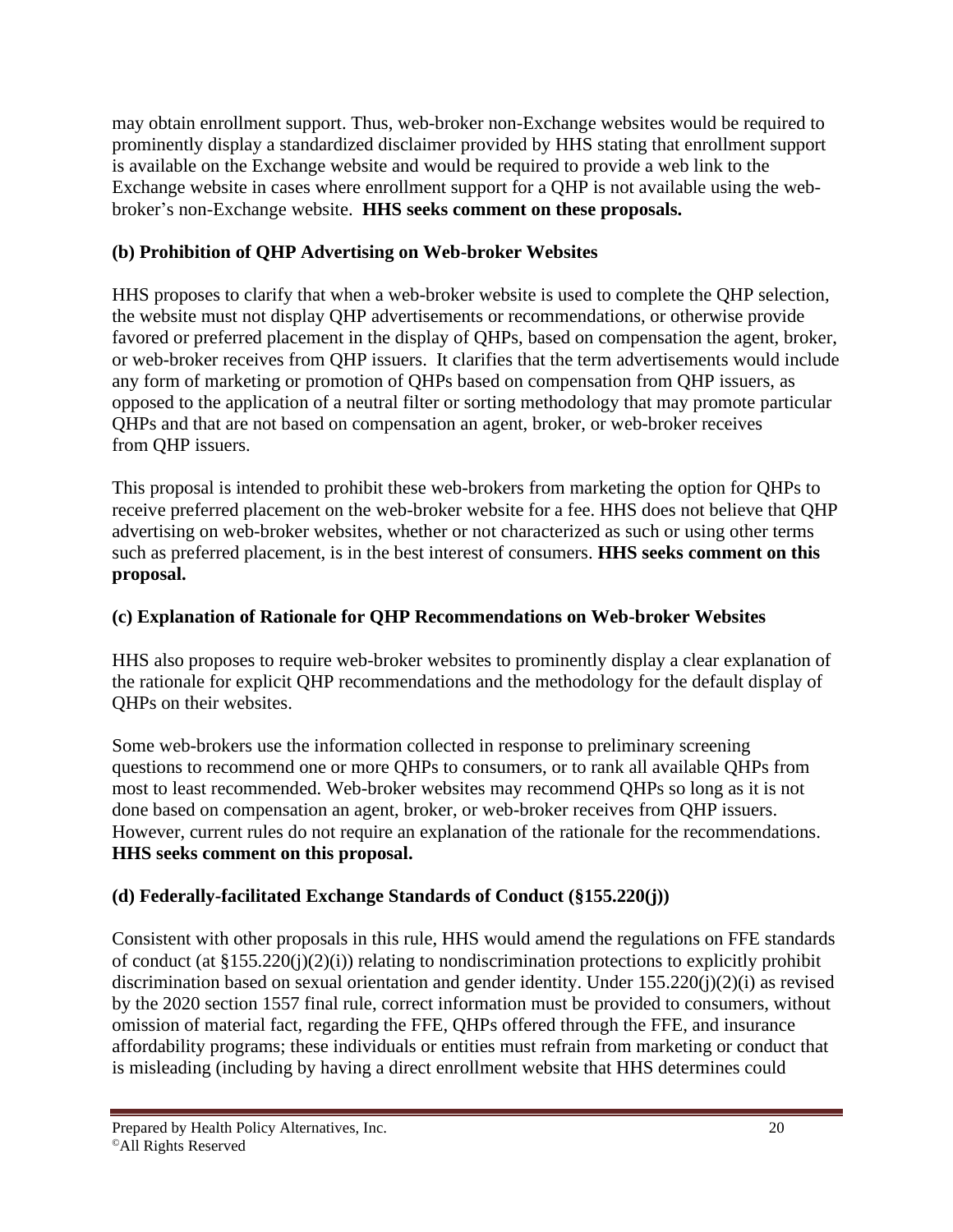mislead a consumer into believing they are visiting HealthCare.gov), coercive, or discriminates based on race, color, national origin, disability, age, or sex.

If finalized, the regulations would revert to the nondiscrimination protections in effect before the 2020 section 1557 final rule by reinserting language explicitly prohibiting discrimination based on sexual orientation and gender identity. **HHS seeks comment on this proposal and on all of the following additional proposals.**

# *i. Providing Correct Information to the FFEs*

§155.220(j)(2)(ii) requires agents, brokers, or web-brokers to provide the FFEs with correct information under section 1411(b) of the ACA sufficient for the Exchange to determine eligibility for Exchange coverage, APTC, CSRs, and individual responsibility exemptions, including the applicant's name, address, and information regarding household income. HHS proposes to codify additional details regarding this requirement to capture a non-exhaustive list of specific examples of what it means to provide correct information to the FFEs and SBE-FPs with respect to the consumer's email address, mailing address, telephone number, and household income projection. The genesis of this proposal is concern over applications submitted to the FFEs that contain incorrect consumer information (name and contact information) and incorrect consumer household income projections that do not accurately reflect future consumer household income.

Email addresses. Email addresses on applications for Exchange coverage would have to be secure, not disposable, and belong to the consumer (or the consumer's authorized representative). Email addresses could only be entered on Exchange applications with the consent of the consumer (or authorized representative) and must meet all of the following guidance. The email addresses:

- May not have domains that remove email from an inbox after a set period of time;
- Must be accessible by the consumer (or authorized representative), and may not be accessible by the agent, broker, or web-broker; and
- May not have domains that belong to the agent, broker, or web-broker or their business or agency.

Telephone numbers. Telephone numbers on an application for Exchange coverage would have to belong to the consumer (or authorized representative). Additionally, the telephone number on the application could not be the personal number or business number of the agent, broker, or webbroker assisting with or facilitating enrollment through an FFE or assisting the consumer in applying for APTC and CSRs for QHPs, or their business or agency, unless the telephone number is actually that of the consumer (or authorized representative). A telephone number is considered to belong to the consumer if they (or their authorized representative) are accessible at the number and have access to the number.

Mailing address. The mailing address on an application for Exchange coverage would have to belongs to, or be primarily accessible by, the consumer (or authorized representative). A mailing address entered on the Exchange application could not be for the exclusive or convenient use of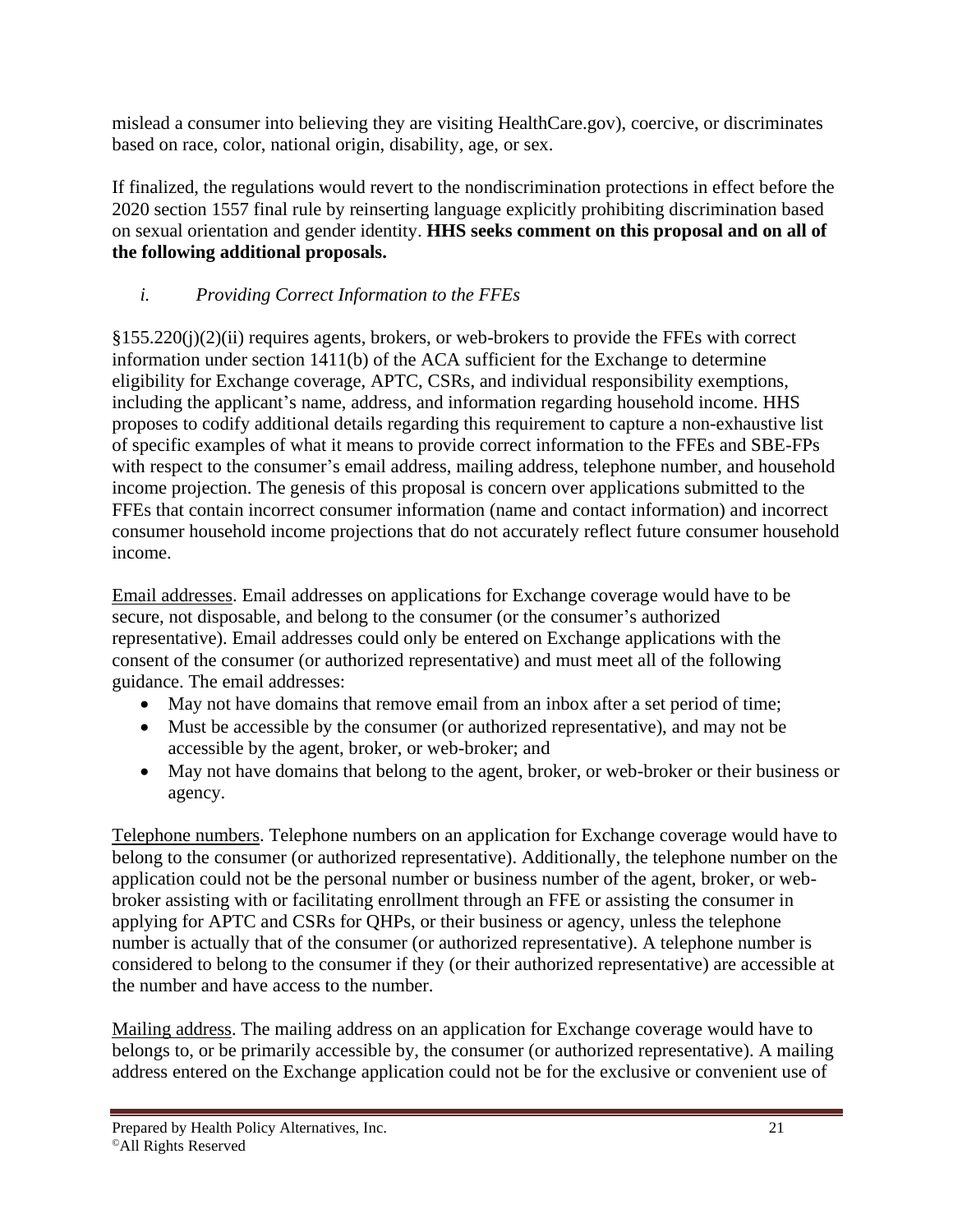the agent, broker, or web-broker; it would have to be an actual residence or a secure location where the consumer (or authorized representative) may receive correspondence. Additionally, HHS proposes to specify that a mailing address entered on Exchange applications may not be that of the agent, broker, or web-broker, or their business or agency, unless it is the rare situation where that address is the actual residence of the consumer (or authorized representative).

Household income projections. HHS proposes that agents, brokers, or web-brokers may only enter a household income projection for a consumer that the consumer (or authorized representative) has authorized and confirmed is an accurate estimate. Specifically, the consumer (or authorized representative) must attest to the estimate's accuracy. HHS proposes to clarify that the agent, broker, or web-broker may answer questions posed by the consumer (or authorized representative) related to household income projection, such as helping determine what qualifies as household income. HHS is concerned by agents, brokers, or web-brokers who intentionally or negligently enter inaccurate household income projections on a consumer's Exchange application because this may harm consumers and will prevent the efficient operation of the Exchange.

### *ii. Prohibited Business Practices*

HHS proposes to add several new standards of conduct for agents, brokers, and web-brokers that assist consumers with applying for and enrolling in coverage through an FFE or SBE-FP, with or without APTC and CSRs. It would codify standards related to the use of scripting and other automation interactions with CMS Systems or the Direct Enrollment (DE) Pathways (including both Classic DE and EDE), identity proofing consumer accounts on HealthCare.gov, and providing assistance with SEP enrollments as described below.

#### *iii. Prohibit Automated Interactions with CMS Systems*

This proposal would prohibit scripting and other automation of interactions with CMS Systems or the DE Pathways, unless approved in advance in writing by CMS. These requirements are not codified in regulation but are included in the Agent Broker General Agreement for Individual Market Federally-Facilitated Exchanges and State-Based Exchanges on the Federal platform (IM General Agreement). It notes that codifying this requirement would clarify CMS' authority to take enforcement actions against agents, brokers, and web-brokers for violations of the requirement.

The proposal is made in response to concerns with increases in unauthorized enrollments (because of automated browser-based interactions with Exchange systems), unauthorized application changes, or unauthorized access to consumer PII. The concern with respect to PII is because agents, brokers, and web-brokers could find far more consumer information using automation, which may result in the unauthorized taking, use, or sale of significant amounts of consumer PII for unlawful purposes. **Comment is sought on these concerns as well as on concerns relating to creating significant traffic in the system because automated interactions may cause more system activity per user than anticipated and planned for**. **It**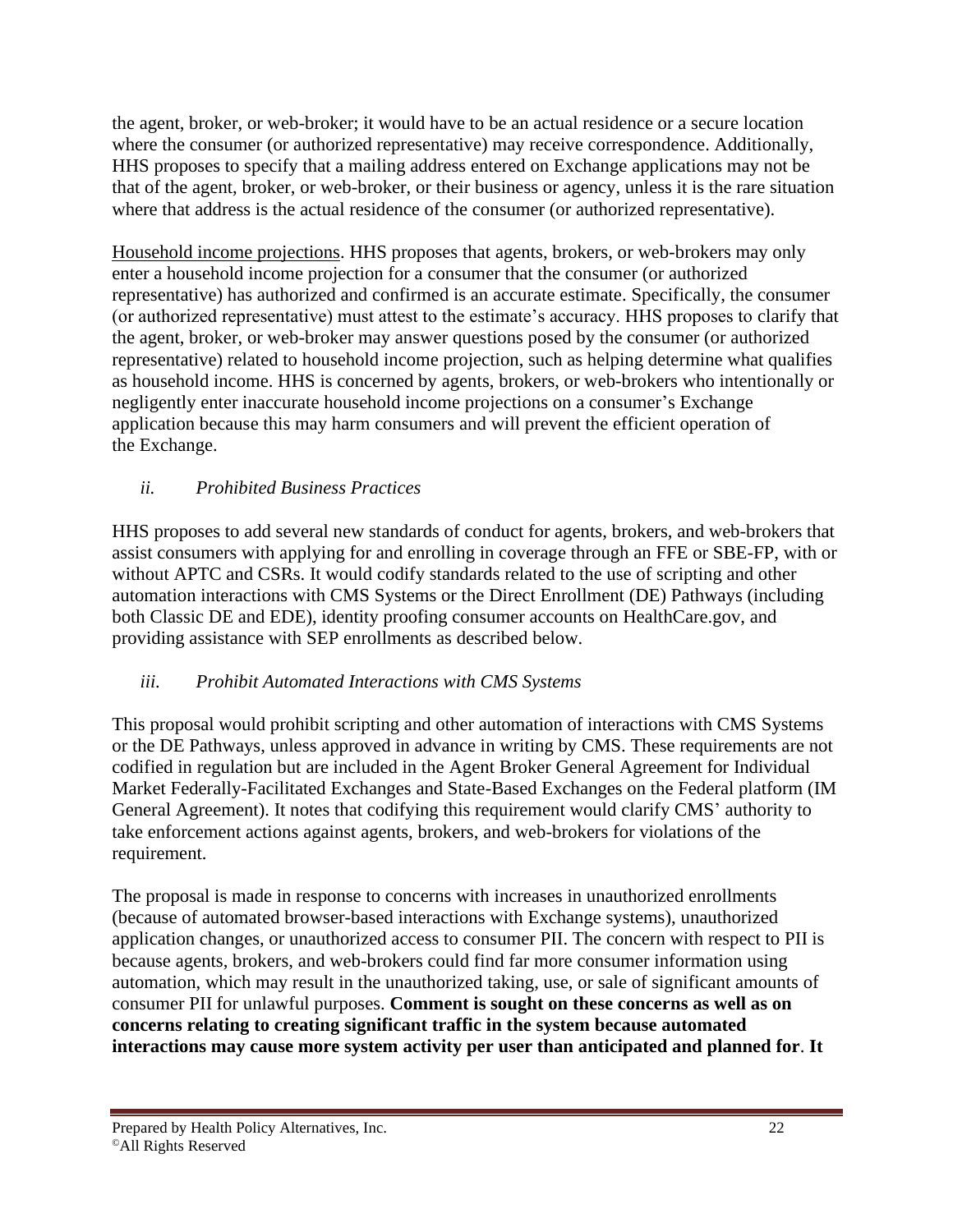**also seeks comment on appropriate uses of automation that may contribute to the efficient operation of the FFEs and SBE-FPs, and the DE Pathways**.

## *iv. Identity Proofing*

HHS proposes to require agents, brokers, and web-brokers to only use an identity that belongs to the consumer when identity proofing the consumer's account on HealthCare.gov. Identity proofing is currently required when a consumer creates an account on HealthCare.gov via an EDE site, and when a consumer works with an agent or broker in person. HHS has observed practices by agents who use the same identity information to complete the identity proofing process for multiple consumer Exchange accounts.

# *v. Providing Information to Federally-facilitated Exchanges in Connection with SEPs*

When providing information to federally-facilitated Exchanges that may result in a determination of eligibility for a special enrollment period, HHS proposes to require agents, brokers, and webbrokers to:

- Obtain authorization from the consumer to submit the request for the determination of eligibility for the special enrollment period (the authorization need not be in writing); and
- Make the consumer aware of the specific triggering event and special enrollment period for which the agent, broker, or web-broker will be submitting an eligibility determination request on the consumer's behalf.

Agents, brokers, and web-brokers to would have to make reasonable, good faith efforts to ascertain the consumer's eligibility for the SEP, consistent with the existing standard under §155.220(j)(3). The proposal is made in reaction to circumstances where consumers apply for QHP enrollment through an SEP with the assistance of an agent, broker, or web broker who are not made aware of the basis upon which their QHP application claims entitlement to an SEP, or who otherwise did not authorize an agent, broker, or web-broker to enroll them in a QHP or make a change to their current QHP enrollment.

## **4. Premium Calculation (§155.240)**

HHS proposes to add language at §155.240(e)(2) to apply the premium calculation methodology that currently applies in the FFEs and SBE-FPs to all Exchanges, beginning with PY 2024. This is intended as a conforming clarification to the policy proposal (described in paragraph (9) below) that an Exchange is required to prorate the calculation of premiums for individual market policies and the calculation of APTC in cases where an enrollee is enrolled in a particular policy for less than the full coverage month, including when the enrollee is enrolled in multiple policies within a month, each lasting less than the full coverage month. **HHS seeks comment on this proposal.**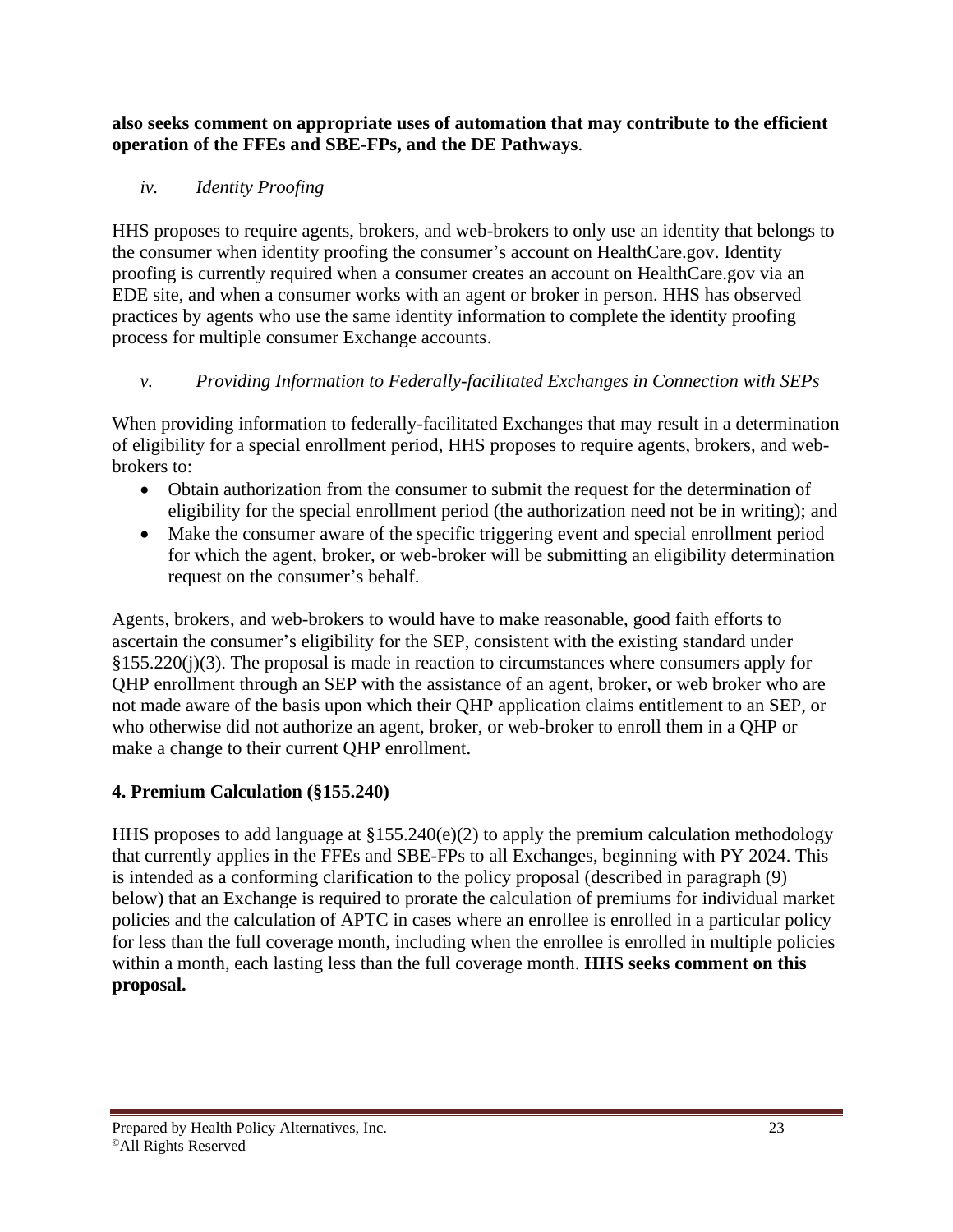#### **5. Eligibility Standards (§155.305)**

A technical amendment to  $\S 155.305(f)(1)(i)$  is proposed to clarify that the income eligibility standards used by the Exchange for determining whether an individual is an applicable taxpayer for purposes of APTC eligibility are the same as the income thresholds at IRS regulation 26 CFR 1.36B-2(b). In practice, the federal and state Exchanges have always relied on thresholds outlined in 26 CFR 1.36B-2(b) to determine APTC eligibility; the proposal would provide greater regulatory consistency and would minimize the need to update  $§155.305(f)(1)(i)$  in case of legislative changes that may change FPL percentage thresholds.

## **6. Eligibility for Advance Payments of the Premium Tax Credit (§155.305(f)(5))**

HHS proposes to require that the APTC must be calculated in accordance with 26 CFR 1.36B-3 and would be subject to the prorating methodology at proposed §155.340(i) (described in paragraph (9) below). The proposal is intended to clarify that an Exchange must prorate the calculation of premiums for individual market policies and the calculation of APTC in cases where an enrollee is enrolled in a particular policy for less than the full coverage month; this would include when the enrollee is enrolled in multiple policies within a month, each lasting less than the full coverage month. **HHS seeks comment on this proposal.**

#### **7. Verification Process Related to Eligibility for Insurance Affordability Programs— Employer Sponsored Plan Verification (§155.320)**

HHS proposes to provide flexibility for each Exchange to design its employer sponsored plan verification process based on its assessment of the risk of inappropriate payments of advance premium tax credit (APTC) and cost-sharing reductions (CSRs) based on the associated risk and composition of the enrolled population. Currently, when an Exchange does not reasonably expect to obtain sufficient verification data for a plan year, it must use an alternate procedure whereby it selects a random sample of applicants and meet the requirements under §155.320(d)(4).

If finalized, this proposal would eliminate the requirement that an Exchange select a random sample of applicants for whom the Exchange does not have data (as specified in  $§155.320(d)(2)(i)$  through (iii)) and would substitute the proposed alternate, more flexible procedure. The proposal would also eliminate requirements for an Exchange (i) to make reasonable attempts to contact an employer listed on an applicant's Exchange application to verify whether an applicant is enrolled in an employer sponsored plan or is eligible for qualifying coverage in an eligible employer sponsored plan and (ii) to redetermine eligibility for APTC and CSRs within 90 days if the Exchange is unable to obtain the necessary information from an applicant's employer regarding enrollment in or eligibility for qualifying coverage in an employer sponsored plan. HHS notes that nothing precludes a State Exchange from continuing to use the current random sampling methodology.

HHS reviewed the results of a 2019 study conducted to determine the potential risk and risk factors, if any, that may be associated with applicants that choose to enroll in an Exchange QHP with APTC/CSRs, rather than coverage offered through their employer. It found that the risk for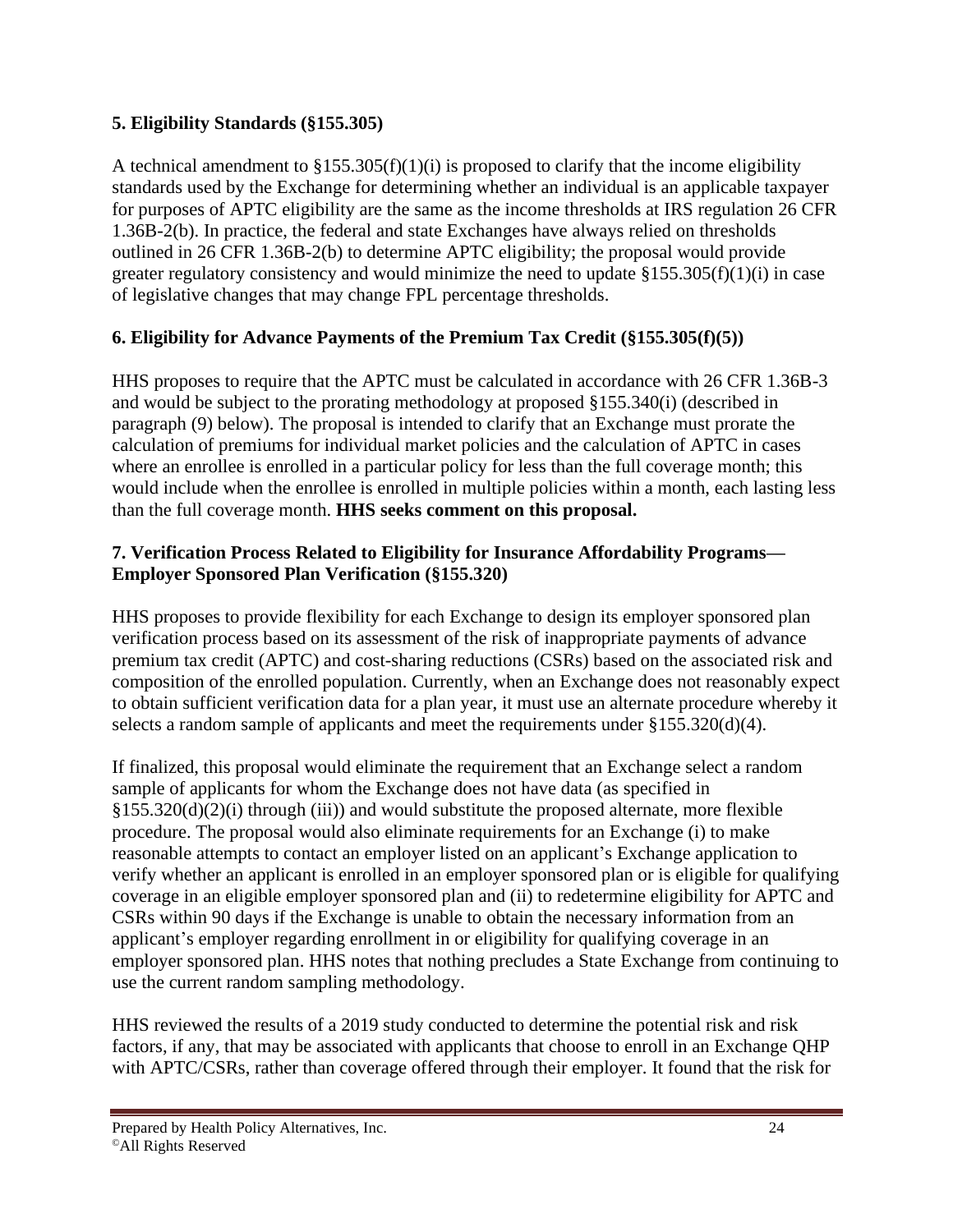inappropriate eligibility or payment of APTC and CSRs based on applicant eligibility for or enrollment in qualifying employer sponsored coverage was low (2 percent of enrollees received inappropriate APTCs or CRSs). It also determined that random sampling was excessively burdensome and that employer response rates to HHS' requests for information were low.

Under the proposal, risk assessments would be informed by and identified through research and analysis of an Exchange's experiences with current and past enrollments—not solely based on previously published research or literature. Standards would apply to any Exchange using riskbased approaches for verification; these would include designing a process that ensures accuracy of the data and that is based on the activities or methods used by an Exchange such as studies, research, and analysis of an Exchange's own enrollment data. Several scenarios for Exchanges to conduct these validations are described in the proposed rule which vary based on access to accurate and up-to-date information on enrollment, on resource demands for manual verification, and on the level of risk for improper APTC/CSR payment. Exchanges could leverage current attestation questions on the single, streamlined application and accept attestation without further verification against other trusted data sources.

HHS clarifies that SBE-FPs would be required to follow the approach described above since SBE-FPs use the HealthCare.gov platform for eligibility and enrollment determinations. Current Federal platform agreements require that SBE-FPs adhere to the same policy and operations as Exchanges that use the federal eligibility and enrollment platform regarding eligibility for and enrollment in QHP coverage.

It is also noted that an Exchange's verification program may not be discriminatory in nature, and that State Exchange's verification processes will be monitored by HHS. Exchanges are cautioned to pay special attention to known risks, including risk pool manipulation or steering high risk employees from the group health market into the Exchanges. **It seeks comment on these proposals.**

## **8. Annual eligibility redetermination (§155.335)**

HHS previously established its renewal and re-enrollment hierarchy at §155.335(j) to minimize potential enrollment disruptions.

Paragraph (1) of that section provides that if an enrollee remains eligible for enrollment in a QHP through the Exchange upon annual redetermination, and the product under which the QHP in which they were enrolled remains available for renewal, the enrollee will have his or her enrollment in a QHP through the Exchange under the product renewed unless they terminate coverage (including termination of coverage in connection with voluntarily selecting a different QHP). Renewal is done in the following priority order:

- 1. In the same plan as the enrollee's current QHP.
- 2. If the enrollee's current QHP is not available, coverage will be renewed in a plan at the same metal level as their current QHP.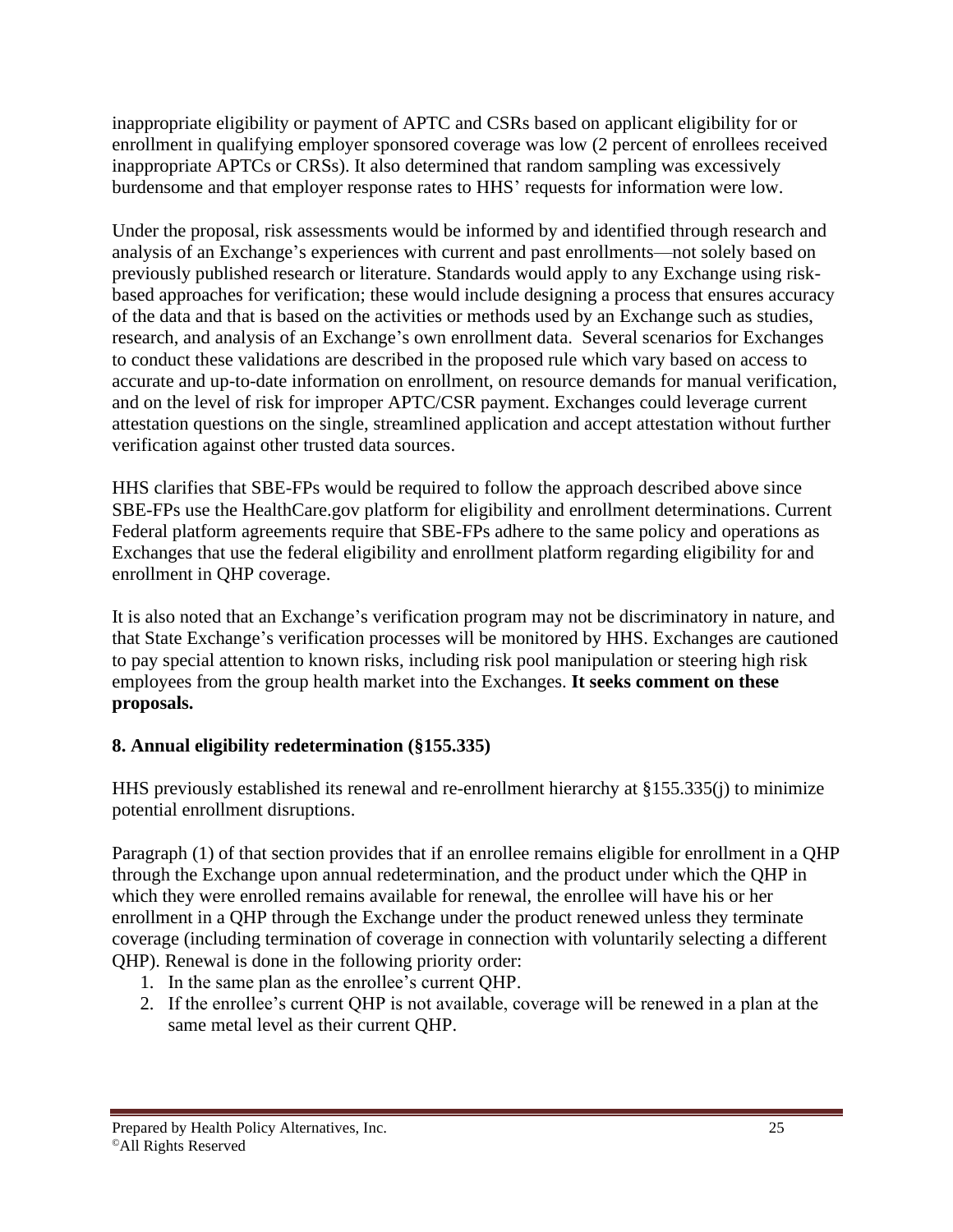- 3. If their current QHP is not available and the enrollee's product no longer includes a plan at the same metal level as the enrollee's current QHP, their coverage will be renewed in a plan that is one metal level higher or lower than their current QHP.
- 4. If their current QHP is not available and the enrollee's product no longer includes a plan that is at the same metal level as, or one metal level higher or lower than their current QHP, their coverage will be renewed in any other plan offered under the product in which the enrollee's current QHP is offered in which the enrollee is eligible to enroll.

Paragraph (2) of that section addresses re-enrollment in situations in which no plans under the product under which an enrollee's QHP is offered are available through the Exchange for renewal. In this case, the enrollee may be enrolled in a QHP under a different product offered by the same issuer (to the extent permitted by state law) unless the enrollee terminates coverage (including terminating coverage in connection with voluntarily selecting a different QHP). Reenrollment occurs in the following priority order:

- 1. In a QHP through the Exchange at the same metal level as the enrollee's current QHP in the product offered by the issuer that is the most similar to the enrollee's current product.
- 2. If the issuer does not offer another QHP through the Exchange at the same metal level as the enrollee's current QHP, they will be re-enrolled in a QHP through the Exchange that is one metal level higher or lower than their current QHP in the product offered by the issuer through the Exchange that is the most similar to the enrollee's current product.
- 3. If the issuer does not offer another QHP through the Exchange at the same metal level as, or one metal level higher or lower than the enrollee's current QHP, they will be reenrolled in any other QHP offered through the Exchange by the QHP issuer in which they are eligible to enroll.

Stakeholders have expressed concerns that enrollees in the FFEs may fail to return to the Exchange to make an active plan selection in situations where changing plans could be beneficial to the enrollee, and that re-enrollment rules may default enrollees into less beneficial plans than other available plans.

**HHS seeks comment on whether factors like net premium, MOOP, deductible, and annual out-of-pocket costs of a plan should be reflected in a revised re-enrollment hierarchy. It also seeks comment on additional criteria or mechanisms it could consider to ensure the Exchange hierarchy for re-enrollment aligns with plan generosity and consumer needs beyond merely retaining the most similar plan available.**

### **9. Administration of Advance Payments of the Premium Tax Credit and Cost-Sharing Reductions (§155.340)**

Currently, HHS regulations governing APTC eligibility and administration do not contain specific requirements on how APTC should be administered for a policy in which an enrollee is enrolled for less than the full coverage month. HHS proposes to clarify that an Exchange must prorate the calculation of premiums for individual market policies and the calculation of the APTC in cases where an enrollee is enrolled in a particular policy for less than the full coverage month. This would also apply when the enrollee is enrolled in multiple policies within a month,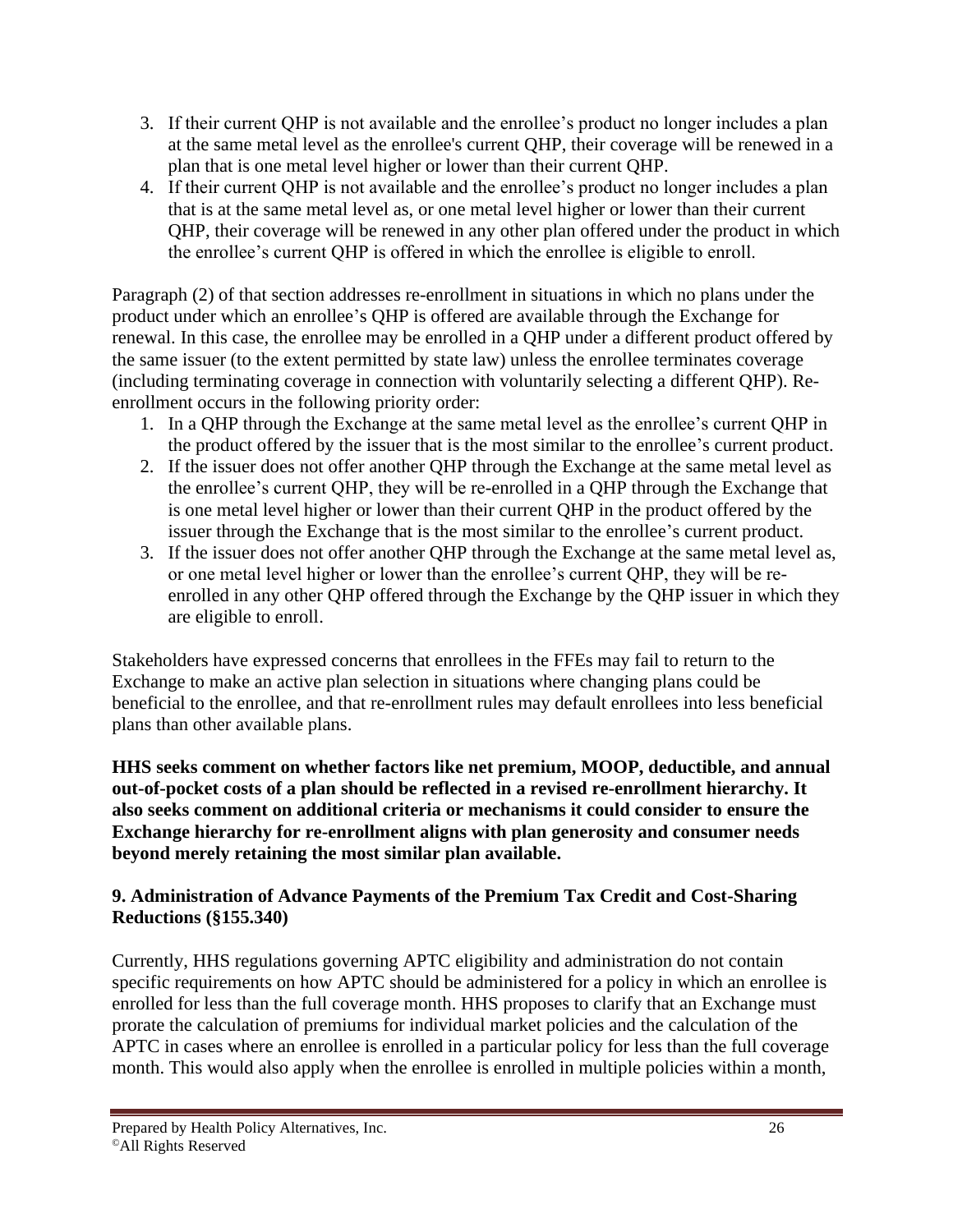each lasting less than the full coverage month. If finalized, the new proration policy would apply to all Exchanges (including state-based Exchanges) for plan year 2024 and each succeeding plan year.

HHS states that the proposal only applies to individual market policies because many SHOP Exchanges, particularly the federally-facilitated SHOP Exchanges, do not calculate premiums, and the APTC is not available through SHOPs. It also notes that state Exchanges are not currently required to prorate APTC for mid-month policy changes and, as a result, HHS may overpay APTC amounts to issuers in state Exchanges that do not currently prorate in this manner.

HHS proposes to add language in a new §155.340(i) that specifies for enrollees enrolled in a policy for less than the full coverage month that the amount of the advance payment of the premium tax credit paid to the issuer of the policy must equal the product of—

- The advance payments of the premium tax credit applied to the policy for one month of coverage divided by the number of days in the month; and
- The number of days for which coverage is being provided in the month under the policy.

HHS proposes similar, conforming amendments to §§155.240(e) and 155.305(f)(5). It clarifies that the proposed proration methodology would apply universally across all Exchange types (i.e., FFEs, SBE-FPs, and State Exchanges) and would ensure all Exchanges and issuers report and pay APTC similarly when enrollees are enrolled in a particular policy for less than the full coverage month.

**HHS seeks comment on this proposal as well as whether it would be feasible to implement this for plan year 2023. It also seeks comment on implementation and operational costs and time for state Exchanges.**

## **10. Special Enrollment Period Verification (§155.420)<sup>11</sup>**

There is currently no requirement under federal regulations for state Exchanges to conduct verification of special enrollment periods. HHS notes that it did not establish such requirements previously to enable state Exchanges to have flexibility in the policies they adopt in this area but to date all state Exchanges conduct either pre- or post-enrollment verification for at least one special enrollment type and most have implemented a process to verify the vast majority of special enrollment periods requested by consumers.

HHS proposes to indicate in regulations that Exchanges may conduct pre-enrollment verification of eligibility for special enrollment periods, at the option of the Exchange, and that Exchanges may provide an exception to pre-enrollment special enrollment period verification for special circumstances. These special circumstances would include natural disasters or public health emergencies that impact consumers or the Exchange. The rationale for the proposal is to

<sup>&</sup>lt;sup>11</sup> Paragraph 10 in this summary of section III.D. corresponds to the second paragraph 10 of this section of the preamble.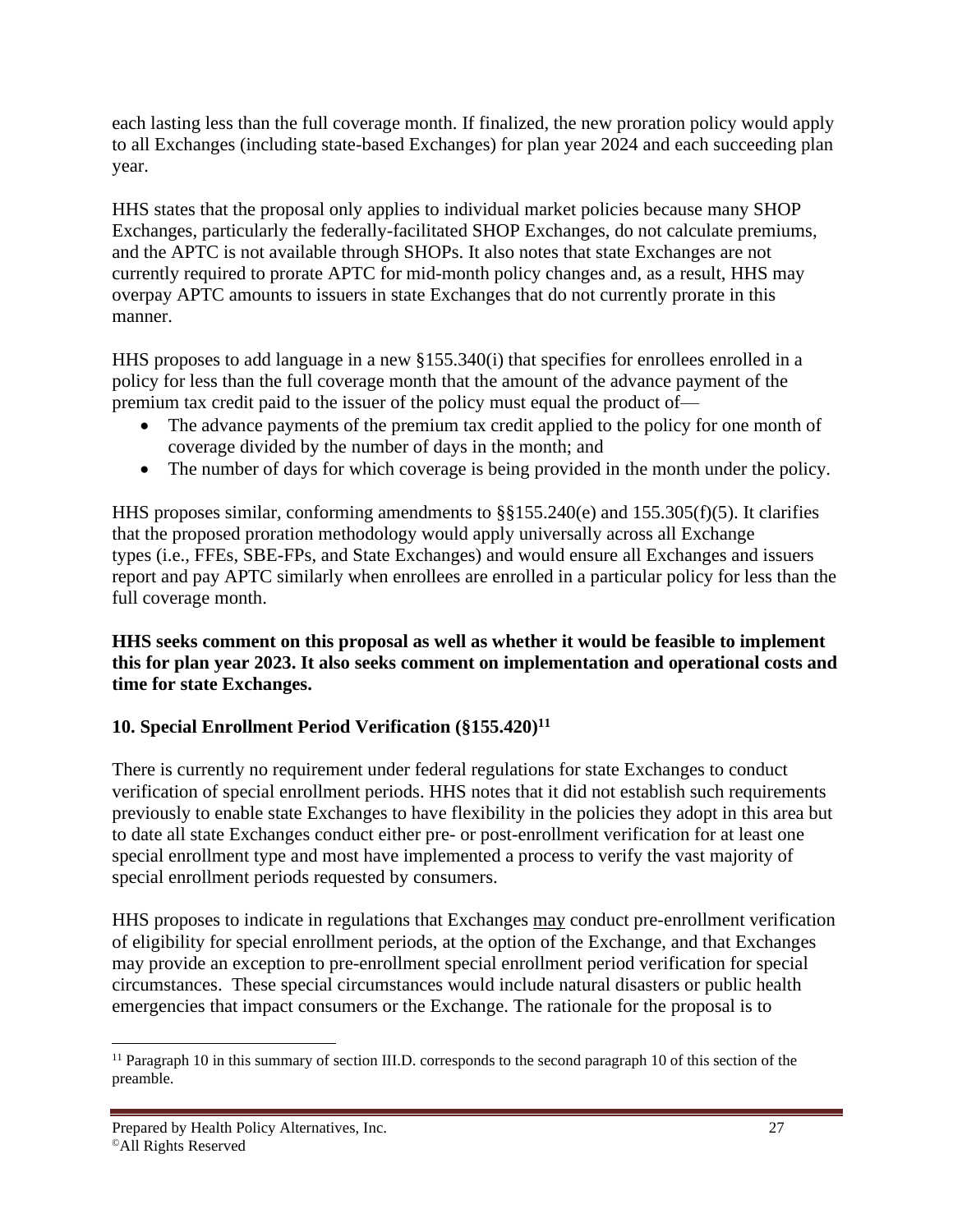encourage state Exchanges to conduct special enrollment period verification but also allow the FFEs, SBE-FPs, and State Exchanges to maintain flexibility in implementing and operating special enrollment period verification.

It also proposes to specify in regulations that the Exchanges on the Federal platform would only continue to conduct pre-enrollment verification of eligibility for one type of special enrollment period: the special enrollment period for new consumers who attest to losing minimum essential coverage. **HHS seeks comment on these proposals.**

### **11. General Program Integrity and Oversight Requirements (§155.1200)**

Under the Payment Integrity Information Act of  $2019^{12}$  (PIIA), federal agencies must annually identify, review, measure, and report on the programs they administer that are considered susceptible to significant improper payments. HHS determined that APTC payments may be susceptible to significant improper payments and thus they are subject to additional oversight. To address this, the Department will establish and implement, beginning with plan year 2023, a State Exchange Improper Payment Measurement (SEIPM) program which will be set out in a new subpart P and which is described at length in paragraph 12 immediately below.

The SEIPM program is designed to accurately calculate an improper payment rate by developing annual improper payment estimates and subsequent reporting of improper payments. The SEIPM program would require state Exchanges that operate their own eligibility and enrollment platform to provide HHS with access to certain data, including eligibility determinations and enrollment information. State Exchanges with significant improper payments may also be required to develop corrective action plans (CAP) to correct the causes of the identified improper payments.

State Exchanges must comply with certain program integrity and oversight requirements. These include a requirement (at  $\S 155.1200(c)$ ) that each state Exchange engage or contract with an independent qualified auditing entity to perform annual independent external financial and programmatic audits. State Exchanges must provide HHS with the results of the audits, to inform HHS of any material weakness or significant deficiency identified in the audit, to develop and inform the Department of any CAPs for such material weakness or significant deficiency, and to make a public summary of the results of the external audit.

HHS proposes to permit a State Exchange that operates its own eligibility and enrollment platform to meet the requirement to conduct an annual independent external programmatic audit under §155.1200(c) by completing the required annual SEIPM program process. Thus, it would generally accept the state Exchange's completion of the SEIPM process for a given benefit year as meeting the annual programmatic audit requirement for that benefit year.

<sup>12</sup> Public Law 116-117 (Mar. 2, 2020).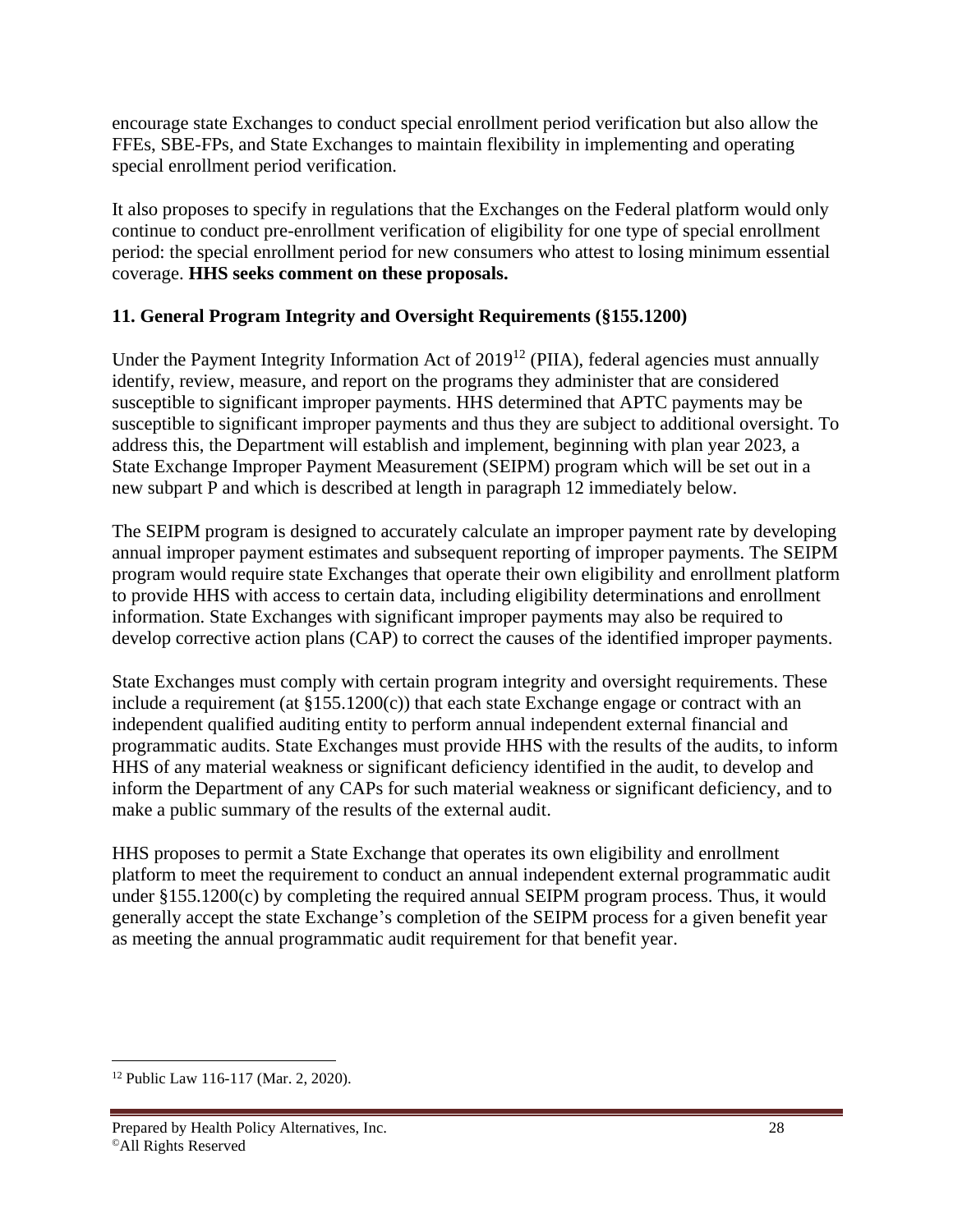#### **12. State Exchange Improper Payment Measurement Program (§§155.1500 through 155.1540)**

As noted above, HHS is establishing a State Exchange Improper Payment Measurement (SEIPM) Program with respect to APTC payments for certain state Exchanges. It will establish a pilot program and is proposing regulations governing the SEIPM program. The proposed regulations would pertain to state Exchanges that operate their own eligibility and enrollment platform; they would not apply to state Exchanges that use the Federal platform to conduct eligibility determinations and enrollment transactions. An SEIPM improper payment rate would be calculated for each benefit year, and HHS expects the first calculation would be for the 2023 benefit year. It anticipates that the 2023 benefit year improper payment rate would be published in November of 2025. The proposed regulations are as follows; **HHS seeks comment on the proposals with respect to the SEIPM Program contained in new subpart P**.

#### **(a) Purpose and Definitions (§155.1500)**

The purpose of the part is to set forth requirements for the SEIPM. Several terms are defined as follows:

- *SEIPM program*: The (SEIPM) program is the process for determining estimated improper payments and other information required under the PIAA, and implementing guidance, for advance payments of the premium tax credit. This includes a review of a state Exchange's determinations of eligibility for and enrollment in a QHP; the calculation of advance payments of the PTC; redeterminations of eligibility determinations during a benefit year; and annual eligibility redeterminations.
- *Review*: The term review means the process of analyzing and assessing data submitted by a state Exchange to HHS to determine a state Exchange's compliance with subparts D and  $E^{13}$  as it relates to improper payments.
- *Error*: An error is a finding by HHS that a state Exchange did not correctly apply requirements with subparts D and E regarding eligibility for and enrollment in a QHP; advance payments of the PTC, including the calculation of advance payments of the PTC; redeterminations of eligibility determinations during a benefit year; or annual eligibility redeterminations, which have a payment impact.
- *Error findings decision*: An error findings decision is the enumeration of errors made by a State Exchange. This includes a determination of how the enumerated errors inform improper payment estimation and reporting requirements.
- *Redetermination of an error findings decision (or redetermination decision)*: This means a decision by HHS that results from a state Exchange's request for a redetermination of an error findings decision.
- *Appeal of redetermination decision (or appeal decision)*: This means the HHS appeal decision that results from an appeal by a state Exchange of the HHS redetermination decision.

 $13$  Requirements imposed under subparts D and E of part 155 relate to Exchange Functions in the Individual Market: Eligibility Determinations for Exchange Participation and Insurance Affordability Programs, and Enrollment in QHPs.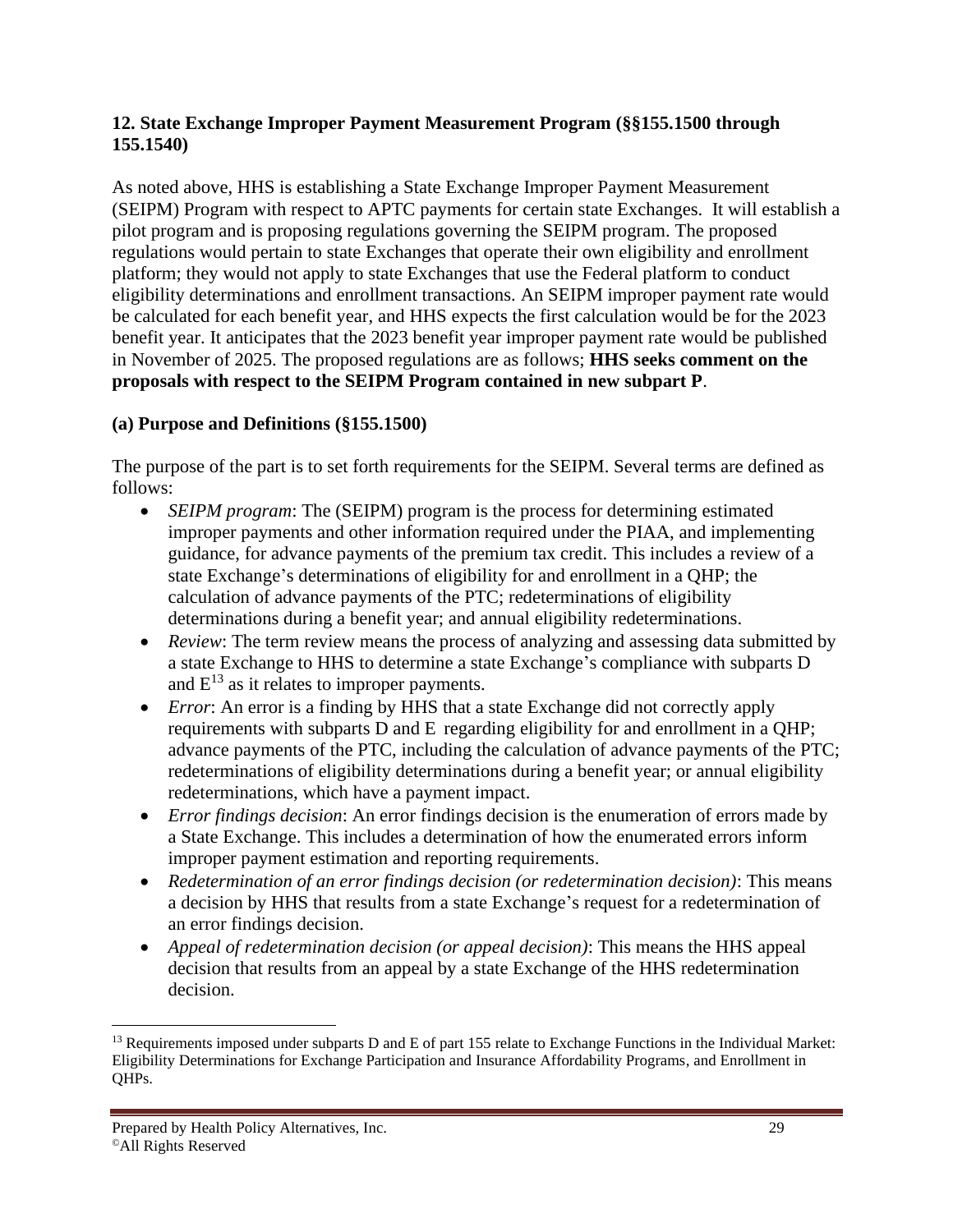• *Corrective action plan (CAP)*: A CAP is the plan a state Exchange develops to correct errors resulting in improper payments.

#### **(b) Program Notification and Planning Process (§155.1505)**

Before each measurement year, HHS would provide information to state Exchanges about the SEIPM program. This may include review criteria, major changes from previous measurement cycles, or other modifications of specific SEIPM activities. HHS would issue a Program schedule that sets forth the timeline for the data requests.

State Exchanges to which the Program applies must provide HHS with the operational and policy information required to perform the SEIPM review process, as well as any operational, policy, or other changes that may impact the SEIPM review process. This information must be provided by the deadline(s) set forth in the annual program schedule.

### **(c) Data Collection (§155.1510)**

A state exchange would have to provide both pre-sampling data and sampled unit data for eligibility and enrollment information for a benefit year. While data submission would have to meet the deadline(s) in the Program schedule, HHS may consider extension requests for extreme circumstances. Any failure to provide the information in a timely manner may result in an error finding; the finding would be based on insufficient data provided during the review to support state compliance with APTC payments.

## **(d) Review Process and Improper Payment Rate Determination (§155.1515)**

For each sampled record, HHS would review the information submitted by the state Exchange and would determine whether any errors were made in the state Exchange's determinations of any of the following:

- Eligibility for and enrollment in a QHP,
- Advance payments of the PTC, including the calculation of those payments,
- Redeterminations of eligibility determinations during a benefit year, and
- Annual eligibility redeterminations.

HHS would notify the state Exchange of the error findings decisions with respect to the state Exchange determinations and would also estimate the improper payment rate of that state Exchange.

HHS would maintain a record of status of receipt for the information requested from each state Exchange for a minimum of 10 years.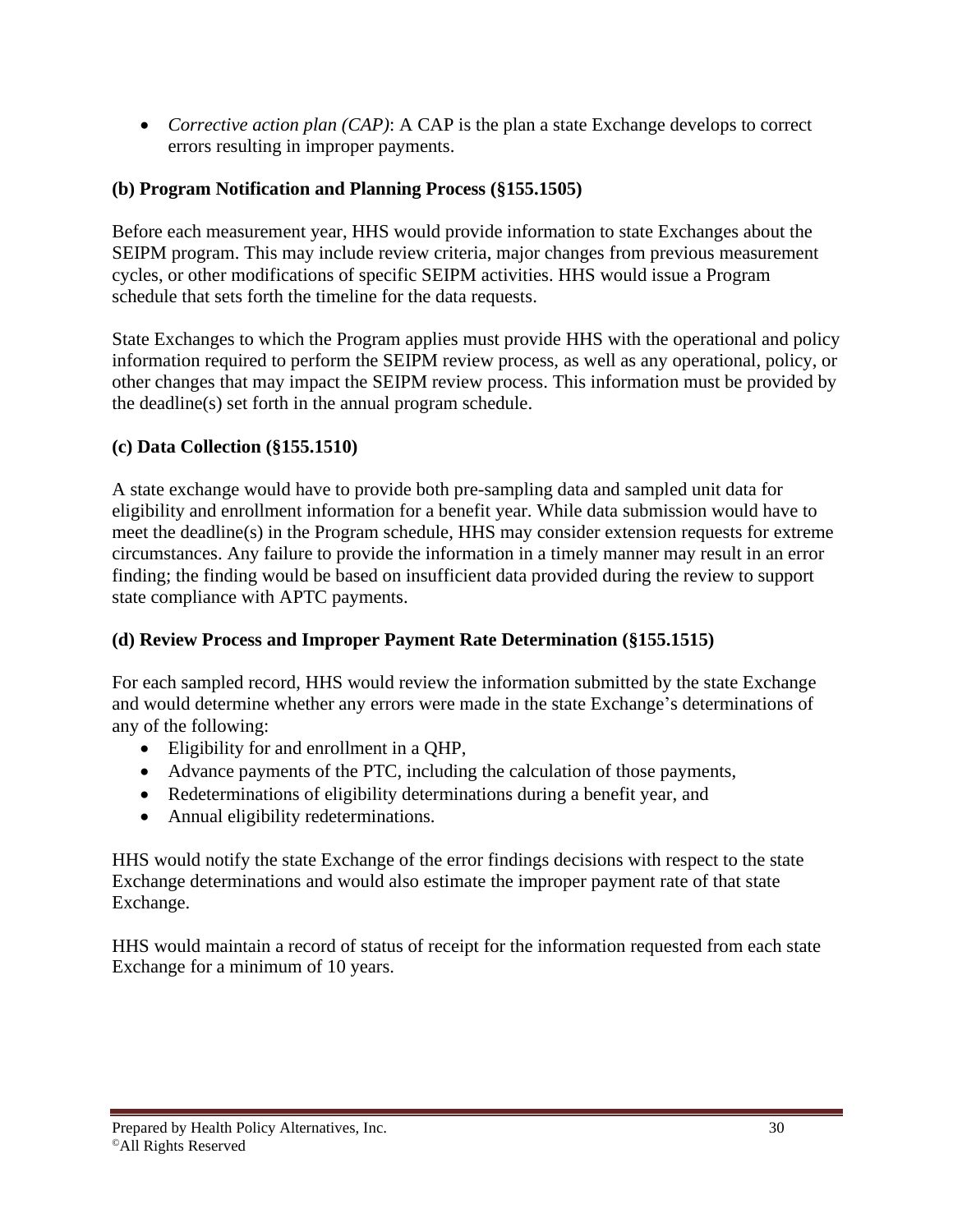#### **(e) Error Findings Decisions (§155.1520)**

After completing review, HHS would issue the error findings decision to the state Exchange. Each error finding decision would include (at a minimum) review findings regarding any errors made by the state Exchange and information on the right to request a redetermination of the HHS error findings decision.

Error findings decisions would be issued at regular and recurring points of time within the measurement year during each review cycle; however, HHS recognizes that certain events could result in necessary delays (e.g., public health emergencies, natural disasters, interruptions in business practices, or other extenuating circumstances). If these types of events warrant additional time, HHS would notify state Exchanges of any delay via the CMS website. The same policies apply with respects to redeterminations and appeals of error findings decisions described below.

#### **(f) Redetermination of Error Findings Decisions (§155.1525)**

A state Exchange would be able to seek a redetermination of an HHS error findings decision. The deadline(s) to submit a redetermination request would be set forth in the annual Program schedule, and HHS may consider requests for extensions in extreme circumstances (e.g., natural disasters or major systems failures). Any redetermination request would have to identify the errors in question and include data and information to support the redetermination request, including an explanation of how the data or information applies to the identified error(s).

HHS would issue its decision by the deadline(s) set forth in the annual Program schedule. The decision would include the Department's findings on the impact of the data and information provided by the state Exchange on the error(s) as well as the state Exchange's right to request an appeal of the decision.

#### **(g) Appeal of Redetermination Decision (§155.1530)**

A state Exchange would be able to appeal an adverse redetermination decision within the deadline(s) set forth in the annual Program schedule; the appeal request would have to identify the specific error(s) in dispute. HHS would conduct an on-the-record review; it would not consider additional information or data submitted after the redetermination request.

HHS would issue its decision on the appeal by the deadline(s) set forth in the annual Program schedule. The decision would include the Department's findings on the error(s) for which the appeal was requested as well as the final disposition of the appeal request. Upon closure of all appeals, HHS would issue a report containing the error findings and the estimated improper payment rate. The estimated improper payment rates for each state Exchange would be used to estimate an aggregate improper payment rate across all state Exchanges, and that aggregate rate would be published in the agency's Annual Financial Report.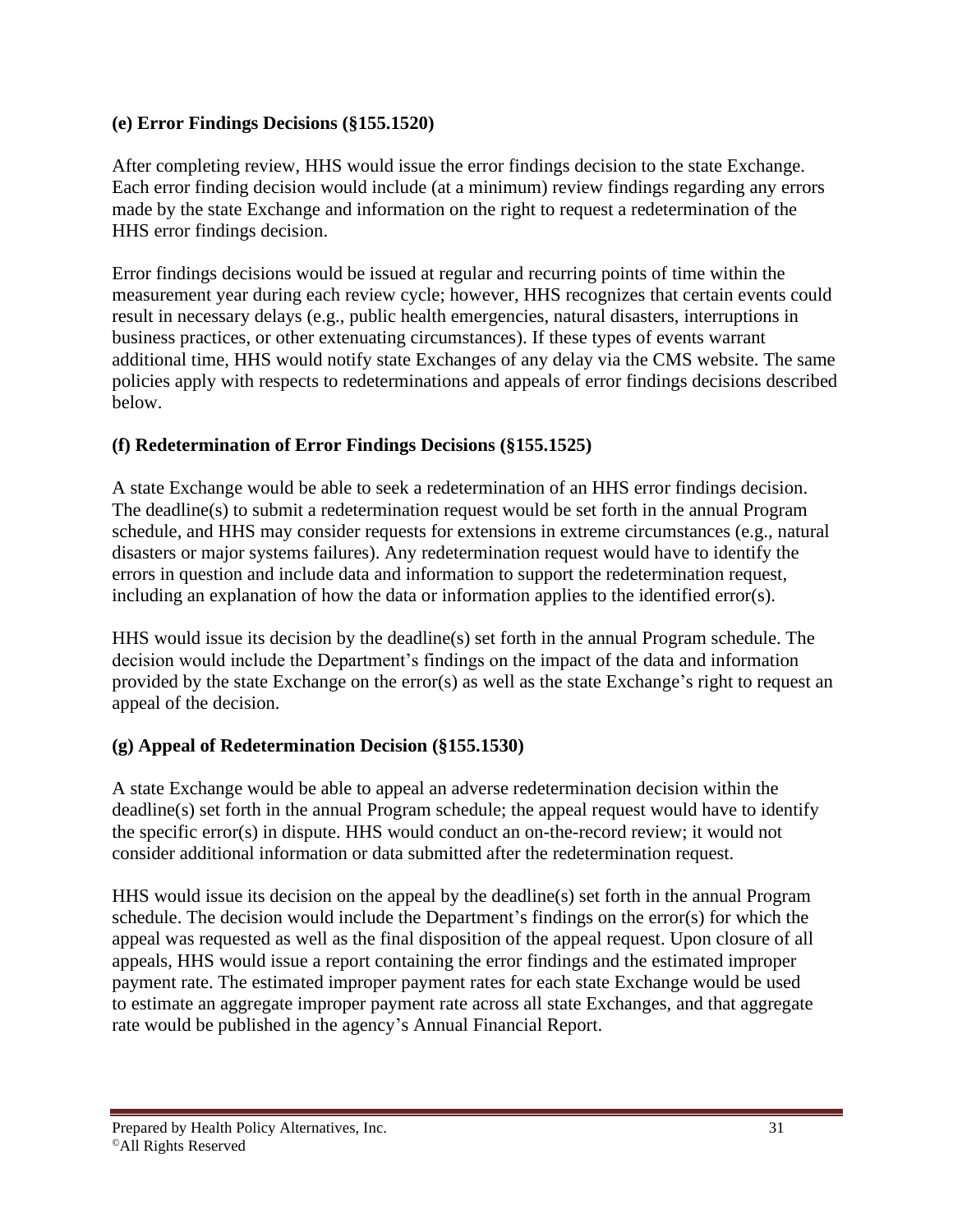#### **(h) Corrective Action Plan (§155.1535)**

Taking into account a state's error rate for a benefit year, HHS could require the state to develop and implement a corrective action plan (CAP). CAPs would have to be developed according to  $OMB$  standards<sup>14</sup>, be implemented pursuant to a schedule developed by the state, and be regularly evaluated for effectiveness.

State Exchanges would have the flexibility to tailor CAP activities to their specific needs, including any standard practices, policies and procedures, or business needs. HHS also anticipates that HHS and the state Exchange would collaborate to ensure the effectiveness of any CAP. The Department may detail CAP parameters or requirements in future rulemaking.

#### **(i) Failure to comply (§155.1540)**

The failure by a state Exchange to substantially comply with the data collection requirements or the CAP provisions under new subpart P could result in enforcement actions authorized under title I of the ACA or other federal law to ensure the state Exchange's compliance with those requirements or provisions.

HHS notes that the ACA grants HHS broad discretion to ensure the effective and efficient administration of Exchange activities through audits and other authorized means. It cites section 1313(a)(5) of the ACA that authorizes HHS to implement any measure or procedure it determines appropriate to reduce fraud and abuse in the administration of title I of the ACA, which includes the conduct of APTC eligibility determinations and the administration of APTCs. It may exercise authority under this section and **seeks comment on that possibility**. However, HHS would not anticipate broad or willful noncompliance with data collection and CAP requirements if the proposed SEIPM program requirements are finalized. Instead, it expects that HHS and State Exchanges would continue to work collaboratively to ensure the accuracy and integrity of APTC eligibility determinations and payments during SEIPM audits. It would not anticipate regularly imposing financial penalties; those penalties would be reserved for the most egregious situations that would amount to serious misconduct in a state Exchange's administration of APTCs and its failure to comply with audit requirements.

#### **E. Part 156 –Health Insurance Issuer Standards, Standards Related to Exchanges**

#### **1. User Fee Rates for the 2023 Benefit Year (§156.50)**

HHS proposes user fee rates for the 2023 plan year for all participating FFE issuers of 2.75 percent of premiums. This fee reflects the costs of certifying plans as QHPs and selling coverage through the Federally-facilitated Exchange (FFE) for those determined eligible to enroll in a QHP. Other benefits that issuers receive via federal Exchanges are consumer assistance tools, consumer outreach and education, the Navigator program, regulation of agents and brokers, eligibility determinations, and enrollment processes.

<sup>&</sup>lt;sup>14</sup> Appendix C to Office of Management and Budget Circular No. A-123.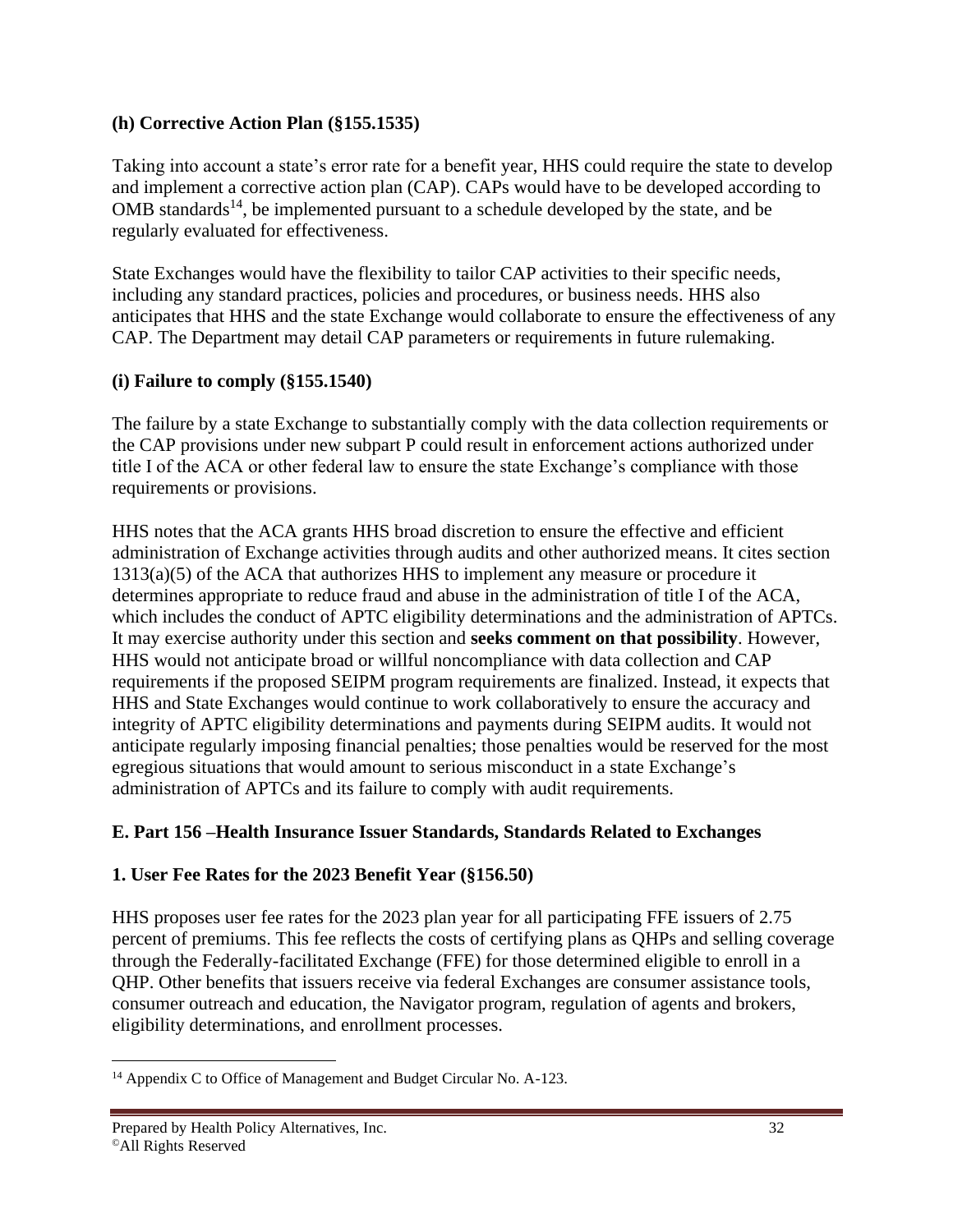To provide stakeholders with additional information on the user fee calculations, HHS provides the following estimates:

- Spending on consumer outreach, education, eligibility determinations and enrollment processes for the 2023 plan year will increase by \$140 million over 2022 costs; and
- Spending on consumer assistance tools, management of a Navigator program, regulation of agents and brokers, and certification of QHP activities are expected to be similar to costs for the 2022 year.

HHS also considered a range of premium and enrollment projections in developing the estimates and notes that it expects that the expiration of the enhanced premium subsidies under the American Rescue Plan will result in enrollment and premium projections reverting to levels similar to those for the 2020 benefit year.

For issuers offering coverage through State-based Exchanges using the Federal Platform (SBE-FP) for Exchange functions (in which a state chooses to use the federal information technology platform for certain Exchange functions), HHS proposes user fees 2.25 percent of premium for 2023. That amount reflects the proportion of FFE costs associated with FFE information technology infrastructure, the consumer call center, and eligibility and enrollment services.

HHS proposes a number of technical changes to conform provisions in §155.221(j) with the repeal of the Exchange Direct Enrollment (DE) option as finalized in part 3 of the 2022 Payment Notice.

#### **2. State Selection of EHB-Benchmark Plan for Plan Years Beginning on or after January 1, 2020 (§156.111)**

## **(a) States' EHB-Benchmark Plan Options**

In past years, HHS has required annual reporting for states to submit their EHB-benchmark plans. The deadline has generally been set in early May of the year that is two years before the effective date of the new EHB-benchmark plan. Feedback on those dates from states has indicated the timeline works for states, and CMS finds the timeline to be sufficient for reviewing and responding to those changes if needed.

HHS proposes that it will no longer propose deadlines for EHB-benchmark submission in each annual Notice of Benefit and Payment Parameters and instead proposes to adopt a consistent, permanent annual deadline for the submission of EHB-benchmark plans on the first Wednesday in May that is two years before the effective date of the new EHB-benchmark plan.

## **(b) Annual Reporting of State-Required Benefits (§156.111)**

In the 2021 Payment Notice, HHS required states to report annually on those state-required benefits applicable to QHPs in the individual and small group markets that are "in addition to EHB" as well as those state-required benefits that were withdrawn and other related information.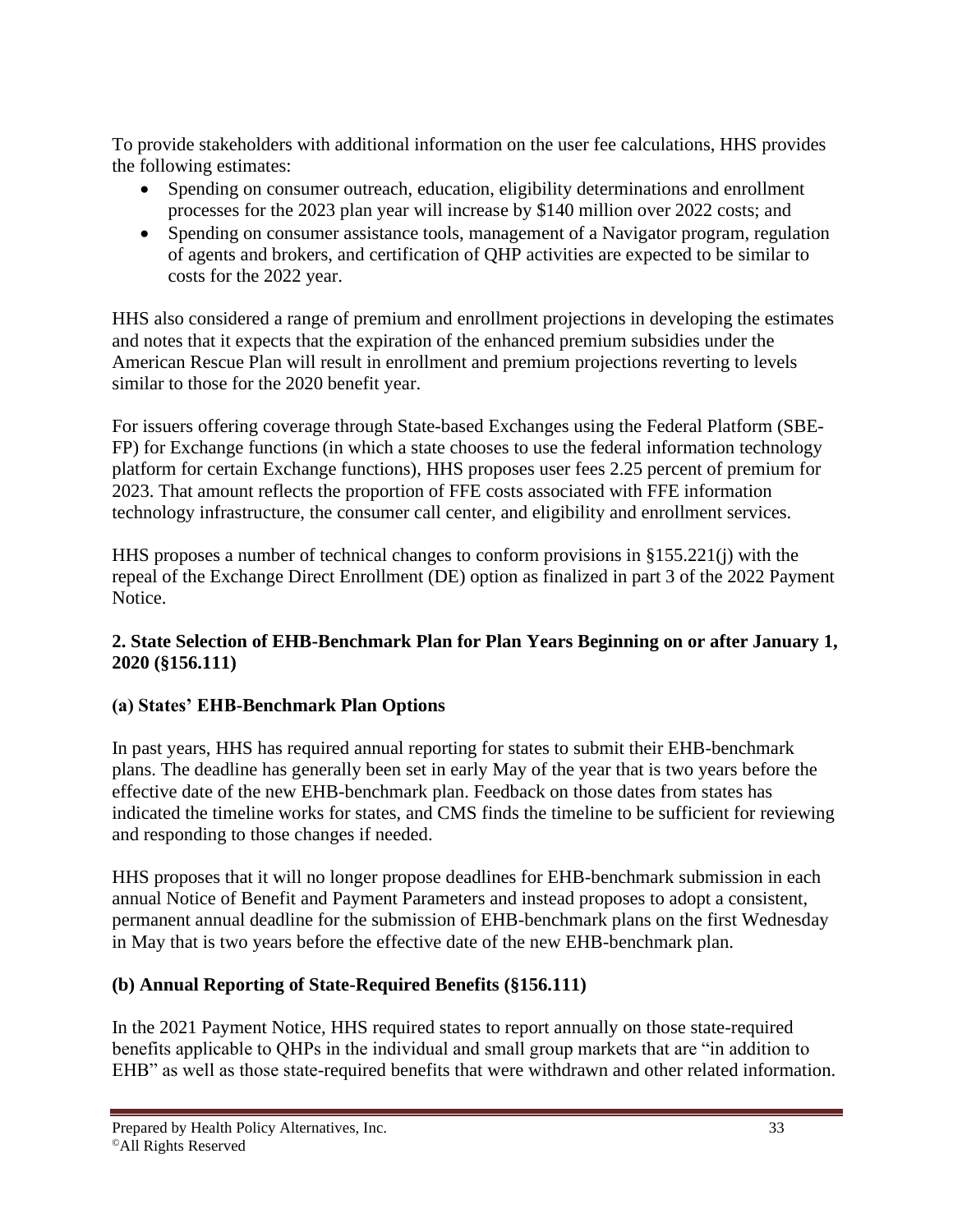Under the ACA, states are required to defray the costs of those benefits. HHS established the first reporting deadline to be July 1, 2021 and the 2022 Payment Notice established the second annual deadline as July 1, 2022, although HHS announced enforcement discretion with regard to the first reporting deadline. It was to begin enforcing the reporting requirements on July 1, 2022.

HHS has continued, however, to receive feedback from states and stakeholders raising concerns about those reporting requirements – that they're unnecessary, burdensome, and there isn't sufficient justification for the reports.

As a result of the feedback, HHS has reassessed the value of the annual reporting policy and is proposing to eliminate the annual reporting requirement.

HHS notes that it intends to continue to provide technical assistance to states to ensure their understanding of when a state-benefit mandate requires defrayal and will provide information on how HHS analyzes and expects states to analyze when benefits are in addition to EHB. In addition, HHS clarifies that the elimination of annual reporting does not impact the applicability of the requirement on states to defray the costs of those state-mandated benefits and issuers continue to be responsible for quantifying the cost of the benefits for states.

### **3. Provision of EHB (§156.115)**

Under existing rules, HHS provides states with the flexibility to permit issuers to substitute benefits between EHB categories. The policy was established to promote flexibility, consumer choice and plan innovation. To date, however, no state has ever sought the flexibility and feedback from consumer advocates has raised concerns that such between-category substitutions could be particularly harmful for people living with chronic conditions or disabilities.

In light of the lack of interest among states in the flexibility and the potential for consumer harm, HHS proposes to eliminate the state option for between-category substitution.

Should the proposal not be finalized, HHS proposes to establish a permanent, annual deadline for states seeking such flexibility to notify HHS of their intent. The proposal, consistent with the above proposal on submitting EHB-benchmark plans, would require states to notify HHS of their intent to permit issuers to substitute benefits between EHB categories by the first Wednesday in May for the PY that is two years before the PY for which the state would apply the flexibility.

## **4. Prohibition on Discrimination (§156.125)**

Under this section of the regulations, health plan issuers providing EHB are required to comply with nondiscrimination requirements as described in §156.200(e). Should the proposal amending §156.200(e) to prohibit discrimination based on sexual orientation and gender identity be finalized, issuers would be subject to those prohibitions by cross reference.

HHS reviews its statutory authority to prohibit discrimination in the small group and individual markets including under section 1557 of the ACA as well as via its authority to define EHB that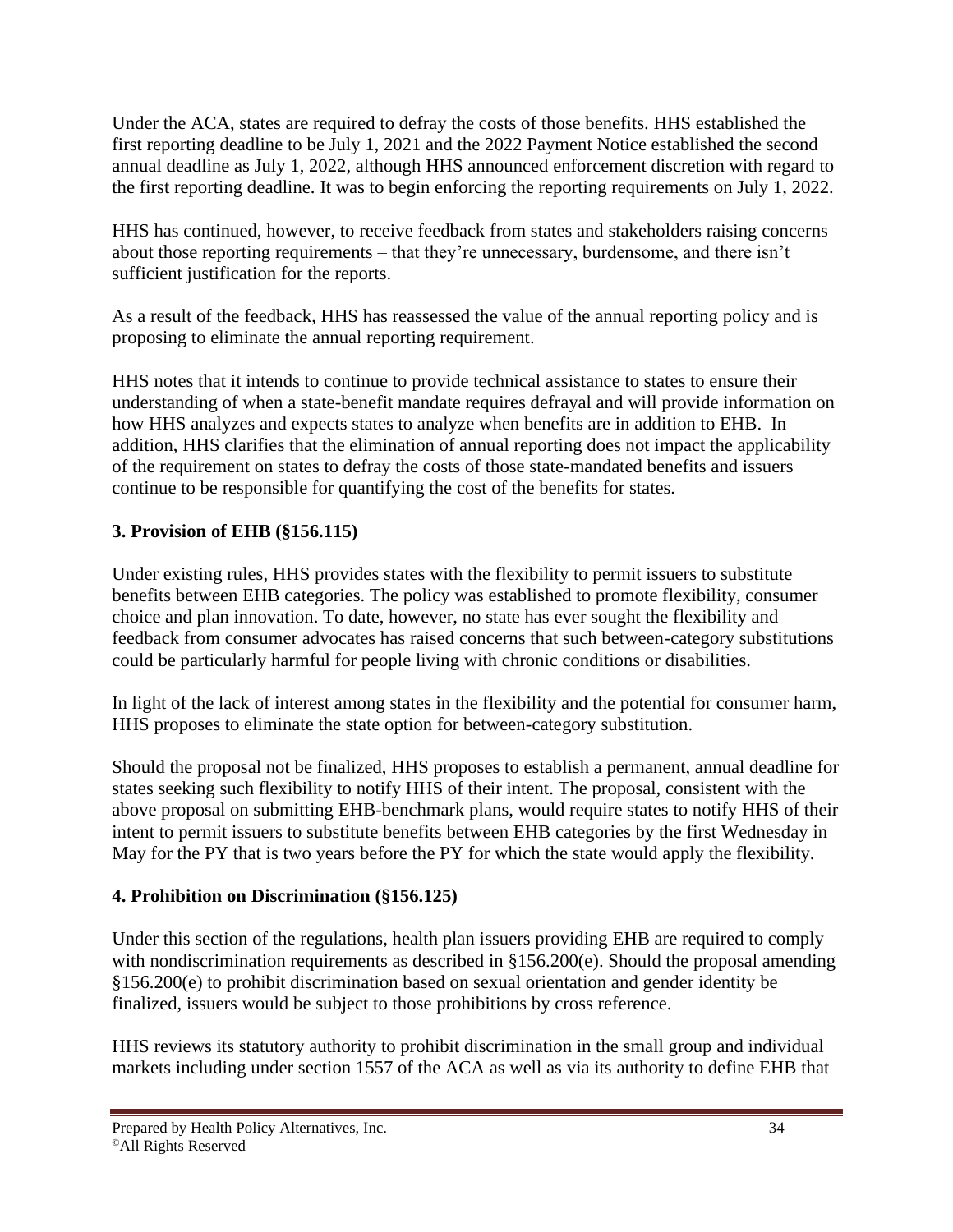must take into account the health care needs of diverse segments of the population. It refers readers to the discussion of §147.104(e) (summarized in section III.B.1.(b) above) for more background on the nondiscrimination provisions.

Refine EHB nondiscrimination policy for health plan designs (§156.125). HHS proposes additions to requirements applicable to issuers providing EHB to clarify what is considered to be a nondiscriminatory benefit design. Section 156.125 establishes that an issuer does not provide for EHB if the benefit design discriminates on the basis of age, expected length of life, present or predicted disability, degree of medical dependency, quality of life or other health conditions. The proposed rule would add that nondiscriminatory benefits must be clinically based, incorporate evidence-based guidelines into coverage and programmatic decisions, and rely on current and relevant peer-reviewed medical journal articles, practice guidelines, recommendations from reputable governing bodies, or similar sources.

HHS states that while these clarifications apply only to issuers providing EHB it expects that states may adopt these standards for other coverage offered within the state. In addition, since states are the primary enforcers of EHB requirements, CMS would be available to states to assist with enforcement efforts. It also plans to monitor compliance with EHB nondiscrimination requirements and states' oversight and enforcement activities.

In the preamble, HHS provides examples of peer-reviewed medical journals and other acceptable sources that would be considered reputable and credible for benefit design as well as sources it does not consider to be reputable. **It seeks comment on whether it should further define the types of acceptable clinical evidence.**

In addition, HHS provides a number of examples of benefits that illustrate discriminatory practices under §156.125 and for each, the rationale of why such a benefit design would be considered discriminatory. HHS notes that a state EHB-benchmark plan could potentially have a discriminatory benefit design. If that is the source of the discriminatory design, it must be addressed either by a state revising the mandate, issuing new guidance, or by plans altering their benefit design to meet the nondiscrimination standards. **HHS seeks comment on whether there are any unforeseen barriers to addressing inconsistencies with proposed clarifications.**

HHS also warns issuers to not inadvertently discriminate based on service delivery model – for example by providing for significantly different copay requirements for in-person versus virtual visits which could inadvertently influence enrollees to avoid in-person care. It intends to monitor for this potential concern.

Examples of discriminatory benefit design that are discussed in the preamble include:

- Limitations on hearing aid coverage based on age. Such a limitation would be discriminatory because hearing loss can occur at any stage of life.
- Limitations on coverage for Autism Spectrum Disorder (ASD) based on age. HHS notes that some individuals with ASD are not diagnosed until they are an adult.
- Age limits for infertility treatment coverage when treatment is clinically effective for the age group.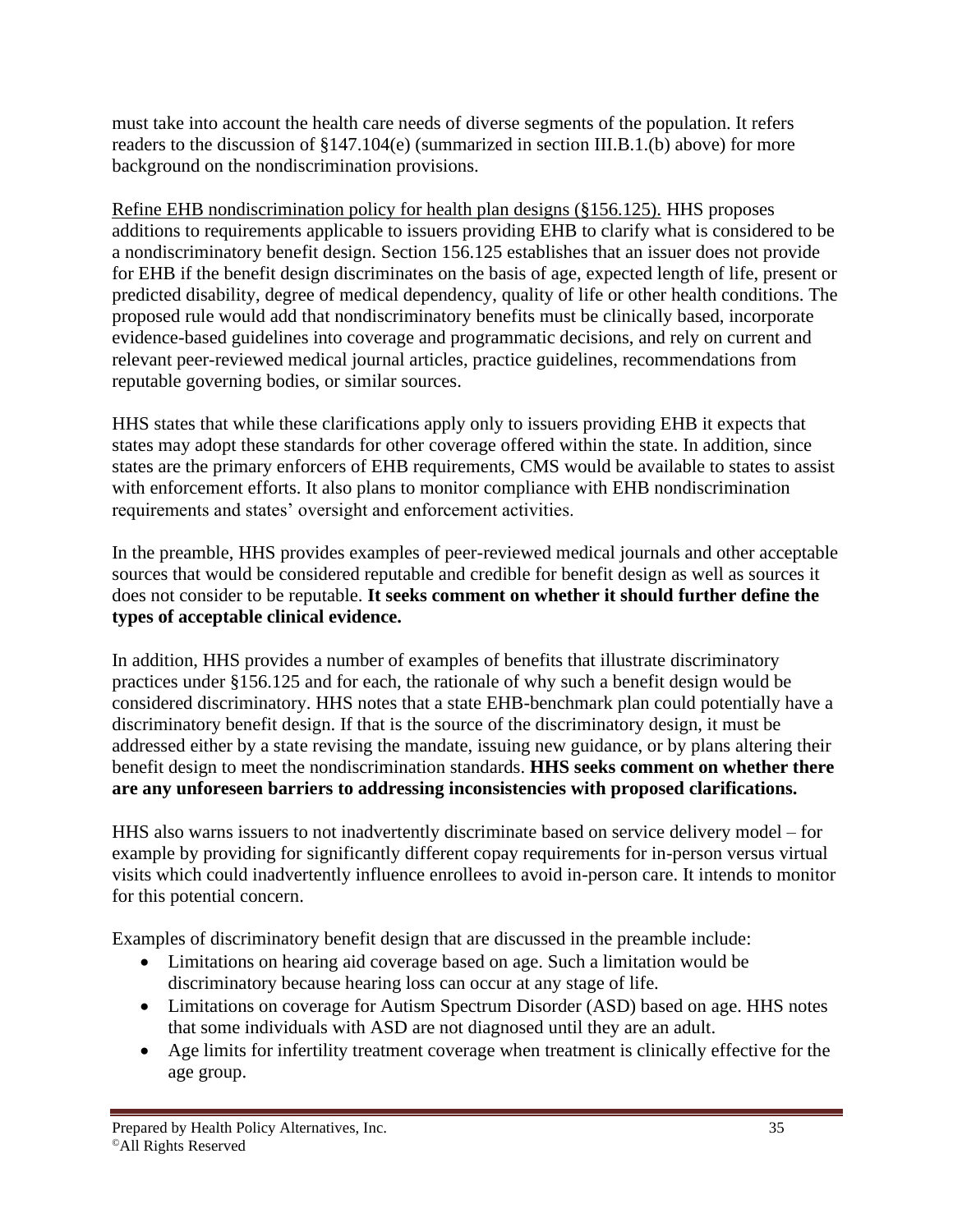- Limitations on foot care coverage based on diagnoses. HHS notes specifically that some plans restrict coverage for routine foot care to individuals diagnosed with diabetes. Individuals with other conditions associated with metabolic, neurologic, or peripheral vascular disease, however, may also need routine foot care.
- Restrictions on coverage of EHB due to gender identity.

## **5. Access to Prescription Drugs for Chronic Health Conditions: Adverse Tiering**

Adverse tiering, or the practice of structuring a prescription drug formulary by assigning all or the majority of drugs to treat certain medical conditions to a high-cost prescription drug tier, is considered a discriminatory plan design structured to discourage enrollment by consumers with certain conditions. HHS points out that such practices may discriminate based on a person's present or predicted disability or other health conditions in a manner prohibited by §156.125(a).

HHS proposes that it will consider such practices to be presumptively discriminatory even when all drugs to treat a particular condition are high cost. Issuers and pharmaceutical benefit managers (PBMs) should weigh the cost of drugs on their formulary with clinical guidelines for such drugs to demonstrate that neutral principles were used in assigning tiers to drugs and that those principles were consistently applied across all types of drugs.

If finalized, the policy would become effective 60 days after publication in the final 2023 Payment Notice.

#### **6. Publication of 2023 Payment Parameters in Guidance (§156.130)**

As finalized in the 2022 Payment Notice, HHS will publish the following payment parameters in guidance: the premium adjustment percentage, the required contribution percentage, and maximum annual limitations on cost sharing and reduced maximum annual limitation on cost sharing. HHS plans to issue these parameters no later than January 2022.

## **7. Levels of Coverage (Actuarial Value) (§§156.140, 156.200, and 156.400)**

Under the ACA, non-grandfathered plans offered in the individual and small group markets must have the following levels of coverage as specified by their actuarial values (AVs) based on providing those benefits to a standard population:

- A bronze plan must have an AV of 60 percent;
- A silver plan must have an AV of 70 percent;
- A gold plan must have an AV of 80 percent; and
- A platinum plan must have an AV of 90 percent.

A de minimis amount of variation around those AVs is permitted to account for differences in actuarial estimates so long as that difference doesn't result in a material difference in the value of the plan. Under current rules, the permitted amount of variation for each of those standard plan types is  $+2/-4$ . (Certain expanded bronze plans may vary by  $+5/-4$  and individual market incomebased silver cost sharing reduction (CSR) plan variations may vary by  $+1/-1$  percentage points).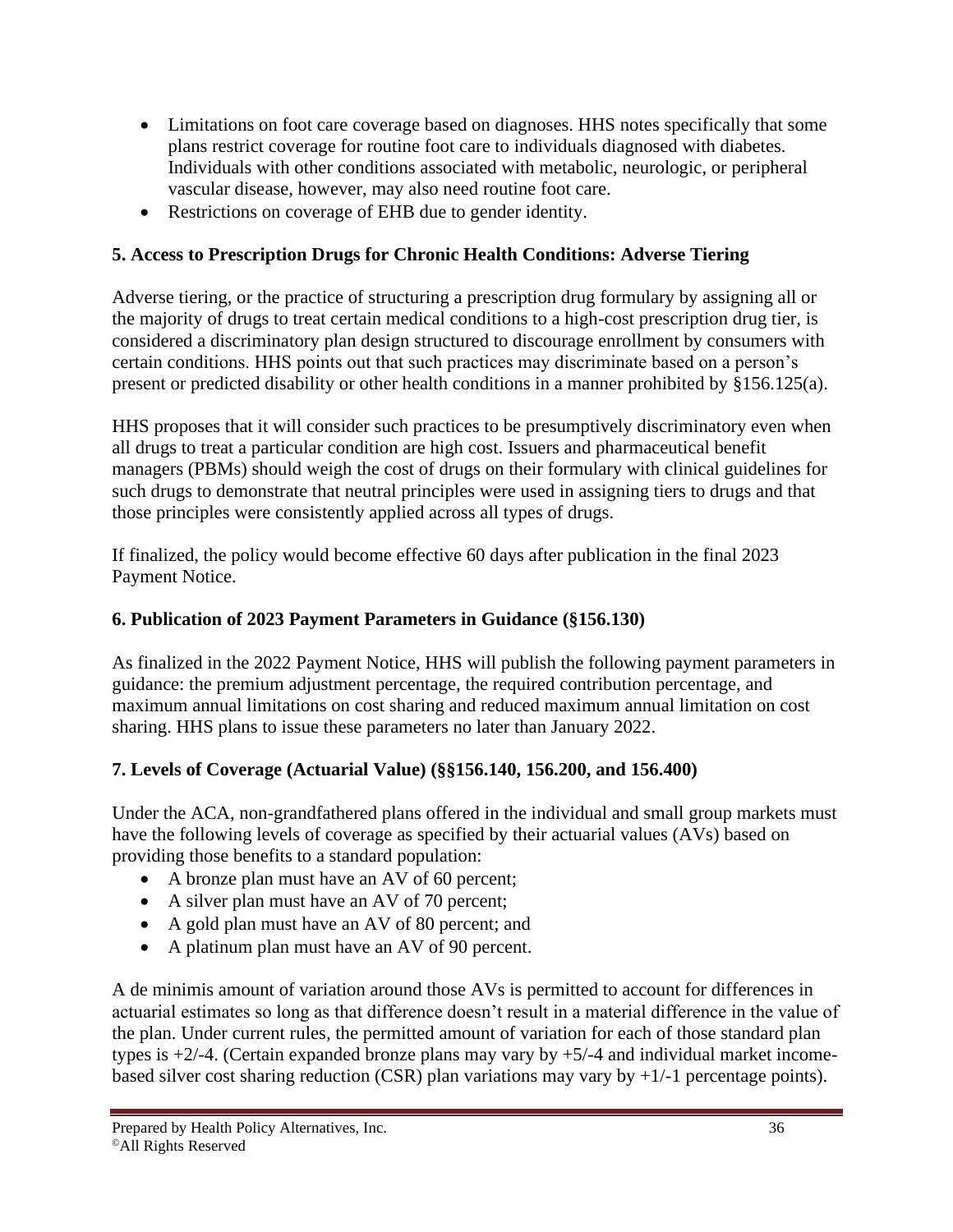Those levels of variation were established to permit greater issuer flexibility to design new plans and promote competition.

Since those de minimis amounts were finalized in the 2017 and 2018 payment rules, HHS has observed declining numbers of individuals in silver level plans at the lower end of the AV range and increasing numbers of individuals in bronze plans at the higher end of the AV range. HHS is concerned that the data suggest that consumers are not able to distinguish plans that have similar AV percentages even though they have significantly different cost sharing. As a result, HHS is proposing the following reductions to the de minimis percentages.

- A standard silver plan QHP in the individual market would be permitted to vary from an AV of 70 percent by +2/0 percentage points;
- All other silver, standard bronze, gold, and platinum levels of coverage would be permitted to vary by  $+2/-2$  percentage points;
- Expanded bronze plans could vary by  $+5/-2$ ; and
- Individual market income-based silver CSR plan variations could vary by  $+1/0$ percentage points.

By narrowing the permitted AV variation of individual market QHPs, HHS believes that the generosity of premium tax credits would increase because the generosity of the second lowest cost silver level plan, the plan used to set premium tax credit amounts, would become more generous. The proposal is expected to reduce the cost of coverage for subsidized enrollees and incentivize healthier subsidy eligible enrollees to participate in the Marketplaces. Similarly, limiting the permitted variation for silver CSR plan variations would increase the subsidies and generosity for individuals in those plans.

HHS also clarifies that while states are the primary enforcers of AV requirements and can apply stricter AV standards, a state may not apply an AV range that exceeds  $+2/-2$  percentage points except with respect to expanded bronze plans.

# **8. QHP Issuer Participation Standards (§156.200)**

Consistent with the provisions described above, HHS proposes to amend the nondiscrimination protections applicable to QHP Issuers to explicitly prohibit discrimination based on sexual orientation and gender identity and refers readers to the preamble discussion in section III.B.1.(b) for a complete discussion of the proposal.

## **9. Standardized Options (§156.201)**

HHS proposes to reinstate standardized benefit options for issuers of QHPs in FFEs and SBE-FPs beginning in PY 2023. Under the proposal, issuers in FFEs and SBE-FPs would need to offer a standardized option at each metal level, for each network type, and in each area for which they offer a non-standardized option. Issuers would continue to be permitted to offer nonstandardized options, and the standardized option requirements would not apply to plans offered through State Exchanges.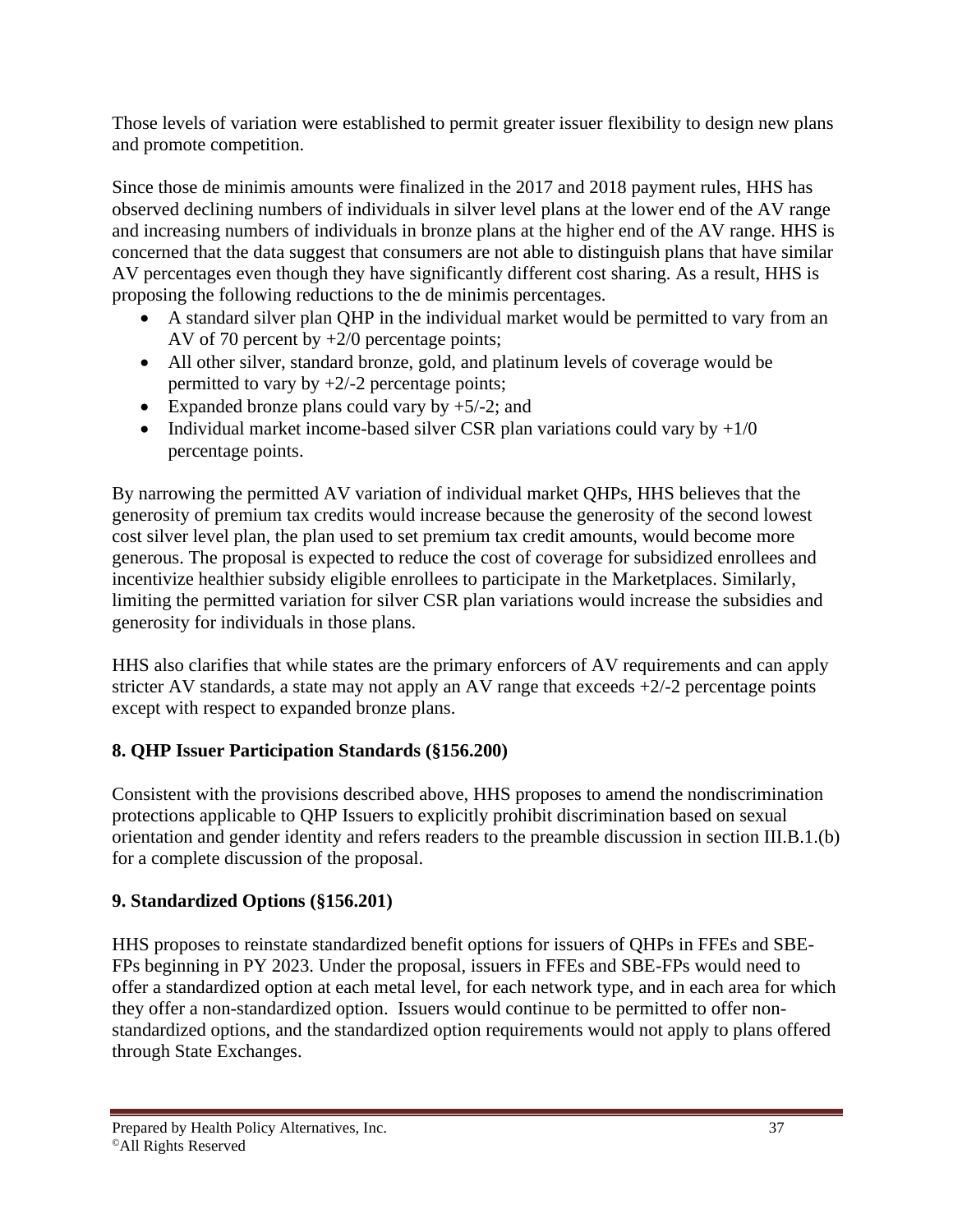Standardized options were formerly permitted to be offered in Exchanges (issuers were not required to offer them), but the regulation describing the options and permitting their offering was eliminated in the 2019 Payment Notice. Their elimination was subsequently challenged and the U.S. District Court for the District of Maryland vacated the portion of the 2019 Payment Notice eliminating standardized options. HHS subsequently stated its intent to resume standardized options for PY 2023.

HHS states that resuming standardized options will enhance consumer experience, increase consumer understanding and simplify the plan selection process, combat discriminatory benefit designs and advance health equity. The proposed standardized options are described in Tables 16 and 17 of the proposed 2023 Payment Notice which are duplicated below.

Standardized options would be mandatory for issuers offering plans through the FFE or SBE-FPs. The requirements would not apply to issuers in State Exchanges. HHS does not define a standard option for Indian CSR plan variations since most cost-sharing parameters for those plans are already standardized. Further, issuers subject to state laws in place on or before January 1, 2020 describing standardized plans would be exempt from the requirements. (HHS specifically identifies Oregon.) HHS states that the exception is intended to reduce duplicative efforts.

HHS describes two sets of standardized options. One set (Table 16) would be applicable to FFE and SBE-FP issuers in all states except for Delaware and Louisiana. A second set (Table 17) would be applicable to Delaware and Louisiana. Those options were constructed to accommodate those states' specialty tier prescription drug cost-sharing laws.

HHS notes that it is considering requiring differential display of those options as well as resuming enforcement of standardized option display requirements for approved web-brokers and QHP issuers using direct enrollment. If it were to resume enforcement of display requirements for issuers using a direct enrollment pathway, those issuers would only need to display those standardized options that they cover. HHS believes differential display would provide important and clear information for consumers enrolling in coverage.

While HHS is not proposing to limit the offering of non-standardized options in FFEs and SBE-FPs, it is considering whether to limit non-standardized options in the future. It presents information on the significant growth in the number of plan choices in recent years – potentially increasing consumer confusion in plan choice.

HHS reviews comments it received in response to part 3 of the 2022 Payment Notice where HHS stated its intent to resume the use of standardized options. Many commenters supported standardized options to simplify the complex process of purchasing insurance and to identify potentially discriminatory benefit designs among other reasons.

Consistent with earlier standardized benefit designs, HHS developed the proposed options to be similar to the most popular QHPs.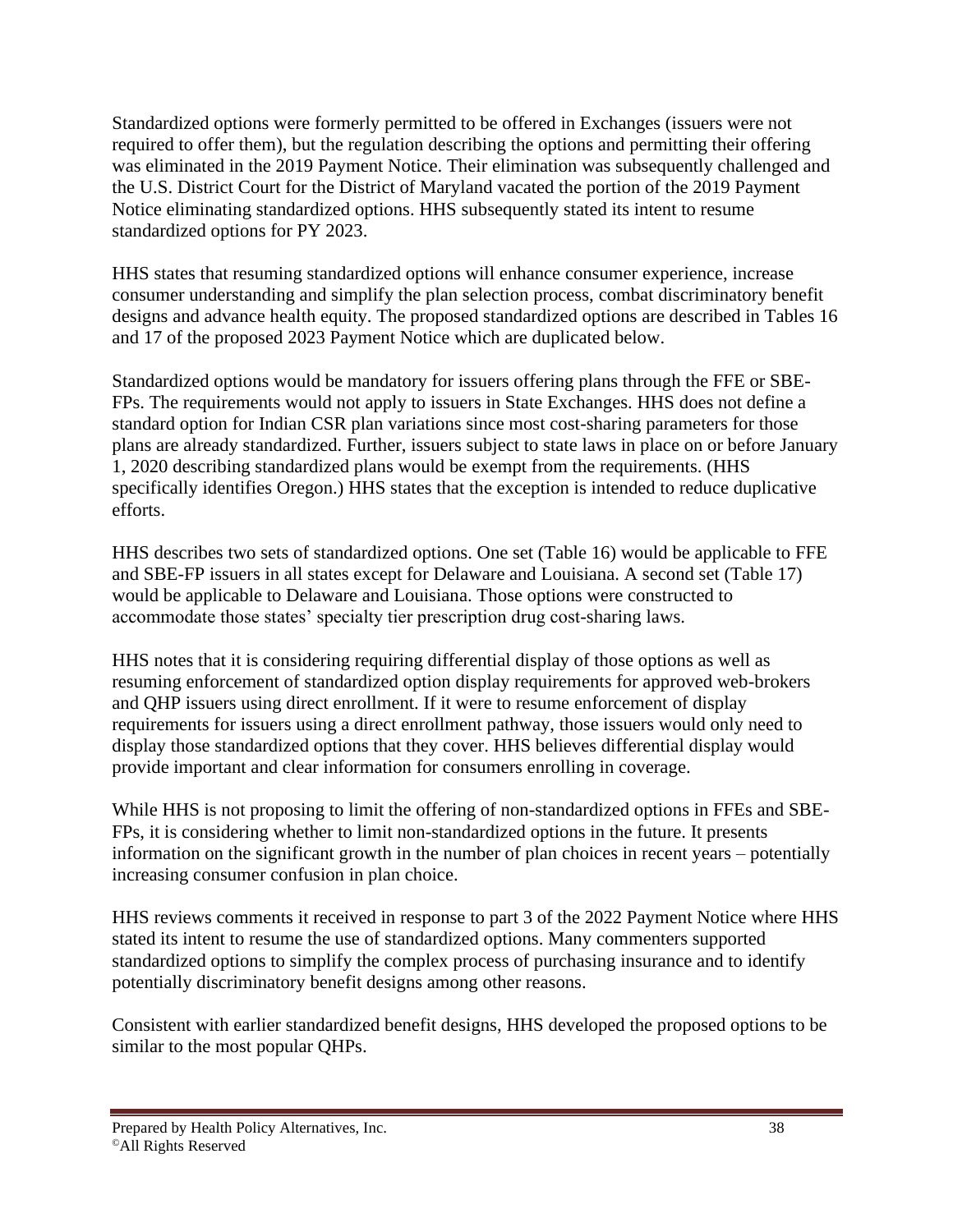**HHS seeks comment on (1) requiring FFE and SBE-FP issuers to offer standardized options at every product network type, metal level, and throughout every service area that they offer non-standardized options; (2) not limiting the number of non-standardized options that issuers can offer; (3) the feasibility, advantages, and disadvantages of gradually limiting the number of plan options; (4) whether standardized options should be differentially displayed; (5) whether web-brokers and issuers using direct enrollment pathways should remain subject to differential display requirements; (6) the exceptions process that allows these entities to deviate from the display of standardized options on HealthCare.Gov; (7) exempting State Exchange issuers and issuers subject to existing state standardized options requirements in place on or before January 1, 2020; (8) the methodology used to design the standardized options; (9) whether the standardized options are compliant with state cost-sharing laws; (10) the cost-sharing parameters and plan designs for these standardized options; (11) how these plans can be designed in a way that maximizes the likelihood that plans will be able to comply with mental health parity requirements; and (12) having two sets of standardized options (that is, a separate set for Delaware and Louisiana)**.

|                                                                                         | <b>Bronze</b>                    | <b>Expanded</b><br><b>Bronze</b> | <b>Standard</b><br><b>Silver</b> | Silver <sub>73</sub><br><b>CSR</b> | Silver <sub>87</sub><br><b>CSR</b> | Silver 94<br><b>CSR</b> | Gold    | <b>Platinum</b> |
|-----------------------------------------------------------------------------------------|----------------------------------|----------------------------------|----------------------------------|------------------------------------|------------------------------------|-------------------------|---------|-----------------|
| <b>Actuarial Value</b>                                                                  | 59.86%                           | 64.06%                           | 70.04%                           | 73.10%                             | 87.04%                             | 94.02%                  | 78.00%  | 88.00%          |
| <b>Deductible</b>                                                                       | \$9,100                          | \$7,500                          | \$5,800                          | \$5,700                            | \$800                              | \$0                     | \$2,000 | \$0             |
| <b>Annual Limitation on</b><br><b>Cost Sharing</b>                                      | \$9,100                          | \$9,000                          | \$8,900                          | \$7,200                            | \$3,000                            | \$1,700                 | \$8,700 | \$3,000         |
| <b>Emergency Room</b><br><b>Services</b>                                                | No charge<br>after<br>deductible | 50%                              | 40%                              | 40%                                | 30%                                | 25%*                    | 25%     | \$100*          |
| <b>Inpatient Hospital</b><br><b>Services</b>                                            | No charge<br>after<br>deductible | 50%                              | 40%                              | 40%                                | 30%                                | 25%*                    | 25%     | \$350*          |
| <b>Primary Care Visit</b>                                                               | No charge<br>after<br>deductible | $$50*$                           | \$40*                            | $$30*$                             | $$20*$                             | $$0*$                   | \$30*   | $$10*$          |
| <b>Urgent Care</b>                                                                      | No charge<br>after<br>deductible | $$75*$                           | \$60*                            | $$45*$                             | \$30*                              | $$5*$                   | $$45*$  | $$15*$          |
| <b>Specialist Visit</b>                                                                 | No charge<br>after<br>deductible | \$100*                           | \$80*                            | $$60*$                             | $$40*$                             | $$10*$                  | \$60*   | $$20*$          |
| <b>Mental Health/Substance</b><br><b>Use Disorder Outpatient</b><br><b>Office Visit</b> | No charge<br>after<br>deductible | $$50*$                           | $$40*$                           | $$30*$                             | $$20*$                             | $$0*$                   | \$30*   | $$10*$          |
| <b>Imaging (CT/PET Scans,</b><br><b>MRIs)</b>                                           | No charge<br>after<br>deductible | 50%                              | 40%                              | 40%                                | 30%                                | $25\%*$                 | 25%     | $$100*$         |

**TABLE 16: 2023 Standardized Options Set One (For All FFE and SBE-FP States, Excluding Delaware and Louisiana)**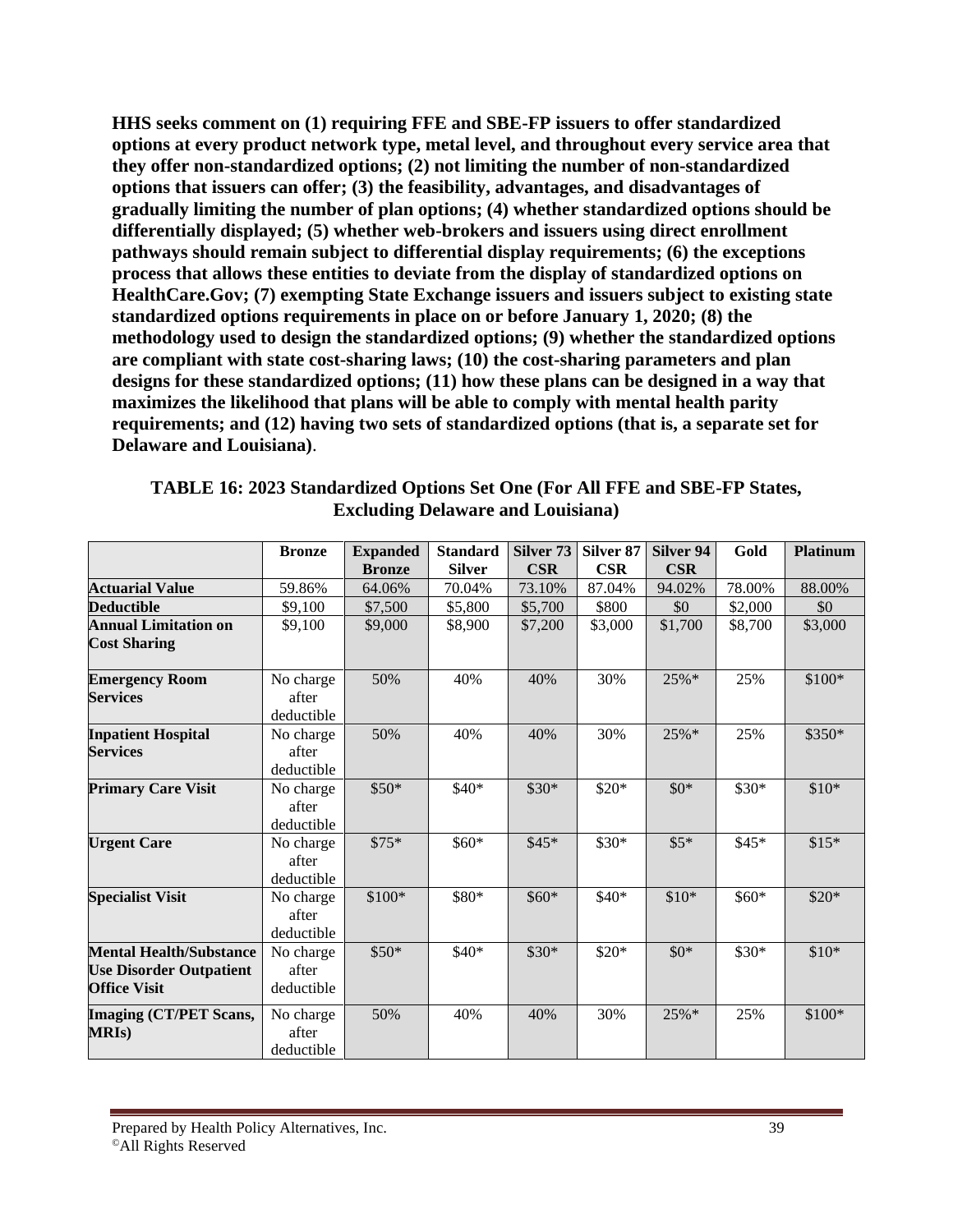|                                 | <b>Bronze</b>       | <b>Expanded</b> | <b>Standard</b> | Silver 73  | Silver 87  | Silver 94  | Gold   | <b>Platinum</b> |
|---------------------------------|---------------------|-----------------|-----------------|------------|------------|------------|--------|-----------------|
|                                 |                     | <b>Bronze</b>   | <b>Silver</b>   | <b>CSR</b> | <b>CSR</b> | <b>CSR</b> |        |                 |
| <b>Speech Therapy</b>           | No charge           | \$50*           | $$40*$          | $$30*$     | $$20*$     | $$0*$      | \$30*  | $$10*$          |
|                                 | after               |                 |                 |            |            |            |        |                 |
|                                 | deductible          |                 |                 |            |            |            |        |                 |
| <b>Occupational, Physical</b>   | No charge           | $$50*$          | $$40*$          | $$30*$     | $$20*$     | $$0*$      | $$30*$ | $$10*$          |
| <b>Therapy</b>                  | after               |                 |                 |            |            |            |        |                 |
|                                 | deductible          |                 |                 |            |            |            |        |                 |
| <b>Laboratory Services</b>      | No charge           | 50%             | 40%             | 40%        | 30%        | 25%*       | 25%    | $$30*$          |
|                                 | after<br>deductible |                 |                 |            |            |            |        |                 |
| X-rays and Diagnostic           | No charge           | 50%             | 40%             | 40%        | 30%        | 25%        | 25%    | $$30*$          |
| <b>Imaging</b>                  | after               |                 |                 |            |            |            |        |                 |
|                                 | deductible          |                 |                 |            |            |            |        |                 |
| <b>Skilled Nursing Facility</b> | No charge           | 50%             | 40%             | 40%        | 30%        | 25%*       | 25%    | $$150*$         |
|                                 | after               |                 |                 |            |            |            |        |                 |
|                                 | deductible          |                 |                 |            |            |            |        |                 |
| <b>Outpatient Facility Fee</b>  | No charge           | 50%             | 40%             | 40%        | 30%        | $25%$ *    | 25%    | $$150*$         |
| (Ambulatory Surgery             | after               |                 |                 |            |            |            |        |                 |
| Center)                         | deductible          |                 |                 |            |            |            |        |                 |
|                                 |                     |                 |                 |            |            |            |        |                 |
| <b>Outpatient Surgery</b>       | No charge           | 50%             | 40%             | 40%        | 30%        | 25%        | 25%    | $$150*$         |
| <b>Physician and Services</b>   | after               |                 |                 |            |            |            |        |                 |
|                                 | deductible          |                 |                 |            |            |            |        |                 |
|                                 |                     |                 |                 |            |            |            |        |                 |
| <b>Generic Drugs</b>            | No charge<br>after  | $$25*$          | $$20*$          | $$20*$     | $$10*$     | $$0*$      | $$15*$ | $$5*$           |
|                                 | deductible          |                 |                 |            |            |            |        |                 |
| <b>Preferred Brand Drugs</b>    | No charge           | \$50            | $$40*$          | $$40*$     | $$20*$     | $$15*$     | \$30*  | $$10*$          |
|                                 | after               |                 |                 |            |            |            |        |                 |
|                                 | deductible          |                 |                 |            |            |            |        |                 |
| <b>Non-Preferred Brand</b>      | No charge           | \$100           | \$80            | \$80       | \$60       | $$50*$     | \$60*  | $$50*$          |
| <b>Drugs</b>                    | after               |                 |                 |            |            |            |        |                 |
|                                 | deductible          |                 |                 |            |            |            |        |                 |
| <b>Specialty Drugs</b>          | No charge           | \$500           | \$350           | \$350      | \$250      | $$150*$    | \$250* | $$150*$         |
|                                 | after               |                 |                 |            |            |            |        |                 |
|                                 | deductible          |                 |                 |            |            |            |        |                 |

\*Benefit category not subject to the deductible

### **TABLE 17: 2023 Standardized Options Set Two (For Delaware and Louisiana)**

|                                                    | Bronze                        | <b>Expanded</b> | <b>Standard</b> | Silver 73 | Silver <sub>87</sub>      | Silver 94 | <b>Gold</b> | <b>Platinum</b> |
|----------------------------------------------------|-------------------------------|-----------------|-----------------|-----------|---------------------------|-----------|-------------|-----------------|
|                                                    |                               | Bronze          | Silver          | CSR       | $\overline{\textbf{CSR}}$ | CSR       |             |                 |
| <b>Actuarial Value</b>                             | 59.86%                        | 64.07%          | 70.05%          | 73.01%    | 87.05%                    | 94.02%    | 78.02%      | 88.01%          |
| Deductible                                         | \$9,100                       | \$7,500         | \$5,800         | \$4,100   | \$800                     | \$0       | \$2,000     | \$0             |
| <b>Annual Limitation on</b><br><b>Cost Sharing</b> | \$9,100                       | \$9,000         | \$8,900         | \$7,200   | \$3,000                   | \$1,800   | \$8,700     | \$3,000         |
| <b>Emergency Room</b><br><b>Services</b>           | No charge after<br>deductible | 50%             | 40%             | 40%       | 30%                       | $25\%*$   | 25%         | $$100*$         |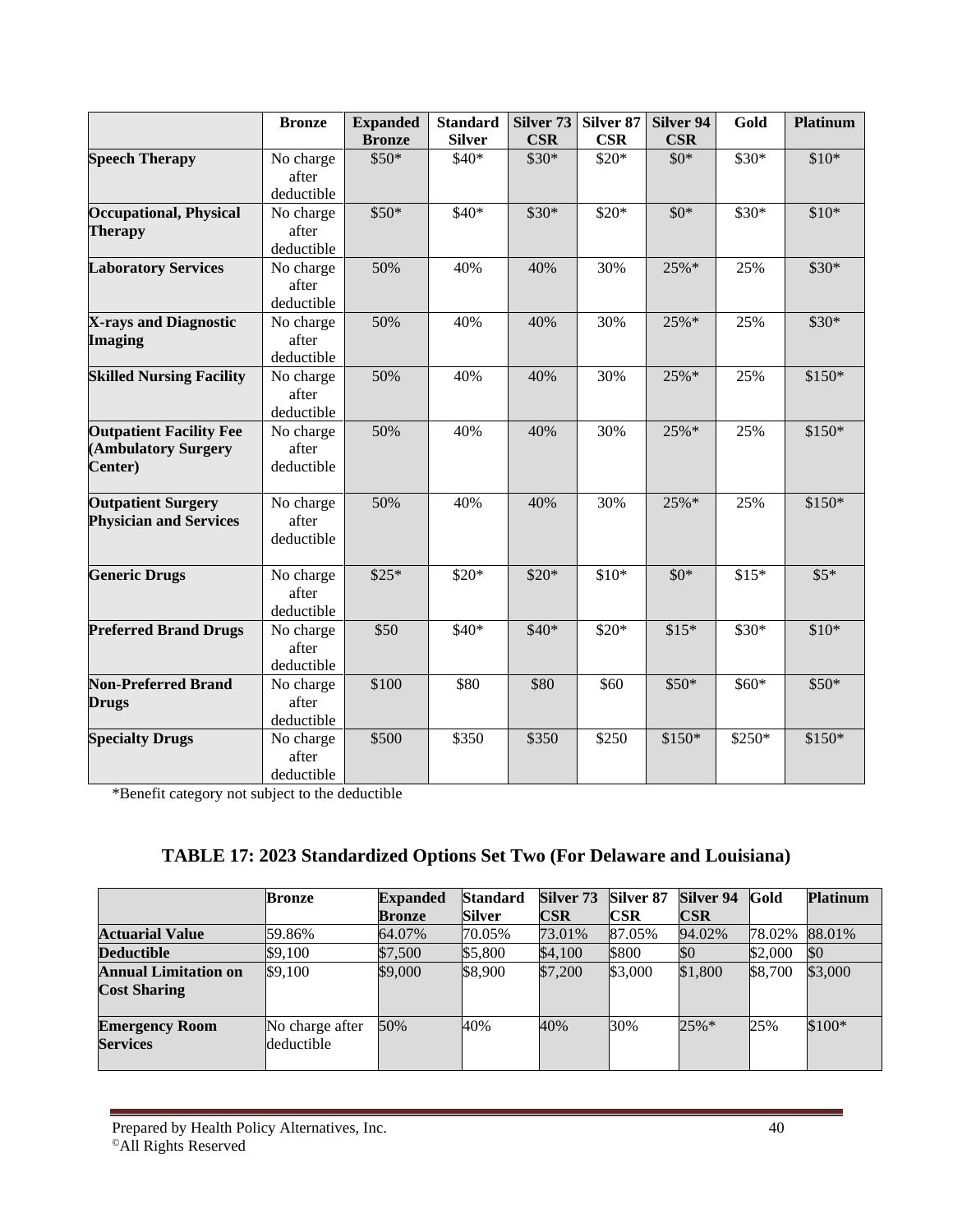|                                                                                          | <b>Bronze</b>                 | <b>Expanded</b><br><b>Bronze</b> | <b>Standard</b><br><b>Silver</b> | Silver <sub>73</sub><br><b>CSR</b> | Silver <sub>87</sub><br><b>CSR</b> | Silver 94<br><b>CSR</b> | Gold   | <b>Platinum</b> |
|------------------------------------------------------------------------------------------|-------------------------------|----------------------------------|----------------------------------|------------------------------------|------------------------------------|-------------------------|--------|-----------------|
| <b>Inpatient Hospital</b><br><b>Services</b>                                             | No charge after<br>deductible | 50%                              | 40%                              | 40%                                | 30%                                | 25%*                    | 25%    | \$350*          |
| <b>Primary Care Visit</b>                                                                | No charge after<br>deductible | \$50*                            | \$40*                            | \$40*                              | \$20*                              | \$0*                    | \$30*  | $$10*$          |
| <b>Urgent Care</b>                                                                       | No charge after<br>deductible | $$75*$                           | \$60*                            | \$60*                              | \$30*                              | $$5*$                   | $$45*$ | $$15*$          |
| <b>Specialist Visit</b>                                                                  | No charge after<br>deductible | \$100*                           | \$80*                            | \$80*                              | \$40*                              | $$10*$                  | \$60*  | \$20*           |
| <b>Mental Health/</b><br><b>Substance Use Disorder</b><br><b>Outpatient Office Visit</b> | No charge after<br>deductible | \$50*                            | \$40*                            | $$40*$                             | \$20*                              | $$0^*$                  | \$30*  | $$10*$          |
| Imaging (CT/PET Scans, No charge after<br><b>MRIs</b> )                                  | deductible                    | 50%                              | 40%                              | 40%                                | 30%                                | 25%*                    | 25%    | \$100*          |
| <b>Speech Therapy</b>                                                                    | No charge after<br>deductible | \$50*                            | \$40*                            | \$40*                              | \$20*                              | $$0^*$                  | \$30*  | $$10*$          |
| <b>Occupational, Physical</b><br><b>Therapy</b>                                          | No charge after<br>deductible | \$50*                            | \$40*                            | $$40*$                             | \$20*                              | \$0*                    | \$30*  | $$10*$          |
| <b>Laboratory Services</b>                                                               | No charge after<br>deductible | 50%                              | 40%                              | 40%                                | 30%                                | 25%*                    | 25%    | \$30*           |
| X-rays and Diagnostic<br><b>Imaging</b>                                                  | No charge after<br>deductible | 50%                              | 40%                              | 40%                                | 30%                                | 25%*                    | 25%    | \$30*           |
| <b>Skilled Nursing Facility</b>                                                          | No charge after<br>deductible | 50%                              | 40%                              | 40%                                | 30%                                | 25%*                    | 25%    | \$150*          |
| <b>Outpatient Facility Fee</b><br>(Ambulatory Surgery<br>Center)                         | No charge after<br>deductible | 50%                              | 40%                              | 40%                                | 30%                                | 25%*                    | 25%    | $$150*$         |
| <b>Outpatient Surgery</b><br><b>Physician and Services</b>                               | No charge after<br>deductible | 50%                              | 40%                              | 40%                                | 30%                                | $25%$ *                 | 25%    | $$150*$         |
| <b>Generic Drugs</b>                                                                     | No charge after<br>deductible | $$25*$                           | $$20*$                           | $$20*$                             | $$10*$                             | $$0^*$                  | $$15*$ | $$5*$           |
| <b>Preferred Brand Drugs</b>                                                             | No charge after<br>deductible | \$50                             | $$40*$                           | $$40*$                             | \$20*                              | $$5*$                   | $$30*$ | $$10*$          |
| <b>Non-Preferred Brand</b><br><b>Drugs</b>                                               | No charge after<br>deductible | \$100                            | \$80                             | \$80                               | \$60                               | $$10*$                  | \$60*  | $$50*$          |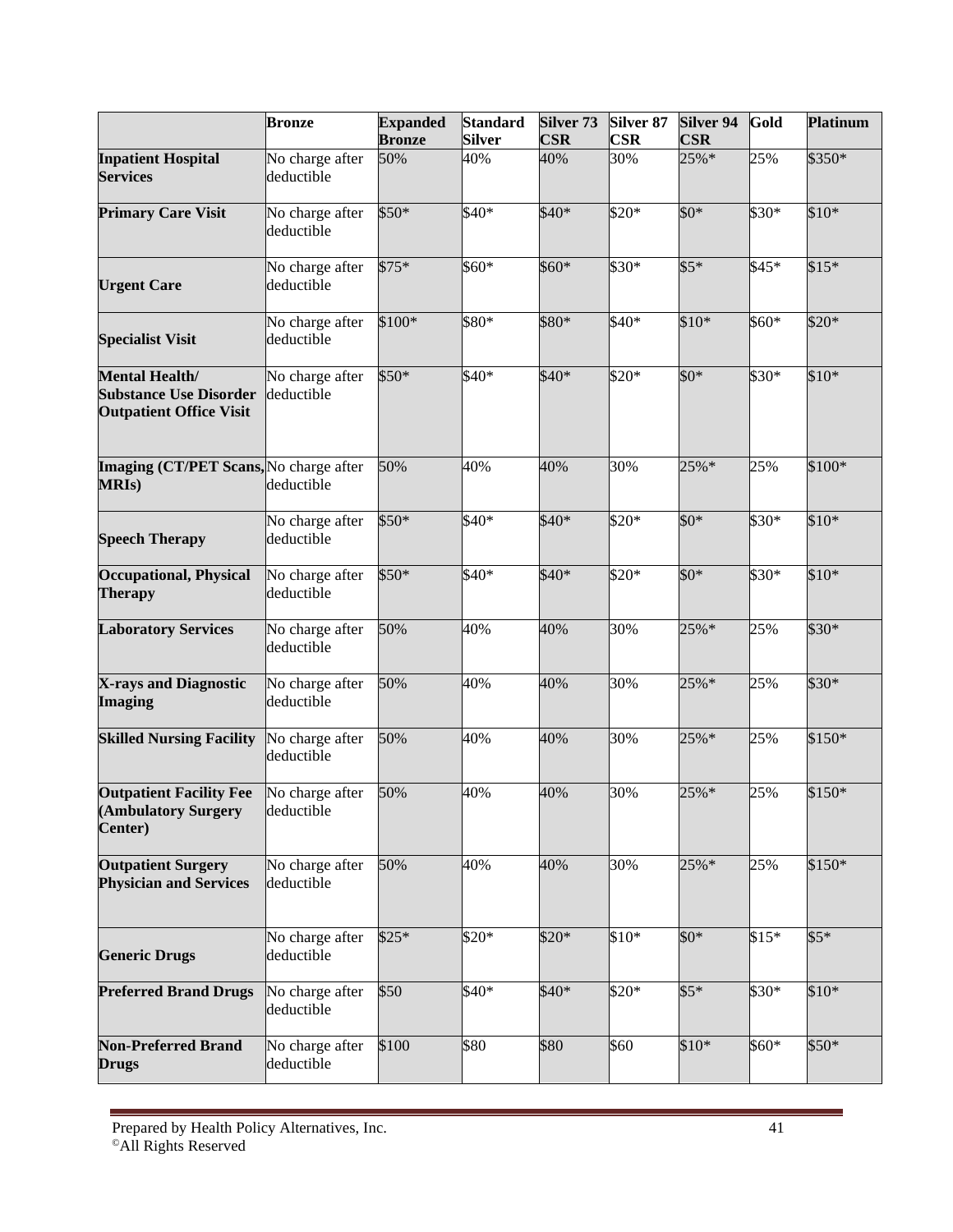|                        | <b>Bronze</b>                 | Expanded | <b>Standard</b> | Silver 73 Silver 87 Silver 94 |              |        | <b>Gold</b> | <b>Platinum</b> |
|------------------------|-------------------------------|----------|-----------------|-------------------------------|--------------|--------|-------------|-----------------|
|                        |                               | Bronze   | Silver          | CSR                           | CSR          | CSR    |             |                 |
| <b>Specialty Drugs</b> | No charge after<br>deductible | \$150    | \$125           | \$125                         | <b>S</b> 100 | $$20*$ | <b>S100</b> | $$75*$          |

\*Benefit category not subject to the deductible

#### **10. Network Adequacy (§156.230)**

HHS proposes to establish time and distance standards applicable for a specified set of health care providers and to re-establish FFE network adequacy reviews as were in place during 2015 through 2017 – before the Market Stabilization rule deferred those reviews to states. Under that rule, CMS deferred network adequacy reviews to states that had sufficient authority to enforce standards that were at least equal to the reasonable access standards specified in §156.230 and that had the means to assess the adequacy of plans' provider networks.

However, one of the policies vacated by the City of Columbus, et al. v. Cochran decision was the elimination of the federal network adequacy reviews of QHPs offered through the FFEs. Following that decision, HHS indicated its intent to resume the reviews.

For PYs beginning in 2023, HHS proposes to resume network adequacy reviews except where a state elects to perform the reviews and as long as the state enforces standards that are at least as strong as those specified in §156.230.

Time and Distance Standards. HHS proposes to adopt time and distance standards for the certification cycle for PYs beginning in 2023. Lists of provider specialties and facility types that would be subject to time and distance standards were informed by prior network adequacy requirements, consultation with stakeholders, Medicare Advantage, and Medicaid. Provider and Facility Specialty lists for time and distance standards are provided in Tables 18 and 19 and duplicated below.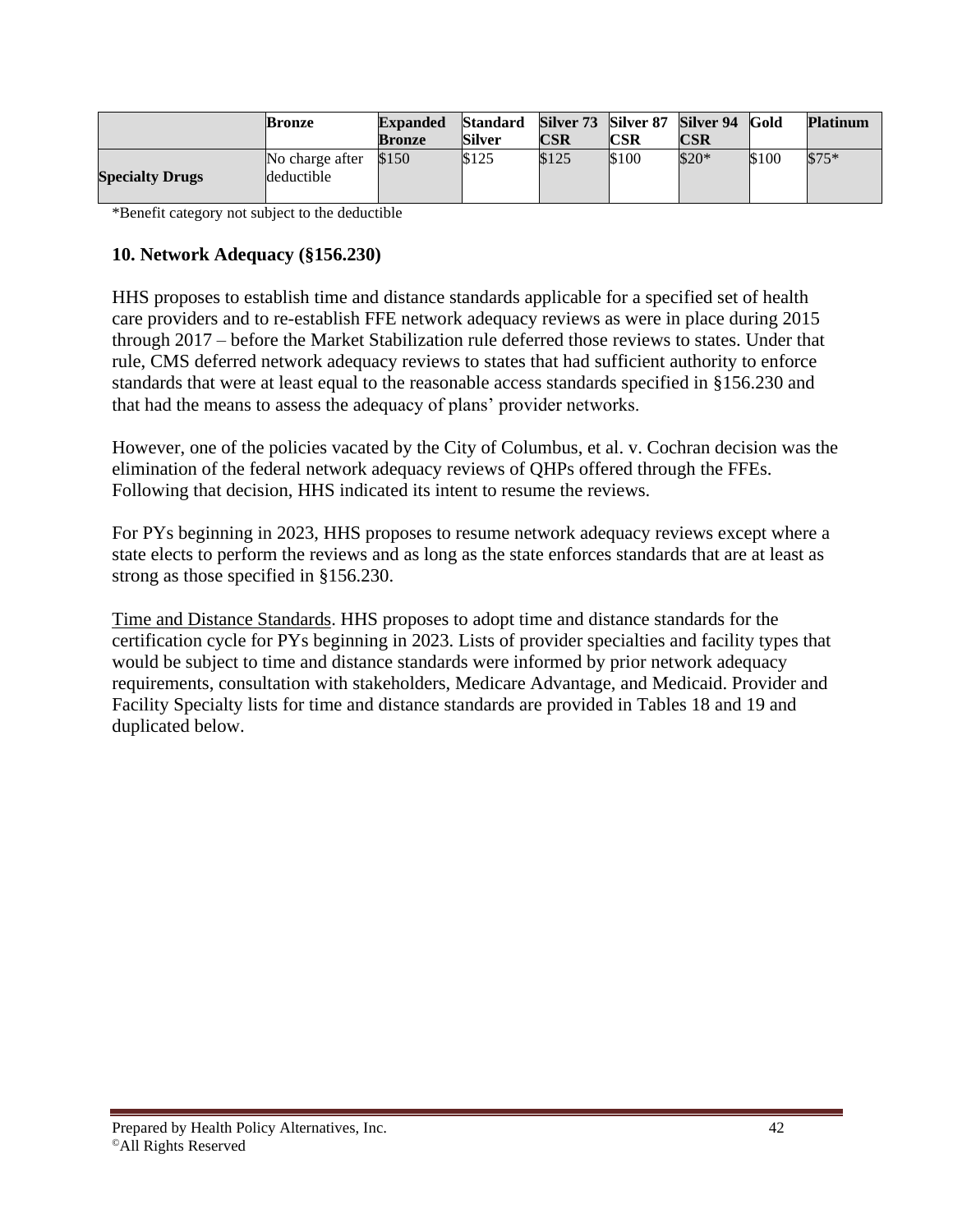#### **TABLE 18: Proposed Individual Provider Specialty List for Time and Distance Standards**

| <b>Individual Provider Specialty Types</b> |
|--------------------------------------------|
| Allergy and Immunology                     |
| Cardiology                                 |
| Cardiothoracic Surgery                     |
| Chiropractor                               |
| Dental                                     |
| Dermatology                                |
| <b>Emergency Medicine</b>                  |
| Endocrinology                              |
| ENT/Otolaryngology                         |
| Gastroenterology                           |
| <b>General Surgery</b>                     |
| Gynecology, OB/GYN                         |
| <b>Infectious Diseases</b>                 |
| Nephrology                                 |
| Neurology                                  |
| Neurosurgery                               |
| Occupational Therapy                       |
| Oncology - Medical, Surgical               |
| Oncology - Radiation                       |
| Ophthalmology                              |
| Orthopedic Surgery                         |
| Outpatient Clinical Behavioral Health      |
| (Licensed, accredited, or certified        |
| professionals)                             |
| Physical Medicine and Rehabilitation       |
| Physical Therapy                           |
| <b>Plastic Surgery</b>                     |
| Podiatry                                   |
| Primary Care - Adult                       |
| Primary Care - Pediatric                   |
| Psychiatry                                 |
| Pulmonology                                |
| Rheumatology                               |
| Speech Therapy                             |
| Urology                                    |
| Vascular Surgery                           |

**HPA Note:** Table 18 listed two provider types twice. Those duplicative listings have been removed from the table above.

#### **TABLE 19: Proposed Facility Specialty List for Time and Distance Standards**

| <b>Facility Specialty Types</b>                     |
|-----------------------------------------------------|
| Acute Inpatient Hospitals (Must have Emergency      |
| services available 24/7)                            |
| <b>Cardiac Catheterization Services</b>             |
| Cardiac Surgery Program                             |
| Critical Care Services - Intensive Care Units (ICU) |
| Diagnostic Radiology (Free-standing; hospital       |
| outpatient; ambulatory health facilities with       |
| Diagnostic Radiology)                               |
| Inpatient or Residential Behavioral Health Facility |
| Services                                            |
| Mammography                                         |
| <b>Outpatient Infusion/Chemotherapy</b>             |
| <b>Skilled Nursing Facilities</b>                   |
| Surgical Services (Outpatient or ASC)               |
| Urgent Care                                         |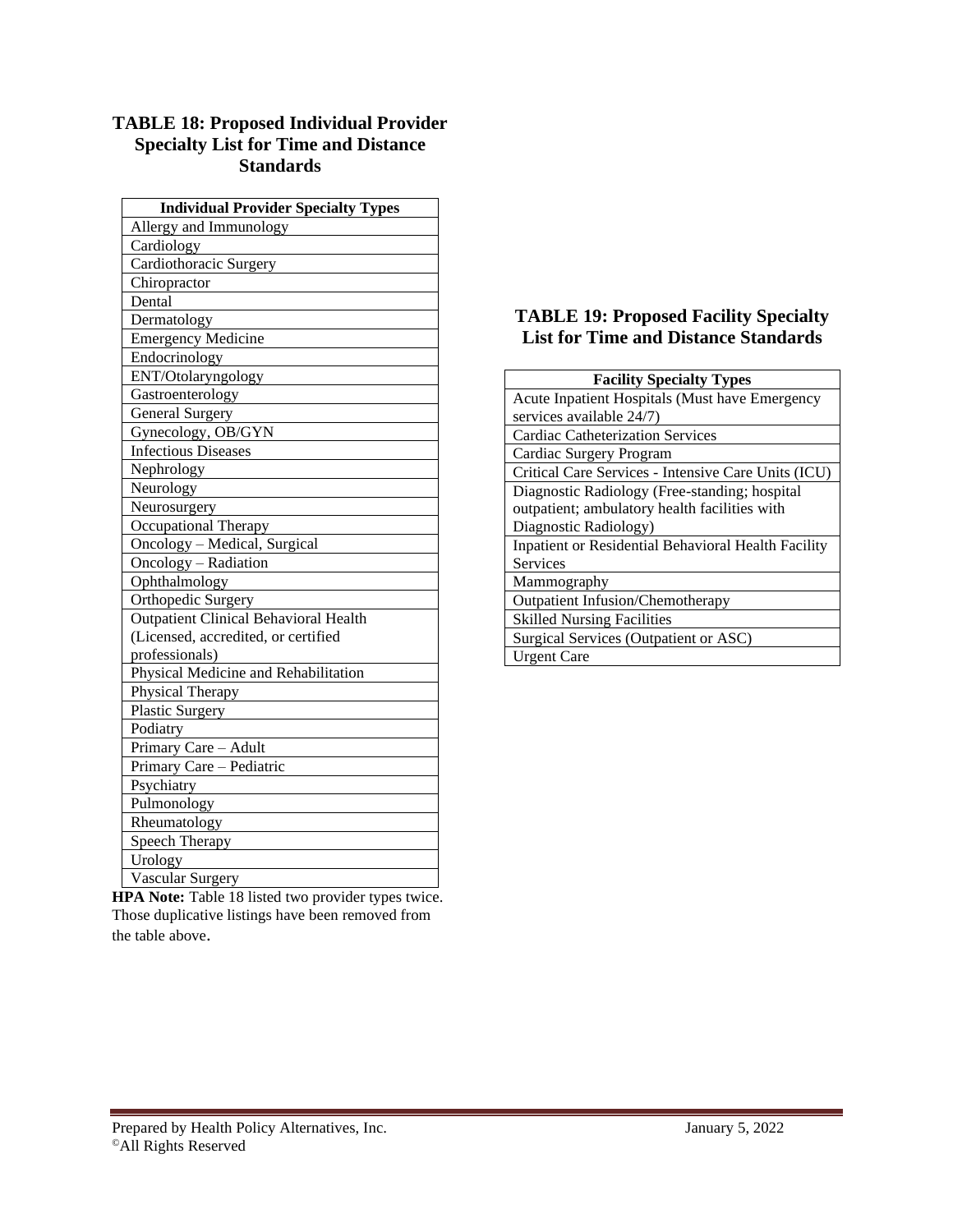HHS states that the lists are generally consistent with the standards used for Medicare Advantage with several proposed additions: emergency medicine, outpatient clinical behavioral health, pediatric primary care, and urgent care. Emergency medicine is added to incentivize contracting between emergency medicine physicians and issuers. County specific time and distance requirements for each of the providers and facility providers will be detailed in future guidance. To count toward the network adequacy requirements, individual and facility providers would have to be licensed, accredited, or certified to provide services in their state, and would need to have in-person services available.

#### **HHS seeks comment on any flexibilities that may be needed in rural areas where there are provider or plan shortages; the parameters that should apply to behavioral health providers in order to ensure adequate access to these services; and whether additional specialties should be added to the lists in the future.**

Appointment Wait Times. In addition to the time and distance standards, HHS is proposing to apply appointment wait time standards beginning with the certification cycle starting 2023 for a list of crucial service categories:

- Behavioral Health Services
- Primary Care (routine)
- Specialty Care (non-urgent)

The specific wait time parameters would be provided in future guidance, and they would be informed by industry standards. Attestation from the provider that they meet the standard would be a part of the certification process, and HHS would conduct post-certification reviews to monitor compliance. Such reviews could occur on the basis of complaints or through random sampling.

Tiered Networks.HHS proposes that, for plans that use tiered networks, to count toward the issuer's satisfaction of the network adequacy standards, providers must be contracted within the network tier that results in the lowest cost-sharing obligation. For example, a QHP issuer would not be able to use providers contracted with their PPO network when certifying a plan with an HMO network. If a plan with two tiers of providers and lower cost sharing for preferred providers, then only preferred providers would count toward network adequacy standards.

Telehealth Services. HHS proposes to require issuers seeking FFE certification to submit information about whether network providers offer telehealth services beginning with the PY 2023 certification cycle. The data would be used to inform potential future telehealth standards. **It seeks comment on how HHS might incorporate telehealth availability into network adequacy standards in the future. Specifically, it is interested in comments on whether the Medicare Advantage approach – where issuers are offered a credit toward meeting time and distance standards for providing access to telehealth services – could be applicable to QHPs.**

**Solicitation of Comments – Unintended Impact of Stronger Network Adequacy Standards.**  Recognizing that network adequacy standards could create an uneven playing field in network negotiations and drive up costs, HHS seeks comment on policies that would promote competition without inadvertently increasing the market power of some providers. HHS describes the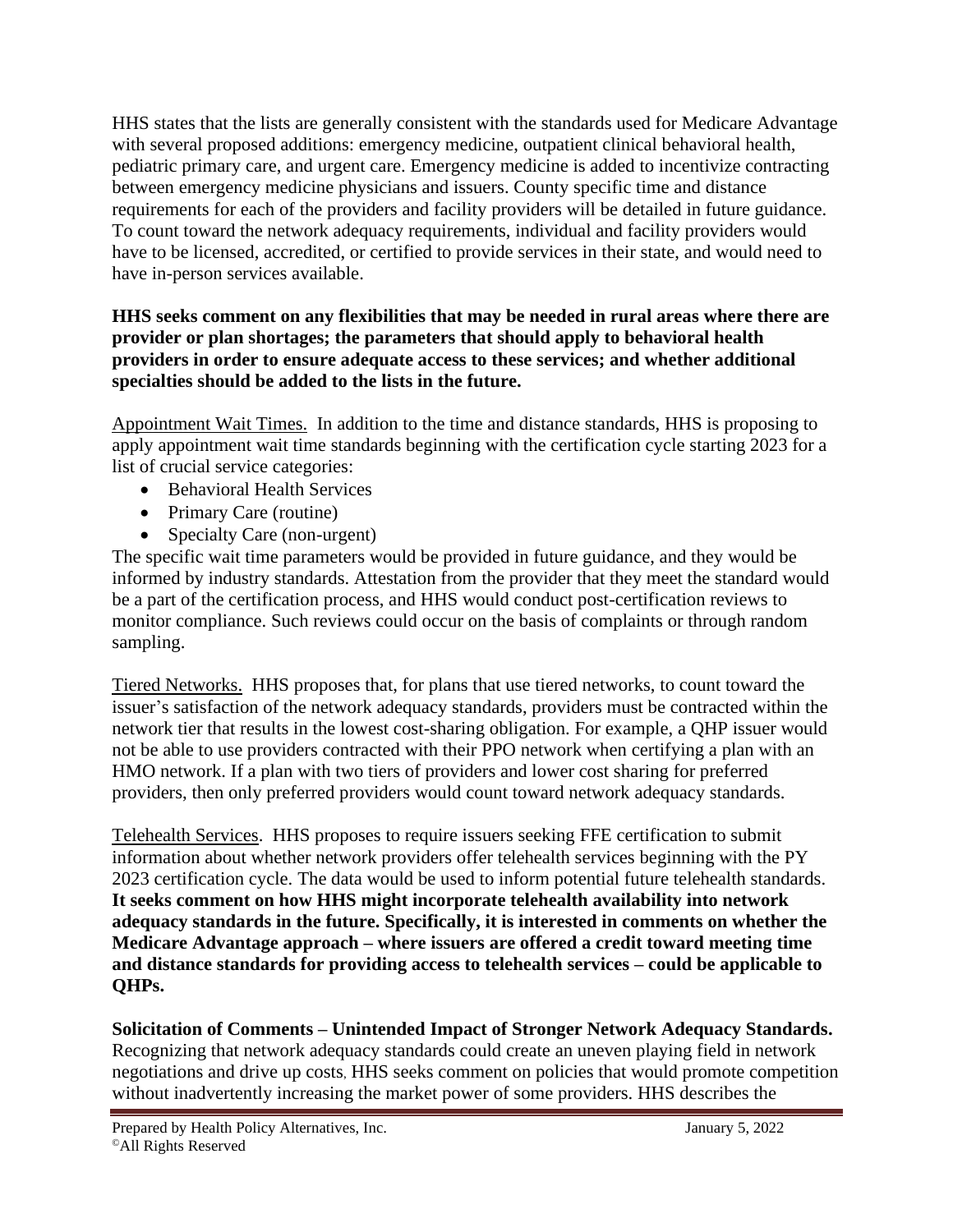practice of "steering" patients away from high-cost providers by providing incentives for enrollees to use cost-effective providers. However, some providers are imposing contractual steering restrictions on issuers. HHS seeks feedback on the feasibility and parameters of a potential rule to circumscribe such steering restrictions or other solutions that could balance the bargaining power between issuers and providers in a way that protects the interest of consumers.

Network adequacy standards that empower providers to charge higher prices are particularly concerning to HHS when the provider is part of a multi-provider hospital system that contracts on an all-or-nothing basis with issuers. An all-or-nothing contract requires an issuer to contract with all of the facilities in a health system if the issuer wishes to include any of the providers in the system in the network. This can drive up health care costs. HHS is interested in exploring how limiting such contracting provisions in payer contracts could counteract the power imbalance and potentially reduce health care costs.

HHS seeks feedback on how this practice affects enrollees' use of and access to in-network care and how it may contribute to the cost of care; ways that HHS could help stem the use of all-ornothing contracts; how issuers can use provider networks to drive costs down; and what impact all-or-nothing contracting has on enrollees, plans, providers, and the market.

**Solicitation of Comments – Network Adequacy in State Exchanges**. HHS is interested in learning more about the network adequacy policies in place in states with State Exchanges. HHS understands that there is a mix of different network adequacy policies and while it is not inclined to propose network adequacy standards for State Exchanges, it is exploring whether there is a need for greater alignment of the standards applicable to issuers in State Exchanges and FFEs.

HHS seeks comment on whether the disparate state standards necessitate a more coordinated, national approach to network adequacy; whether HHS should consider imposing network adequacy rules in FFEs and State Exchanges that would be intended to increase the standardization of network adequacy across Exchanges; specific measures to support such standardization; and whether there are specific gaps in provider accessibility that exist under disparate State Exchange network adequacy standards that might be addressed through greater federal regulation of network adequacy standards across all Exchanges.

## **11. Essential Community Providers (156.235)**

Essential Community Providers (ECPs) serve predominantly low-income and medically underserved individuals and include Federally Qualified Health Centers, Indian Health providers, Ryan White providers and others. QHPs are required to have a sufficient number and geographic distribution of such providers in their networks.

HHS makes the follow proposals for strengthening the ECP policy:

• It would raise the minimum percentage of ECP providers that a QHP network must have from 20 percent to 35 percent of the available ECPs in each plan's service area.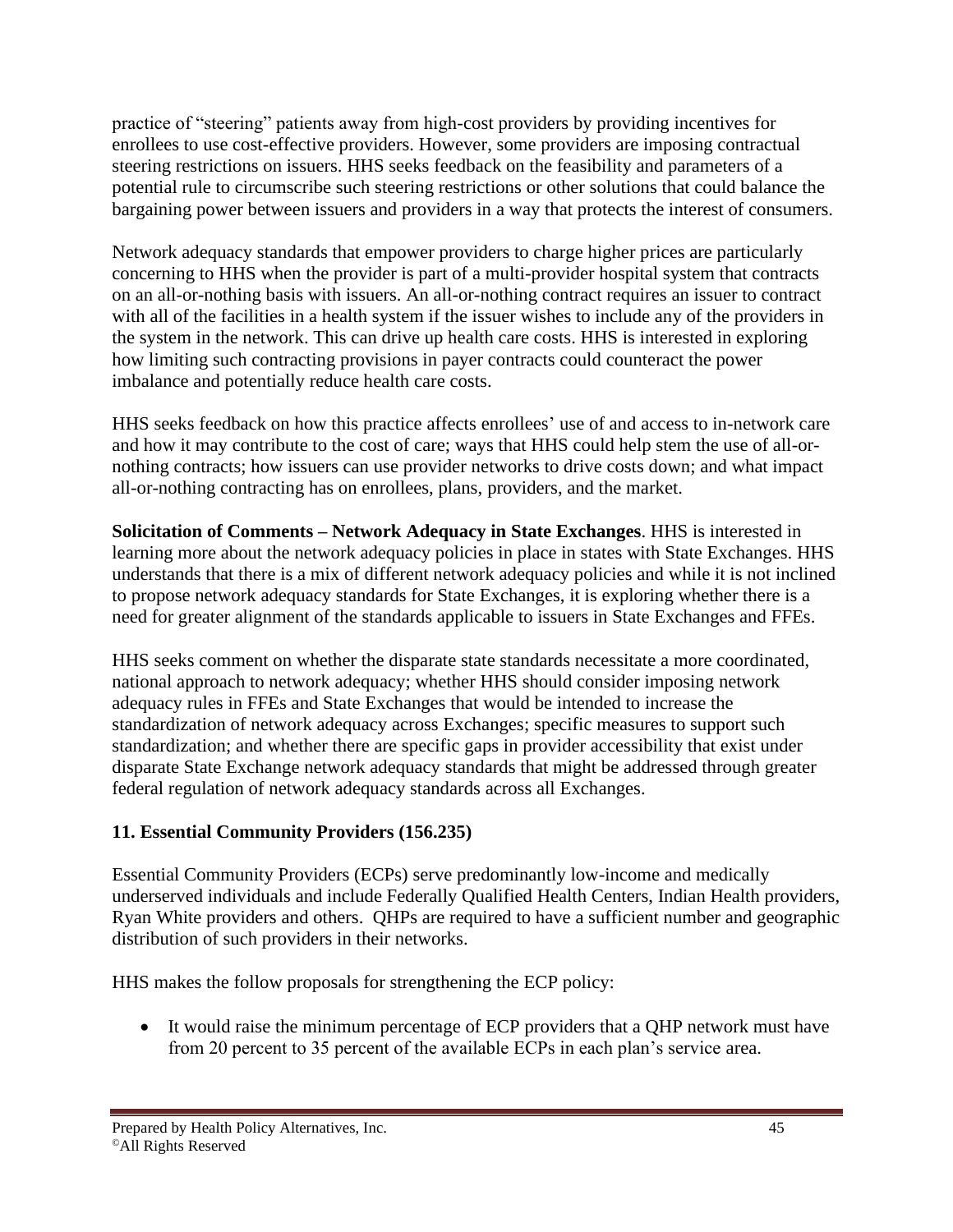- For plans using tiered networks, only ECPs that are contracted within the network tier with the lowest cost-sharing obligation would count toward the minimum percentage requirement.
- For PY 2023 and beyond, issuers could comply with the existing requirement that a QHP must contract with at least one ECP in the category of "other ECP providers" by offering a contract to a Substance Use Disorder Treatment Center.

**HHS also seeks comment on whether additional clarifications are needed to the text of the requirement that QHPs offer contracts to at least one ECP in each of the ECP categories; whether and how QHPs should increase their use of telehealth services as part of their contingency planning to ensure access to adequate care for enrollees who might otherwise be cared for by relevant ECP types that may be missing from the issuer's provider network; and whether Medicare-certified Rural Emergency Hospitals should be added to the Hospitals ECP category.**

#### **12. Standards for Downstream and Delegated Entities (§156.340)**

Existing §156.340 establishes the duties of a QHP issuer to maintain responsibility for compliance with a series of requirements and to ensure that any downstream and delegated entities that it contracts with meet any requirements that a QHP passes along via a contract.

HHS proposes to add clarity about those requirements based on the type of Exchange model that the issuer participates in. It would add that for

- QHP issuers participating in Exchange models that do not use the Federal platform, including State Exchanges and State Exchange SHOPs must maintain responsibility for ensuring their downstream and delegated entities comply with the Federal standards related to Exchanges and to the small group market; and
- QHP issuers participating in Exchanges that use the Federal platform, including FFEs, FF-SHOPs, SBE-FPs, and SBE-FP-SHOPs must maintain responsibility for ensuring their downstream and delegated entities comply with Federal standards related to Exchanges and to the small group market. They must also comply with standards for maintaining records and compliance reviews as applicable to the Exchange type in which the QHP issuer is participating.

In addition, HHS would require that agreements between issuers offering QHPs through an Exchange and delegated or downstream entities must include language stating that the relevant Exchange authority may demand and receive the delegated or downstream entity's books, contracts, computers, or other electronic systems, including medical records and documentation, relating to the QHP issuer's obligations until 10 years from the final date of the agreement period.

#### **13. Clarification of CSR Payment and Data Collection Processes (§156.430)**

HHS proposes a number of amendments related to CSR reporting. It would: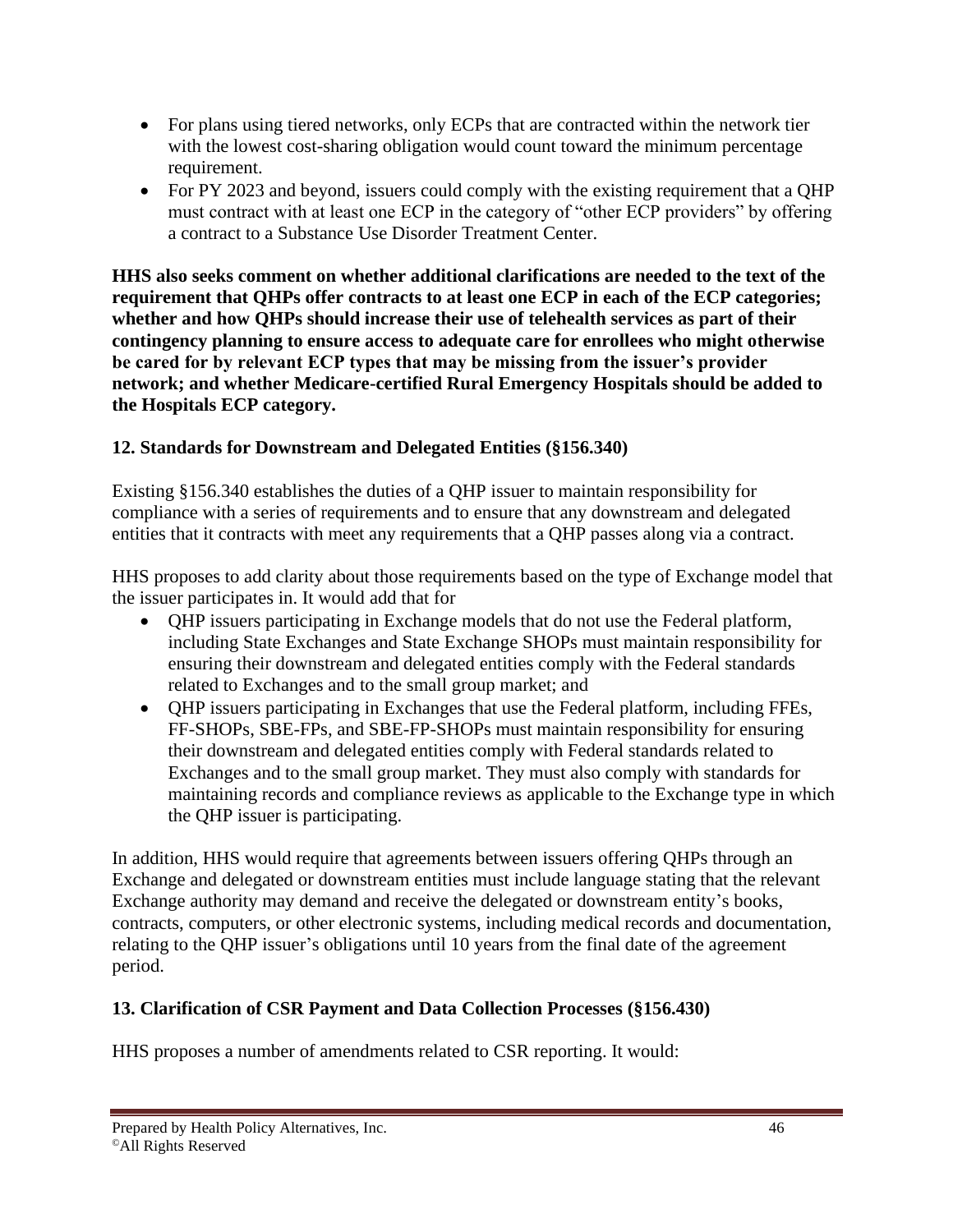- Clarify when issuers' CSR data submissions are mandatory or voluntary. Under the clarification, submission of CSR Reconciliation Data is mandatory for those issuers receiving CSR payments from HHS for any part of the benefit year. It is voluntary for other issuers.
- Add that HHS will periodically provide a submission window for issuers to submit CSR data documenting CSR payments. HHS will notify QHP issuers that submission of CSR data is mandatory for those issuers receiving such payments and will use the data to reconcile advance CSR payments. Further, when CSR payments are not made, HHS will notify those issuers that did not receive CSR payments that their CSR data submission is voluntary.
- Change the title of §156.430(e) from "Payment of discrepancies" to "Cost-sharing Reductions Payments and Charges."
- Clarify that HHS will collect data regarding the CSRs actually provided by issuers to their enrollees as opposed to collecting data on the value of CSRs HHS provided to the issuer, and that HHS only pays reconciled CSR amounts when there is an appropriation to make CSR payments and to the extent permitted by such appropriation.

## **14. Quality Standards: Quality Improvement Strategy (QIS) (156.1130)**

HHS proposes to update the Quality Improvement Strategy (QIS) standards beginning in 2023 by adopting a new guideline under which QHP issuers would be required to address disparities in health and health care as a specific topic area within their QIS. The requirement to address the disparities topic area would be separate from and in addition to the existing requirement that issuers address at least one of the other topic areas described in section  $1311(g)(1)$  of the ACA (i.e., improving health outcomes of plan enrollees, preventing hospital readmissions, improving patient safety and reducing medical errors, or promoting wellness and health).

The current QIS regulatory text (see §156.1130) allows for the new guideline to be adopted without amending the existing text. The QIS section will continue to apply to QHP issuers participating in an Exchange for 2 or more consecutive years, and the definition of a QIS will not be changed by the proposed new guideline. HHS notes that the new guideline would align with other health equity efforts underway across federal policies and programs and would use the definition of equity established in Executive Order 13985 issued on January 20, 2021.<sup>15</sup> HHS estimates that 60 percent of PY 2020 QIS submissions already addressed health care disparities.

#### **15. Disbursement of Recouped High-Cost Risk Pool Funds – Administrative Appeals of Issuers of Risk Adjustment Covered Plans (§156.1220)**

Consistent with provisions described above, HHS proposes that any funds recouped as a result of a successful high-cost risk pool administrative appeal under §156.1220(a)(1)(ii) would be used to

 $<sup>15</sup>$  Equity is defined as "the consistent and systematic fair, just, and impartial treatment of all individuals, including</sup> individuals who belong to underserved communities who have been denied such treatment, such as Black, Latino, and Indigenous and Native American persons, Asian Americans and Pacific Islanders and other persons of color; members of religious minorities; LGBYQI+ persons; persons with disabilities; persons who live in rural areas; and persons otherwise adversely affected by persistent poverty or inequality".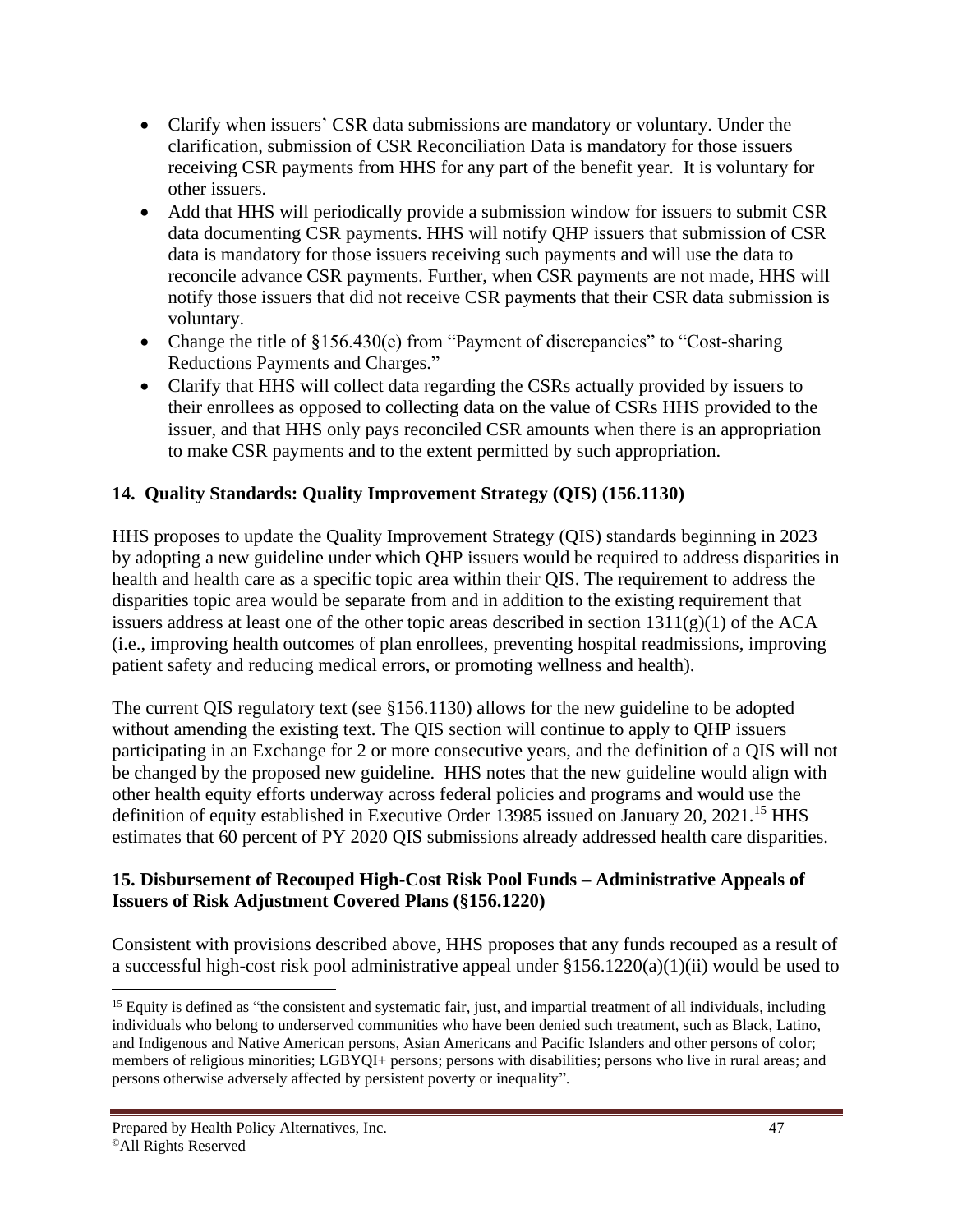reduce high cost-risk pool charges for that national high-cost risk pool for the current benefit year, if high-cost risk pool payments have not already been calculated for that benefit year. If high-cost risk pool payments have already been calculated for that benefit year, the funds would be used to reduce high-cost risk pool charges for that national high-cost risk pool for the next benefit year. HHS also proposes to clarify that the issuer that filed the appeal would be responsible for reporting the adjustment to its high-cost risk pool payment in the next MLR reporting cycle.

#### **16. Direct Enrollment with the QHP Issuer in a Manner Considered to be through the Exchange (§156.1230)**

Consistent with provisions described above, HHS proposes to add prohibitions against discrimination based on sexual orientation and gender identity to the nondiscrimination standards applicable to QHP issuers using DE options.

### **17. Solicitation of Comments – Choice Architecture and Plan Choice Overload**

HHS describes the sharp increase in recent years of plan offerings through the Exchanges and expresses concern that proliferation of seemingly similar plans creates plan choice overload for consumers. Choice overload can impair consumers' ability to make informed decisions about which plans will best match their health care needs. **HHS, therefore, seeks comment on choice architectural changes that could better enable consumers to compare QHPs and choose wisely among them**. Specifically, HHS asks about the following:

- The utility and impact of limiting the number of plans that FFE and SBE-FP issuers can offer through the Exchanges;
- Effective methods for limiting the number of plans and the advantages and disadvantages of each method, including methods beyond those described by HHS in the preamble; and
- Evidence-based approaches to improving plan architecture, other than limiting plan numbers.

HHS notes that proposals are being made elsewhere in this rule whose effects also would support preventing plan choice overload: 1) requiring issuers to offer plans with standardized costsharing parameters at every product network type, metal level, and throughout every service area where they offer non-standardized options; and 2) limiting AV de minimis ranges for most plan types. Other interventions under consideration by HHS include resuming the meaningful differences standard and adopting the active purchaser model in use by several State Exchanges (e.g., require issuers to offer standardized options exclusively).

## **F. Part 158 – Issuer Use of Premium Revenue: Reporting and Rebate Requirements**

#### **1. Reimbursement for Clinical Services Provided to Enrollees (§158.140)**

HHS proposes clarifications to the provider incentive and bonus payments that are permitted to be reported as expenses for the purpose of MLR reporting. While many of the bonuses or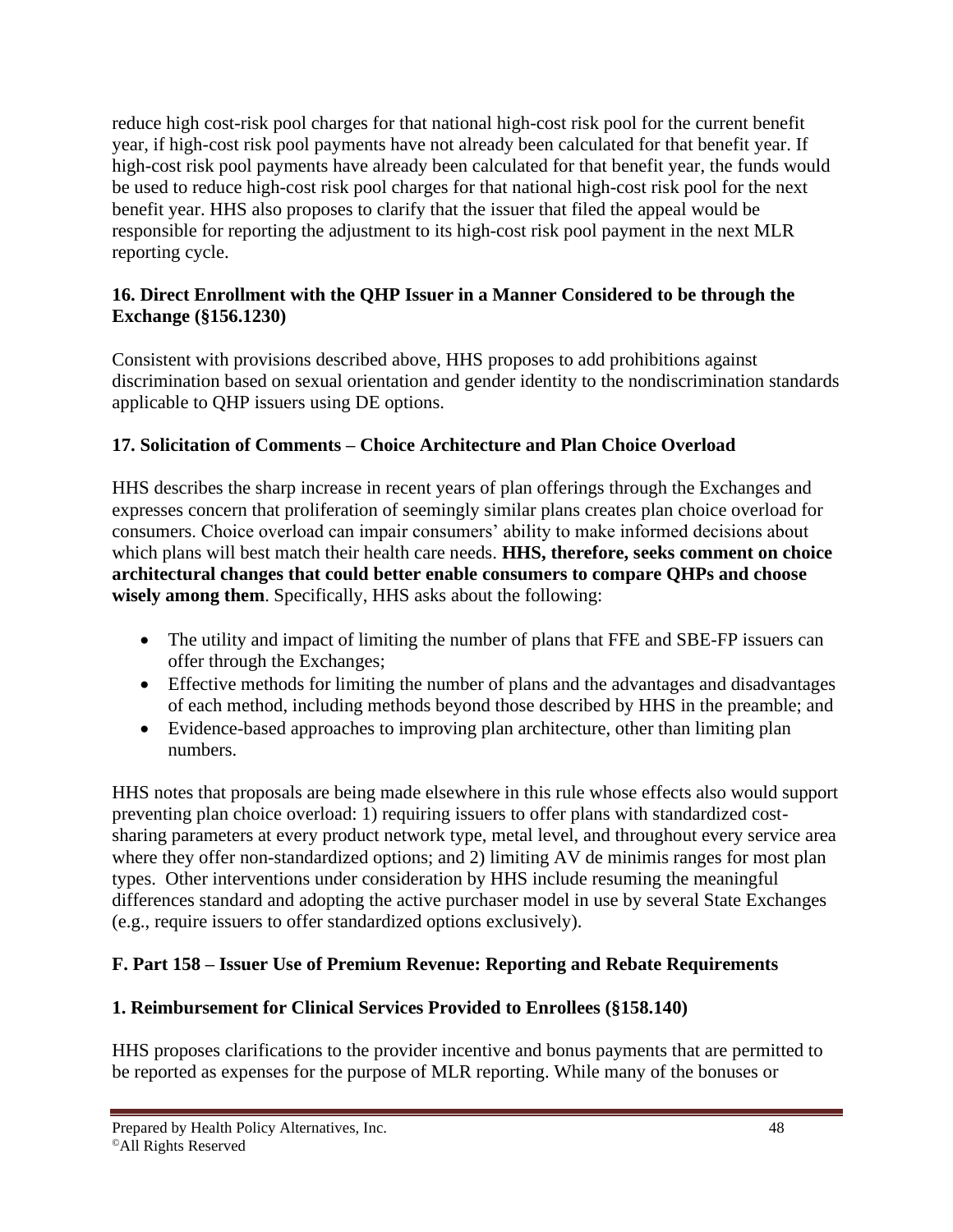rewards appropriately are intended to incentivize providers to deliver higher quality care to consumers to achieve greater value for those consumers, HHS has identified some practices in the payment of incentives and bonus payments that are not consistent with the law and regulations' purpose. HHS has found that some issuers are reporting incentive or bonus payments to providers that are not based on quality or performance metrics, but are rather transfers of excess premium revenues to providers to circumvent MLR rebate requirements. In those cases, rather than a quality or performance metric, the funds are paid based on the issuer's failure to meet the MLR standard.

HHS notes that this practice artificially raises the issuer's MLR and eliminates most if not all of the rebate owed to enrollees. In response, HHS proposes to clarify that only those provider incentives and bonuses made to providers that are tied to clearly defined, objectively measurable, and well-documented clinical or quality improvement standards that apply to providers may be included in incurred claims for MLR reporting and rebate calculation purposes.

### **2. Activities that Improve Health Care Quality (§158.150)**

HHS proposes to amend MLR reporting requirements to specify that only spending directly related to activities that improve health care quality can be included as expenses for MLR reporting and rebate calculation purposes.

The clarification is intended to address a wide variety of imaginative expenses that issuers are claiming are for activities that improve health care quality for the purpose of MLR reporting. HHS states that this is due to a lack of clarity in existing regulations. The result has been a wide variety of expenses claimed to be included as being for activities that improve health care quality including a portion of overhead, marketing, lobbying, vendor profits, and other fixed costs including office space, human resources, IT cost centers, etc.

Reporting such expenses as part of quality improvement activities costs is described by HHS as inflating an issuer's expenses and undermining the purpose and intent of the MLR statute.

#### **3. Allocation of Expenses (§158.170)**

A provision of the regulations that had permitted issuers to report an amount equal to 0.8 percent of earned premium in lieu of their actual spending on activities to improve health care quality was vacated by the City of Columbus, et al. v. Cochran decision. Consistent with that decision, HHS removed the option in Part 2 of the 2022 Payment Notice. HHS inadvertently, however, did not remove a reference to the option in provisions describing certain reporting requirements. HHS proposes a technical amendment to conform the provision with the removal of the 0.8 percent option.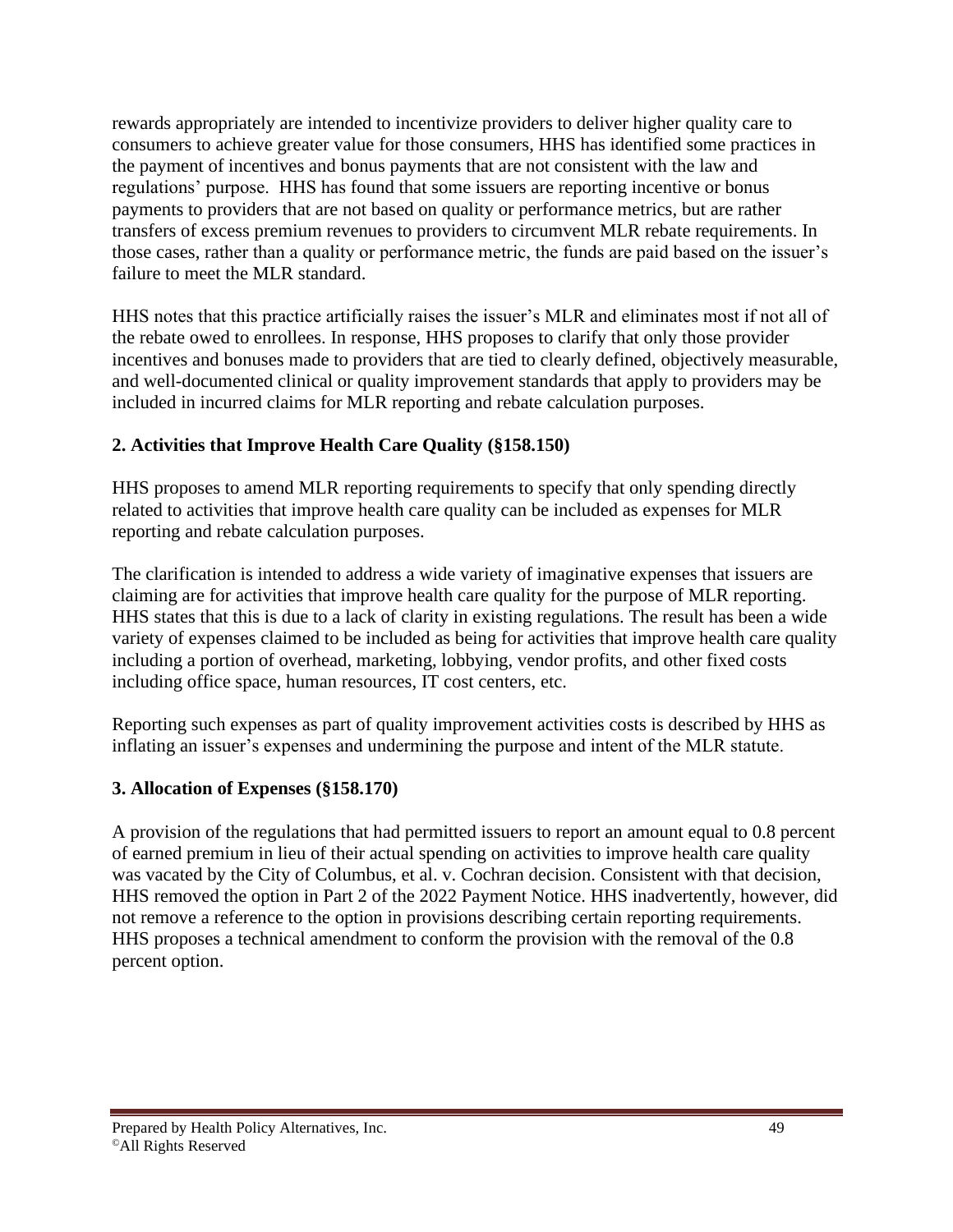# **G. Solicitation of Comments on Health Equity, Climate Health, and QHPs**

#### **Health Equity**

Consistent with efforts across the federal government to advance equity in general and efforts across CMS to advance health equity in particular, **CMS is seeking comment in the following general areas**:

- 1. Advancing health equity through QHP certification standards;
- 2. Advancing CMS's understanding of the existing landscape of issuer collection of health equity data; and
- 3. Assessing data sources that focus on population-level factors made available by governments, quasi-governmental entities, data vendors and other organizations.

CMS poses a long list of specific questions that should be used by stakeholders when formulating their comments including:

- Whether CMS should require QHP issuers to obtain the National Committee for Quality Assurance (NCQA) Health Equity Accreditation in addition to their existing accreditation requirements;
- What demographic and/or social risk factor data do QHP issuers currently collect from enrollees? Should QHP issuers be required to collect demographic and other social risk factor SDOH data? What are some of the challenges and barriers to data collection?
- What datasets related to population factors could CMS leverage to analyze whether QHP networks are providing adequate access to health care services for members within specific geographic areas? What ability do QHP issuers have to tailor provider networks based on the health needs of enrollees in specific geographic areas?
- What are some of the ways that CMS could measure OHP issuers' progress toward advancing health equity? What are the challenges QHP issuers face in promoting and advancing health equity and strategies for overcoming them?

#### Climate Health

In response to the growing harm to Americans from climate change, **HHS seeks input on how Qualified Health Plans can more effectively:** (1) determine likely climate impacts on their enrollees, especially those most vulnerable; (2) determine potential costs of climate impacts; (3) develop plans to mitigate catastrophic and chronic impacts for their enrollees, including those most vulnerable (i.e., plans for resilience); and (4) take responsibility for greenhouse gas mission reduction across the networks of organizations that make up their exchanges. Specifically, HHS asks:

- Do Exchanges and issuers have a plan to assess, reduce or mitigate its emissions in its operations or organizations?
- What data do Exchanges and issuers currently collect with respect to the climate threats faced by their enrollees and particularly their most vulnerable enrollees? Do they complete risk assessments or surveys that have a geographic or population focus?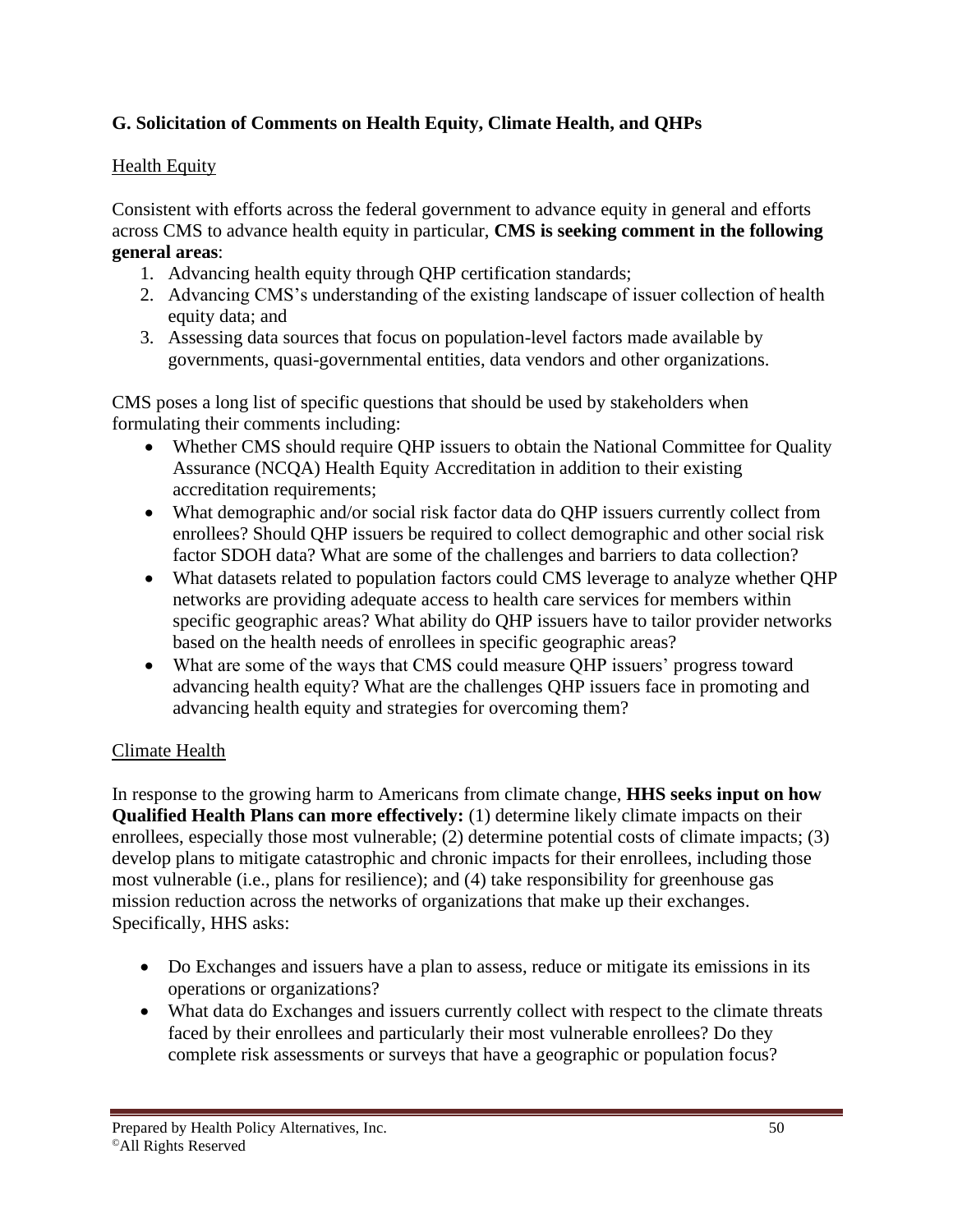- What types of utilization reviews could issuers perform of medical or prescription data to better understand the impact of climate change events on their enrollees?
- Do NCQA health equity requirements include reviews of climate resilience?
- What would incentivize Exchanges and issuers participating in those Exchanges to more fully prepare for climate change's impacts on vulnerable populations? What would incentivize them to take action on decarbonization? How can issuers strengthen the overall health of their enrollees to be more resilient to harmful climate change events?
- Do issuers currently use, or could they use, apps and/or AI to alert enrollees of severe climate events and steps to mitigate related harmful effects (for example, extreme heat or wildfire events)?
- What measures would be appropriate for assessing QHP performance on climate change and health equity?

### **IV. Collection of Information Requirements**

Tables 22 and 23 show new burden (Table 22) and the reduction in burden (Table 23) annually that would result from the proposed rule. (The tables are reproduced from the rule at the end of this summary section). Preceding these tables, sections IV.B through IV.M of the rule provide the applicable regulatory provisions along with short descriptions of the proposed changes.

§ 153.320: This section generally repeals the ability of states to request a reduction in risk adjustment state transfers in any state market risk pool starting with the 2024 benefit year with exceptions for states that previously participated in risk adjustment state flexibility. The estimated burden related to submission of these requests would be reduced as a result of these proposed changes, since only one state, Alabama, previously participated and would still be able to request this flexibility.

§§ 153.610 and 153.710: HHS is proposing to collect five new data elements from states that do not operate their risk adjustment program and HHS operates it on their behalf. There would be increased burden on those states associated with this proposal.

§ 155.220. HHS expects that a small number of web-brokers that use non-Exchange websites would be affected by its proposed revisions to the standard disclaimer that enrollment support is available on the Exchange website. The revisions to the disclaimer are minor. The proposal to require webbroker websites to prominently display a clear explanation of the rationale for explicit QHP recommendations and the methodology for the default display of QHPs on their websites (for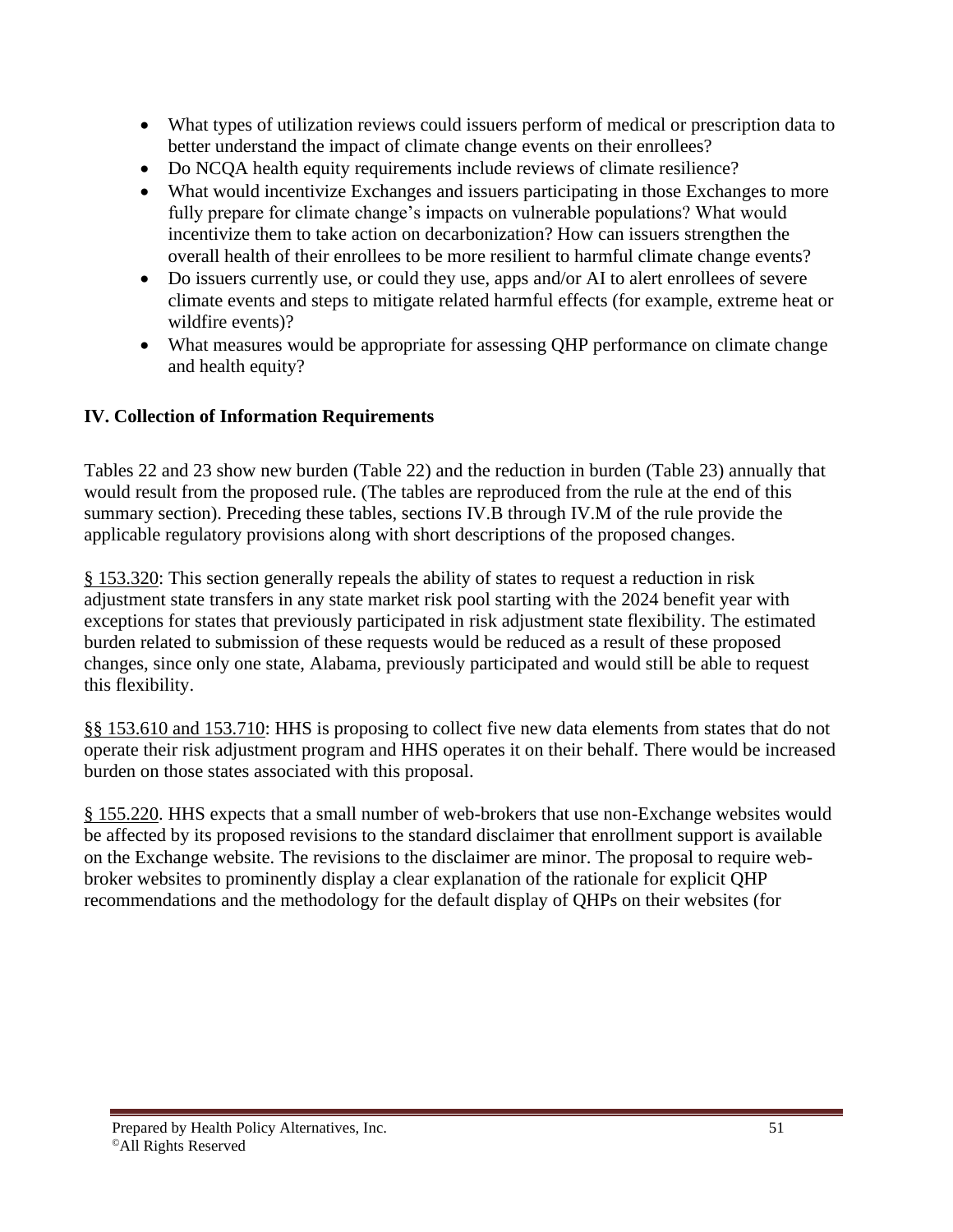example, alphabetically based on plan name, from lowest to highest premium, etc.) would also have minor impacts since text-based changes are relatively easy to implement.

§ 155.420 (but appears to be listed in Table 23 as §155.1510). HHS' proposal limits pre-enrollment eligibility verification to one type, loss of minimum essential coverage. This proposal would reduce burden by limiting pre-enrollment eligibility verification to fewer types.

§ 155.1200. This proposal would allow a State Exchange to complete an audit under the SEIPM process resulting in less burden as states operating their own exchanges would no longer be required to dedicate resources to procure and reimburse auditing entities for services rendered to complete the annual independent external programmatic audits.

§ 155.1510. HHS proposes that it will provide State Exchanges with a pre-sampling data request and a sampled unit data request for completion and return to HHS. Costs are not expected to vary substantially since the data being collected are largely in a digitized format and states would be providing information for approximately 100 sampled units.

§ 156.111. The proposals in this section would be burden reducing as HHS would no longer require states to notify HHS of any state-required benefits applicable to QHPs.

§§ 155.220 and 156.265. HHS is considering resuming the differential display of standardized options and enforcing those requirements for approved web-brokers and QHP issuers using a direct enrollment pathway to facilitate enrollment through an FFE or SBE-FP. There would be increased burden costs associated with making changes to implement the different display requirements (\$18,804) and requests to deviate from the display on Healthcare.gov (\$3,998.50).

§§ 156.230 and 156.235. To ensure QHP enrollees have reasonable and timely access to providers that serve predominantly low-income, medically underserved individuals, HHS has standards related to time and distance and appointment wait time to assess QHP issuers' fulfillment of the reasonable access network adequacy standard. HHS is proposing to raise the ECP threshold from 20 percent to 35 percent and estimates an increase in burden because some issuers have previously only included enough contracted ECPs on the template in order to meet the current threshold for that year's certification process.

§§ 156.430 (not in Table 22 or 23). HHS is proposing several clarifications that CSR data submission is mandatory for those issuers that received CSR payments from HHS for any part of the benefit year, and voluntary for other issuers. Burden savings are expected with these proposals. The existing OMB ICR has been revised to reflect the reduced burden.

§ 156.1130 (not in Table 22 or 23). HHS is proposing that beginning in 2023, a QHP issuer would be required to address reducing health and health care disparities as one of their QIS topic areas in

Prepared by Health Policy Alternatives, Inc. 52 ©All Rights Reserved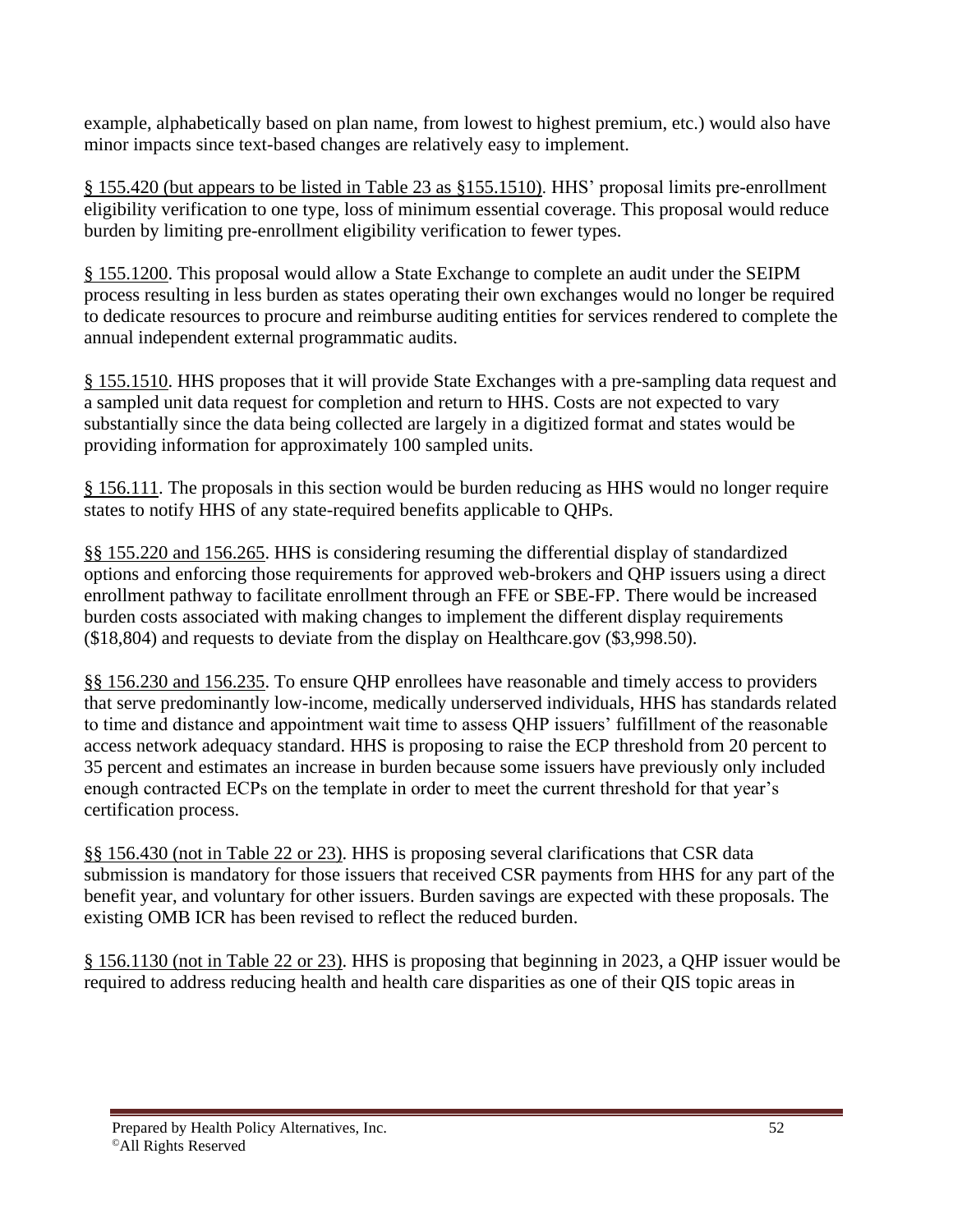addition to at least one other topic area outlined in section  $1311(g)(1)$  of the ACA. Any burden associated with this proposal is accounted for in the existing ICR.

§§ 158.140, 158.150 and 158.170 (not in Table 22 or 23). HHS is proposing to amend these regulations to clarify that only those provider incentives tied to clearly defined, objectively measurable and well-documented improvement standards may be included in MLR reporting and rebates. These changes are not expected to significantly change reporting burden.

| Regulation<br>Section(s)  | <b>OMB</b><br>Control<br>Number | Number of<br>Respondents | Number<br>of<br>Responses | Burden/<br>Response<br>(hours) | Annual<br>Burden<br>(hours) | Labor Cost of<br>Reporting<br>$(\boldsymbol{\mathcal{S}})$ | Total<br>Cost<br>$(\$)$ |
|---------------------------|---------------------------------|--------------------------|---------------------------|--------------------------------|-----------------------------|------------------------------------------------------------|-------------------------|
| §§ 153.610 and<br>153.710 | 0938-1155                       | 600                      | 600                       |                                | 2,400                       | \$225,168                                                  | \$225,168               |
| \$155.220                 | 0938-1349                       | 20                       | 40                        |                                | 200                         | \$16,440                                                   | \$16,440                |
| \$155.1510                | 0938-NEW                        | 18                       | 18                        | 719                            | 12,942                      | \$1,339,523                                                | \$1,339,523             |
| § 155.1535                | 0938-NEW                        | 18                       | 18                        | 1,000                          | 18,000                      | \$1,688,760                                                | \$1,688,760             |
| §§ 156.230 and<br>156.235 | 0938-NEW                        | 485                      | 485                       | 20                             | 5,380                       | \$391,126                                                  | \$391,126               |
| §§ 155.220 and<br>156.265 | 0938-1329                       | 55                       | 55                        |                                | 55                          | \$3,998.50                                                 | \$3,998.50              |
| §§ 155.220 and<br>156.265 | 0938-1329                       | 110                      | 110                       |                                | 220                         | \$18,804                                                   | \$18,804                |
| Total                     |                                 |                          |                           | 1,751                          | 39,197                      | \$3,683,819                                                | \$3,683,819             |

*TABLE 22: Proposed Annual Recordkeeping and Reporting Requirements (New Burden)*

*TABLE 23: Proposed Annual Recordkeeping and Reporting Requirements (Reduction)*

| Regulation<br>Section(s) | <b>OMB</b><br>Control<br>Number | Original<br>Number of<br>Respondents | Number of<br>Respondents<br>(if reduced) | Burden<br>per<br>Response<br>(hours) | Reduced<br>Total<br>Annual<br>Burden<br>(hours) | Labor Cost<br>Reporting<br>(S) | <b>Total Cost</b><br>$(\boldsymbol{\$})$ |
|--------------------------|---------------------------------|--------------------------------------|------------------------------------------|--------------------------------------|-------------------------------------------------|--------------------------------|------------------------------------------|
| \$153.320                | 0938-1155                       | 25                                   |                                          | 60                                   | $-1.440$                                        | $-$130,339.20$                 | $-$130,339.20$                           |
| $$155.1510*$             | 0938-1207                       | n>10                                 |                                          |                                      | $-38,800$                                       | $-$1,790,232$                  | $-$1,790,232$                            |
| \$155.1200               | 0938-1244                       |                                      |                                          |                                      | $-108$                                          | $-$11,243.16$                  | $-$11,243.16$                            |
| \$156.111                | 0938-1174                       | 41                                   |                                          |                                      | $-533$                                          | $-$ \$45,817                   | $-$ \$45,817                             |
| Total                    |                                 |                                      |                                          | 79.2                                 | $-40.881$                                       | $-$1,977,631$                  | $-1,977,931$                             |

# **V. Regulatory Impact Analysis**

HHS does not expect the provisions of this proposed rule to significantly alter CBO's estimates of the budget impact of the premium stabilization programs in Table 25. The effects of the provisions proposed in this rule are consistent with previous estimates in the 2022 Payment Notice for the impacts associated with the APTCs, the premium stabilization programs, and FFE (including SBE-FP) user fee requirements.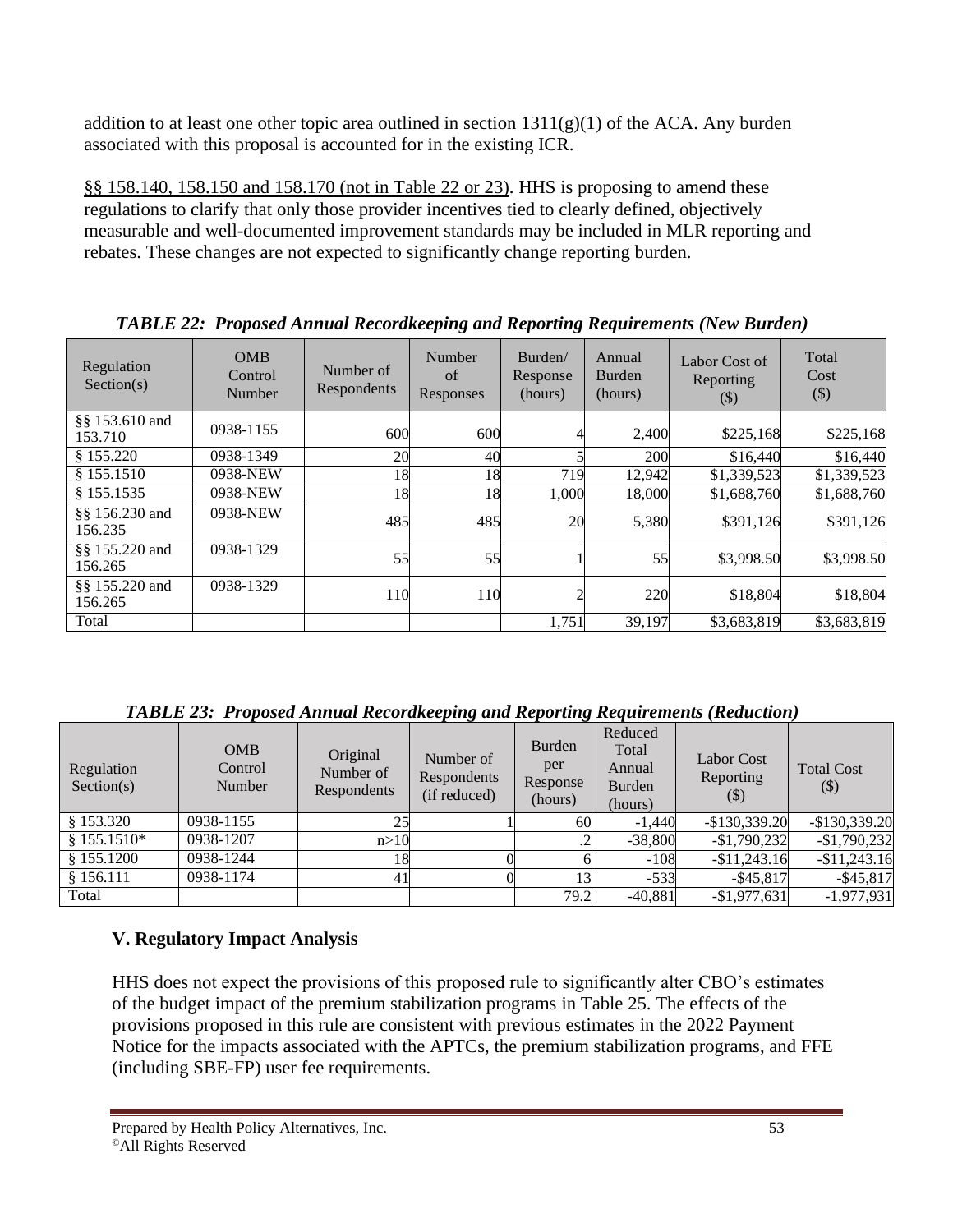**TABLE 25: Estimated Federal Government Outlays and Receipts for the Risk Adjustment and Reinsurance Programs from Fiscal Year 2023-2027, in billions of dollars**

| Year                                                       | 2023 | 2024 | 2025 | 2026 | 2027 | $2023 - 2027$ |
|------------------------------------------------------------|------|------|------|------|------|---------------|
| <b>Risk Adjustment and Reinsurance Program Payments</b>    |      |      |      |      |      |               |
| <b>Risk Adjustment and Reinsurance Program Collections</b> |      |      |      |      |      |               |

Note: Risk adjustment program payments and receipts lag by one quarter. Receipt will fully offset payments over time. Source: Congressional Budget Office. Federal Subsidies for Health Insurance Coverage for People Under Age 65: 2020 to 2030 Table A-2. September 29, 2020. Available a[t https://www.cbo.gov/system/files/2020-09/56571](https://www.cbo.gov/system/files/2020-09/56571-federal-health-subsidies.pdf) [federal-health-subsidies.pdf.](https://www.cbo.gov/system/files/2020-09/56571-federal-health-subsidies.pdf)

Risk adjustment user fee costs for the 2023 benefit year are expected to remain steady from the prior 2022 benefit year estimates. The total cost for HHS to operate the risk adjustment program on behalf of states for 2023 will be approximately \$60 million, and the proposed risk adjustment user fee would be \$0.22 PMPM.

Because overall risk adjustment costs estimated for the 2023 benefit year are similar to 2022 costs, the proposed risk adjustment user fee for the 2023 benefit year is not expected to materially impact the transfer amounts collected or paid by issuers of risk adjustment covered plans. Although the proposed changes are expected to have a small impact on issuers' HHS-RADV risk adjustment transfer adjustments, risk adjustment is a budget neutral program.

Also, HHS proposed to collect five new RADV data elements beginning with the 2023 benefit year with an estimated cost of \$225,168 for 600 issuers or \$375.28 per issuer.

For all of the sections presented below, CMS explicitly requested comments on its assumptions, estimates and conclusions.

1. Guaranteed Availability of Coverage. This proposed rule would reverse the policy allowing an issuer to attribute a premium payment made for new coverage to any past-due premiums owed for coverage. CMS lacks information on the frequency with which consumers miss payments or the frequency with which binder payments are currently being made, and seeks data or information related to past-due premiums.

The proposal would increase access to health insurance coverage for individuals who stop paying premiums due to reasons such as financial hardship or affordability and who are currently unable to enroll in coverage because of past-due premiums. This policy could result in transfers from issuers who would have been able to recoup unpaid premiums from enrollees to those enrollees who would now be able to enroll in coverage from the same issuer or another issuer in the same controlled group without having to pay past due premiums. CMS anticipates that these transfers would be minimal as issuers are not permitted to waive past-due premiums and would be expected to pursue other means of collecting them.

2. Nondiscrimination Based on Sexual Orientation and Gender Identity. CMS does not anticipate coming into compliance with these proposed changes would substantially impose administrative costs on any regulated entities that did not subsequently revise nondiscrimination policies based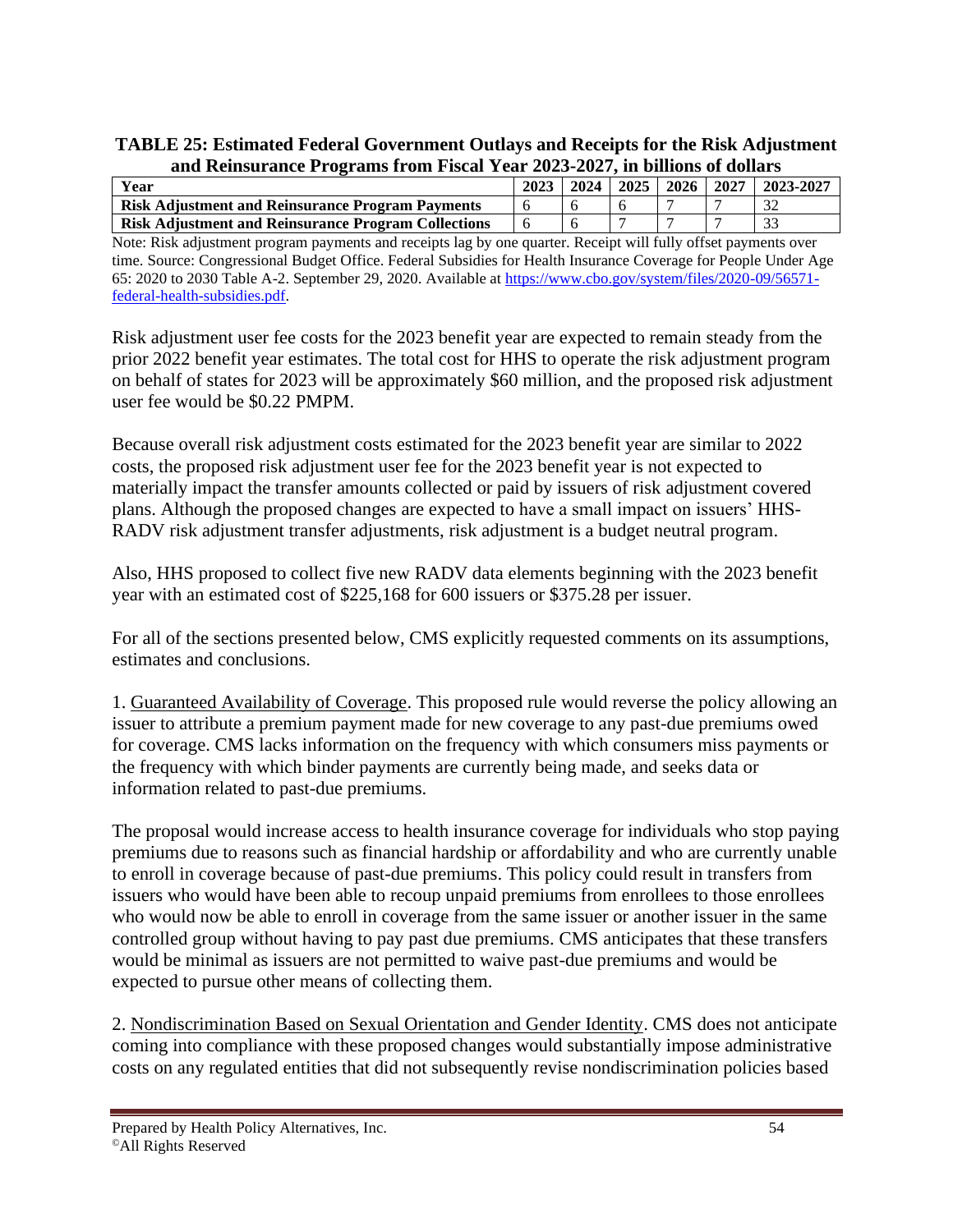on the removal of these requirements in 2020. The nondiscrimination policy proposals in this rulemaking will most likely impact the vast majority of state EHB benchmark plans, but the actions necessary to come into compliance will likely minimally increase premiums.

3. Risk Adjustment. HHS estimates that the proposed risk adjustment user fee would be \$0.22 PMPM. Because overall risk adjustment costs estimated for the 2023 benefit year are similar to 2022 costs, HHS does not expect the proposed risk adjustment user fee for the 2023 benefit year to materially impact the transfer amounts collected or paid by issuers of risk adjustment covered plans.

4. Risk Adjustment Data Validation. HHS proposed updates to the HHS-RADV error rate calculation methodology beginning with the 2021 benefit year. Impact details are provided above.

## 5. Agents, Brokers, and Web-brokers.

a. *Required QHP Comparative Information on Web-broker Websites and Related Disclaimer*. Discussed in the ICR section.

b. *Prohibition of QHP Advertising on Web-broker Websites*. Proposals on these issues should impose no new costs on web-brokers so long as they are not displaying QHP advertisements on their websites as HHS believes is the case for most web-brokers. For those few web-brokers that are displaying QHP advertisements on their websites, they would be required to update their websites to remove those advertisements and would lose any advertising revenue associated with such placements. Since advertisements on websites are inherently subject to change, costs may be very limited. Brokers may seek to recoup the lost revenue from other sources resulting in a transfer of costs.

#### c. *Explanation of Rationale for QHP Recommendations on Web-broker Websites*. Discussed in the ICR section.

d. *Providing Correct Information to the FFEs and Prohibited Business Practices*. None of the proposals in this area impose new requirements. Rather, the proposals are intended to address common problems that HHS has observed, and provide clear, enforceable standards intended to protect consumers and support the efficient operation of Exchanges by substantially reducing the occurrence of problems.

6. Verification Process Related to Eligibility for Insurance Affordability Programs. HHS proposed to remove the requirement to conduct random sampling in favor of a verification process that is based on risk for inappropriate APTC/CSRs. Four of 15 State Exchanges have already incurred one-time costs of approximately \$4.5 million per Exchange and will only experience recurring costs savings. One-time savings for Exchanges using the Federal platform and the remaining State Exchanges that operate their own eligibility and enrollment platform will be approximately \$49.5 million.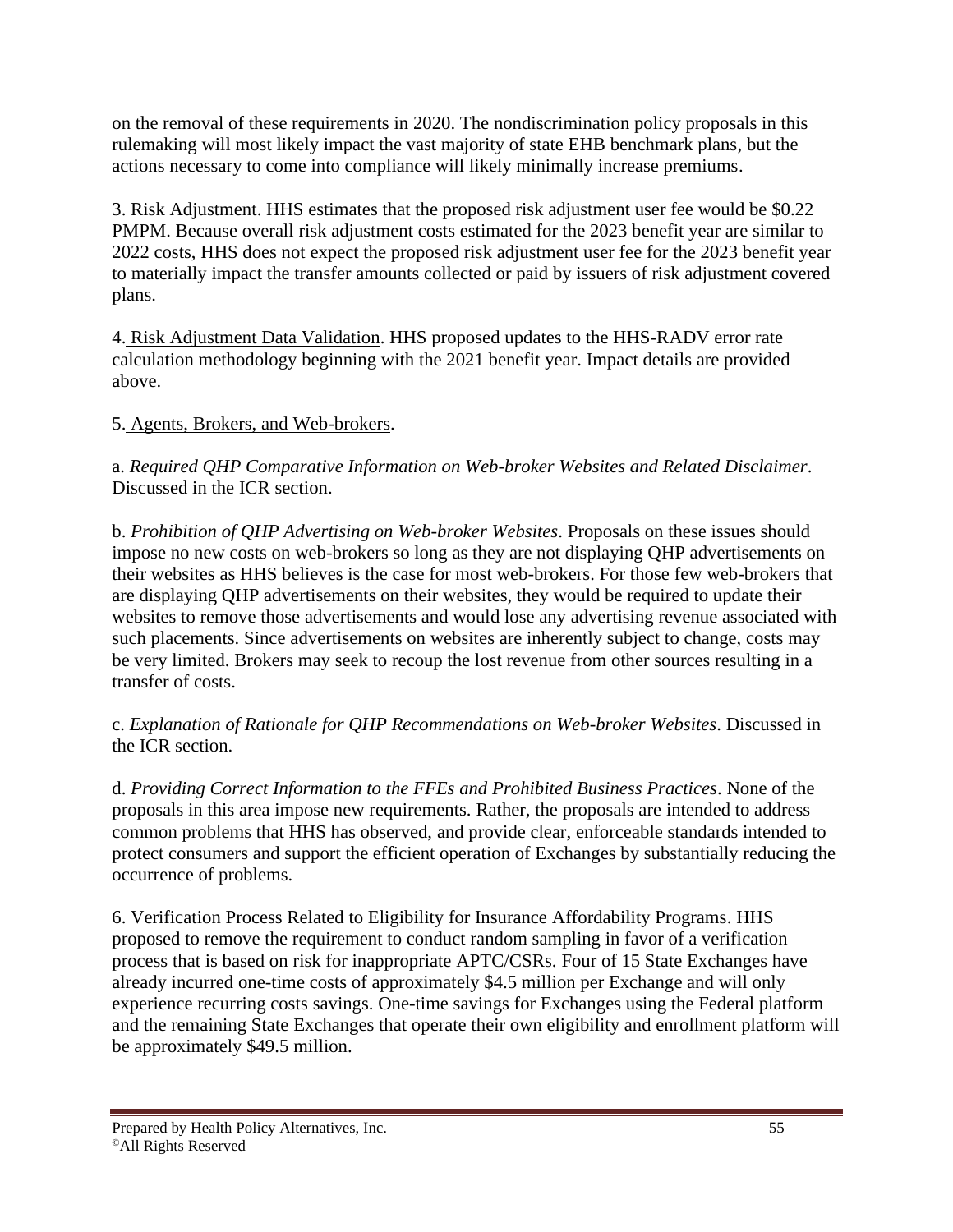Annual costs to conduct sampling for the Exchanges using the Federal platform and the 15 State Exchanges that operate their own eligibility and enrollment platform would have been \$113 million in 2022 and onward. Eliminating these estimated costs would be offset by the costs of designing and implementing an appropriate verification process.

7. Proration of Advance Premium Tax Credit (APTC) and Premium. HHS anticipates that there will be 10 affected State Based Exchanges that will incur an estimated \$1 million one-time burden to account for the IT build to support new calculation and reporting systems.

8. Special Enrollment Periods<sup>16</sup> – This section largely repeats information from the ICR section but further indicates a \$5,150,700 decrease in annual ongoing costs to the federal government in addition to these cost burden reductions described earlier. Additionally, the rule indicates that SEP documentation deters younger, likely healthier individuals from enrolling, but there could be an increase in claims costs to QHP issuers since the Exchanges on the Federal platform will be requiring document submission prior to enrollment for fewer special enrollment period types.

9. General Program Integrity and Oversight Requirements. This section was described earlier in the ICR section. However, here the rule states that cost savings in contracting and reporting would result in an average annual reduction of approximately \$90,624.62 for each State Exchange beginning in benefit year 2024. The total annual cost reduction across 18 State Exchanges would be approximately \$1,631,243. It is unclear what accounts for the difference between the amounts in this section and those listed for §155.1200 in Table 23.

10. State Exchange Improper Payment Measurement (SEIPM) Program. Recordkeeping costs of \$3.0 million annually will begin in 2023 from proposals related to the SEIPM.

11. FFE and SBE-FP User Fees. HHS proposes no change to the FFE user fee rate of 2.75 percent of monthly premiums or the SBE-FP user fee rate of 2.25 percent of monthly premiums for the 2023 benefit year.

12. State Selection of EHB-Benchmark Plan for Plan Years Beginning on or After January 1, 2020. Discussed in the ICR section.

13. Levels of Coverage (Actuarial Value). For PYs beginning in 2023, there are proposals to change the de minimis range for levels of coverage to a variation of:

- $\bullet$  +2/-2 percentage points for all standard bronze plans, gold plans, platinum plans, individual market off-Exchange silver plans, and all small group market silver plans (on and off-Exchange),
- +5/-2 for expanded bronze plans that are required to comply with AV standards for PYs beginning in 2023,
- $\bullet$  +2/0 percentage points for individual market silver QHPs, and
- $\bullet$  +2/0 percentage points for the income-based silver CSR plan.

<sup>&</sup>lt;sup>16</sup> In the proposed rule, this section is labeled out of order as "10" and subsequent sections follow this renumbering.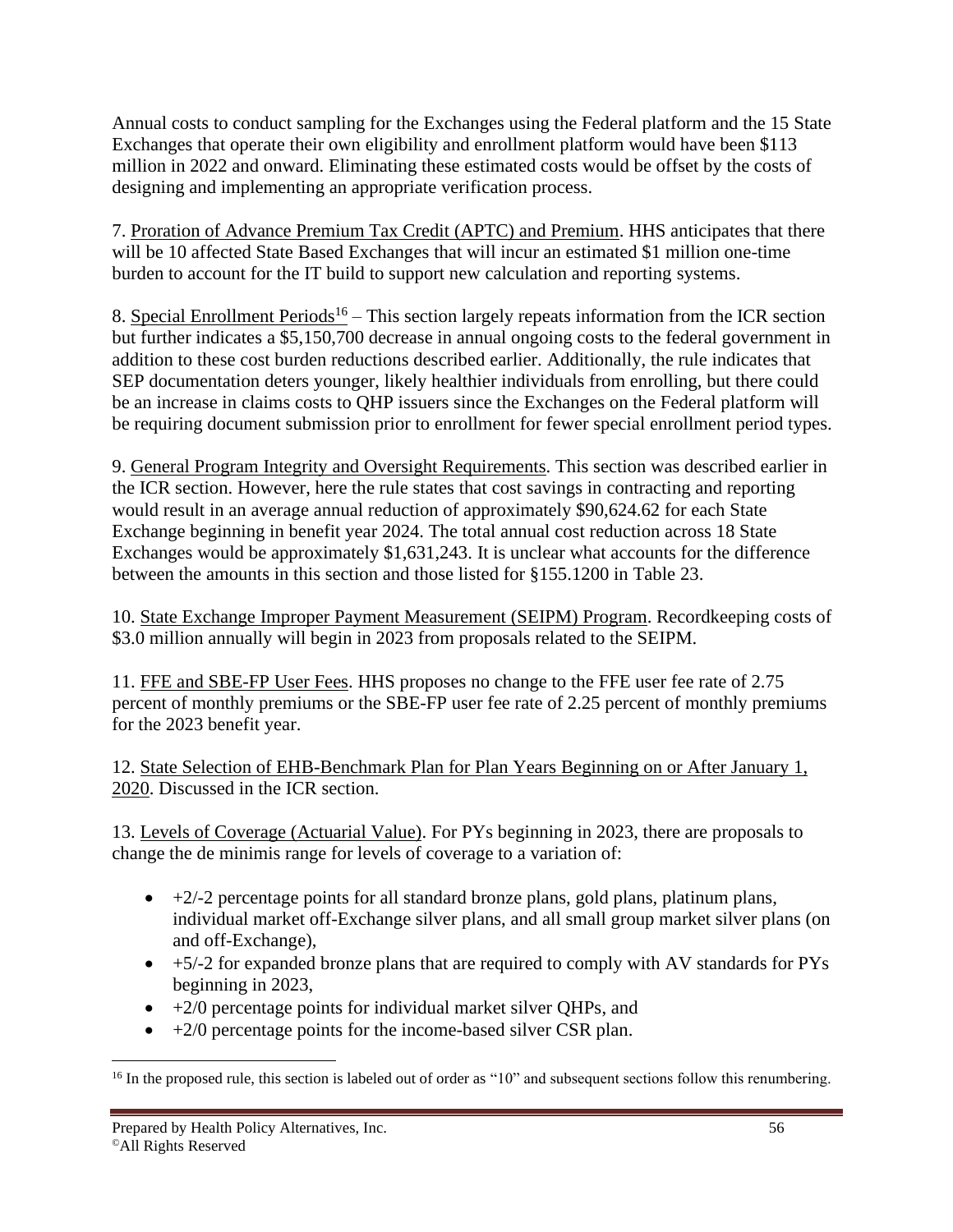Changing the de minimis ranges for standard metal level plans would generate a transfer of costs from the government and issuers to consumers in the form of increased APTC and decreased premiums, because narrowing the de minimis range for silver plans can affect the generosity of the second lowest cost silver plan (SLCSP) and, in turn, the individual's premium tax credit (PTC). A subsidized enrollee in any county that has a SLCSP that is currently below 70 percent AV would see the generosity of their current SLCSP increase, resulting in an increase in PTC.

In states using HealthCare.gov, approximately 87 percent of counties across 23 states have a SLCSP that is below 70 percent AV. For this proposal, the Office of the Actuary (OACT) estimates a nationwide increase in PTCs through PY 2032, as shown in Table 26:

|        | (\$ in Billions) |      |      |      |      |      |      |      |      |      |
|--------|------------------|------|------|------|------|------|------|------|------|------|
| CY     | 2023             | 2024 | 2025 | 2026 | 2027 | 2028 | 2029 | 2030 | 2031 | 2032 |
| Impact | 0.73             | 0.77 | 0.77 | 0.76 | 0.77 | 0.78 | 0.82 | 0.83 | 0.87 | 0.92 |
| FY     | 2023             | 2024 | 2025 | 2026 | 2027 | 2028 | 2029 | 2030 | 2031 | 2032 |
| Impact | 0.55             | 0.76 | 0.77 | 0.76 | 0.77 | 0.78 | 0.81 | 0.83 | 0.86 | 0.91 |

**TABLE 26: PTC Impact of +2/0 Silver, +1/0 CSR De Minimis Plan AVs, 2023-2032**

Of the plans on HealthCare.gov, OACT estimates that there are approximately 150,000 enrollees in gold plans below 78 percent AV, and 3,500 enrollees in platinum plans below 88 percent AV. Additionally, there are approximately 248,000 enrollees in HealthCare.gov silver QHPs below 70 percent AV, with approximately 4.2 million enrollees in corresponding income-based CSR plan variations. Under these proposals, those enrollees would need to select a different plan for PY 2023 if the issuer chooses to discontinue the plan rather than revise the plan's cost sharing. Additionally, these proposals would similarly affect enrollees in such plans that are not available on HealthCare.gov, such as plans sold on state Exchanges, for which OACT does not have data to make an informed estimate.

Premiums for these plans are estimated to increase approximately 2 percent on average because of benefit changes required for plans to meet a  $+2/0$  de minimis threshold. However, for Exchange enrollees, this premium increase is expected to be substantially offset by the corresponding increase in PTC because of the proposal's impact on the SLCSP. Similarly, the proposal to change the de minimis range for CSR variants to  $+1/0$  would lead to improved costsharing due to the higher relative AV compared to the current  $+1/-1$  range, along with increased gross premiums that would be substantially offset by increased PTC payments.

After implementation of the ARP enhanced financial subsidies, subsidized enrollees make up the majority of HealthCare.gov silver QHP enrollees–only 91,000 of approximately 248,000 individual market silver QHP enrollees in plans with AV between 66.00 and 69.99 percent plan AV remain unsubsidized. By comparison, enrollment within the corresponding income-based silver CSR variations of the above silver QHPs has increased to approximately 4.2 million.

The increased PTC payments due to the premium are expected to incent healthier subsidy eligible enrollees to participate in the Marketplace, and the improved risk pool as a result of increased healthier enrollees are expected to mitigate the net cost burden of covering a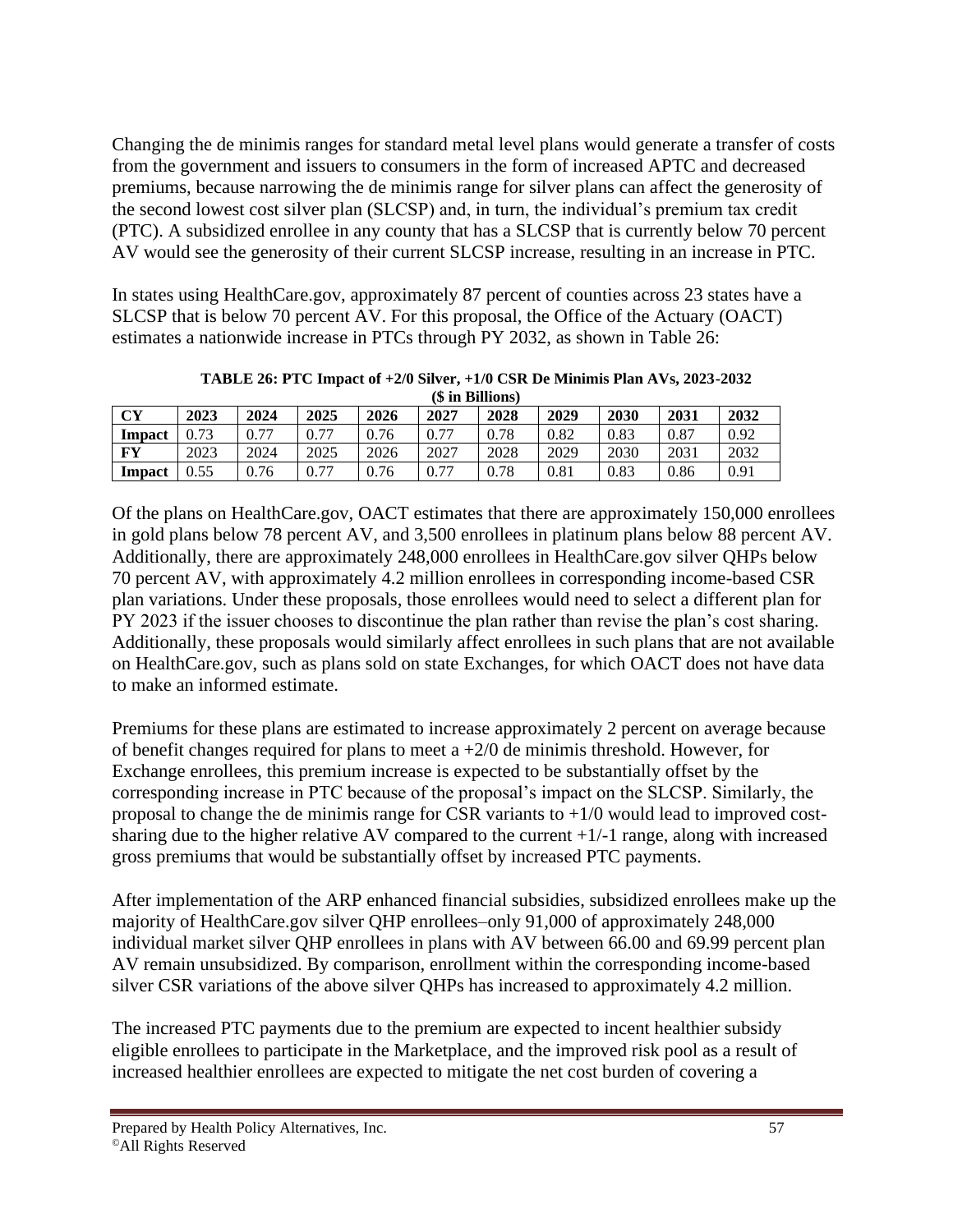decreasing population of unsubsidized enrollees. In addition, changing the de minimis range for standard silver plans would impact ICHRAs; an employer would have to contribute more to an ICHRA to have it be considered affordable. However, the rule presents an estimated 2 percent premium increase for silver plans with an AV below 70 percent due to more generous benefits, but the increase is not expected to have a significant impact on the number of employers willing to offer ICHRAs or whether an ICHRA is considered affordable to most employees.

14. Standardized options. The proposed rule would require QHP issuers to offer standardized QHP options. However, the burden would be minimal because these new plans' benefits, networks, and formularies would not differ substantially from those issuers currently offer and because the HHS will specify the cost sharing parameters, MOOPs, and deductibles for these new plans. For these and other reasons, HHS does not expect the total number of plans issuers will offer to change substantially.

15. Network Adequacy. In this proposed rule, HHS proposes for PY 2023 and future PYs that all QHPs or QHP candidates that use a provider network must comply with network adequacy standards. HHS proposes to conduct prospective quantitative network adequacy reviews for all FFEs in all FFE states except in states performing plan management functions that adhere to a standard as stringent as the federal standard, conduct reviews prospectively, and choose to conduct their own reviews. For issuers that do not already collect the data necessary to demonstrate compliance, this proposal may increase administrative costs and premiums for some consumers. HHS believes that these additional costs would be mitigated by the expected benefits of the policy.

16. Essential Community Providers (ECP). For PY 2023 and future PYs, HHS proposes to raise the ECP threshold applicable to QHPs and QHP candidates from 20 percent to 35 percent. HHS anticipates that costs may not increase since HHS' data analysis shows most issuers could easily meet this standard or use the justification process.

17. Standards for Delegated and Downstream Entities. HHS is proposing to hold QHP issuers in all Exchange models responsible for their downstream and delegated entities' compliance with applicable Exchange standards, and to make their oversight obligations, and the obligations of their downstream and delegated entities, explicit. HHS expects some QHP issuers may need to make changes to existing record retention policies and their agreements with delegated and downstream entities.

18. Payment for Cost-Sharing Reductions. The proposed rule clarifies that the CSR data submission process is mandatory only for those issuers that received CSR payments from HHS for any part of the benefit year as a result of a valid appropriation to make CSR payments, and voluntary for other issuers. This proposal would codify existing practices.

19. Quality Improvement Strategy. Discussed in the ICR section.

20. Medical Loss Ratio. Also discussed in the ICR section. The rule clarifies that only those provider incentives tied to clearly defined, objectively measurable and well-documented